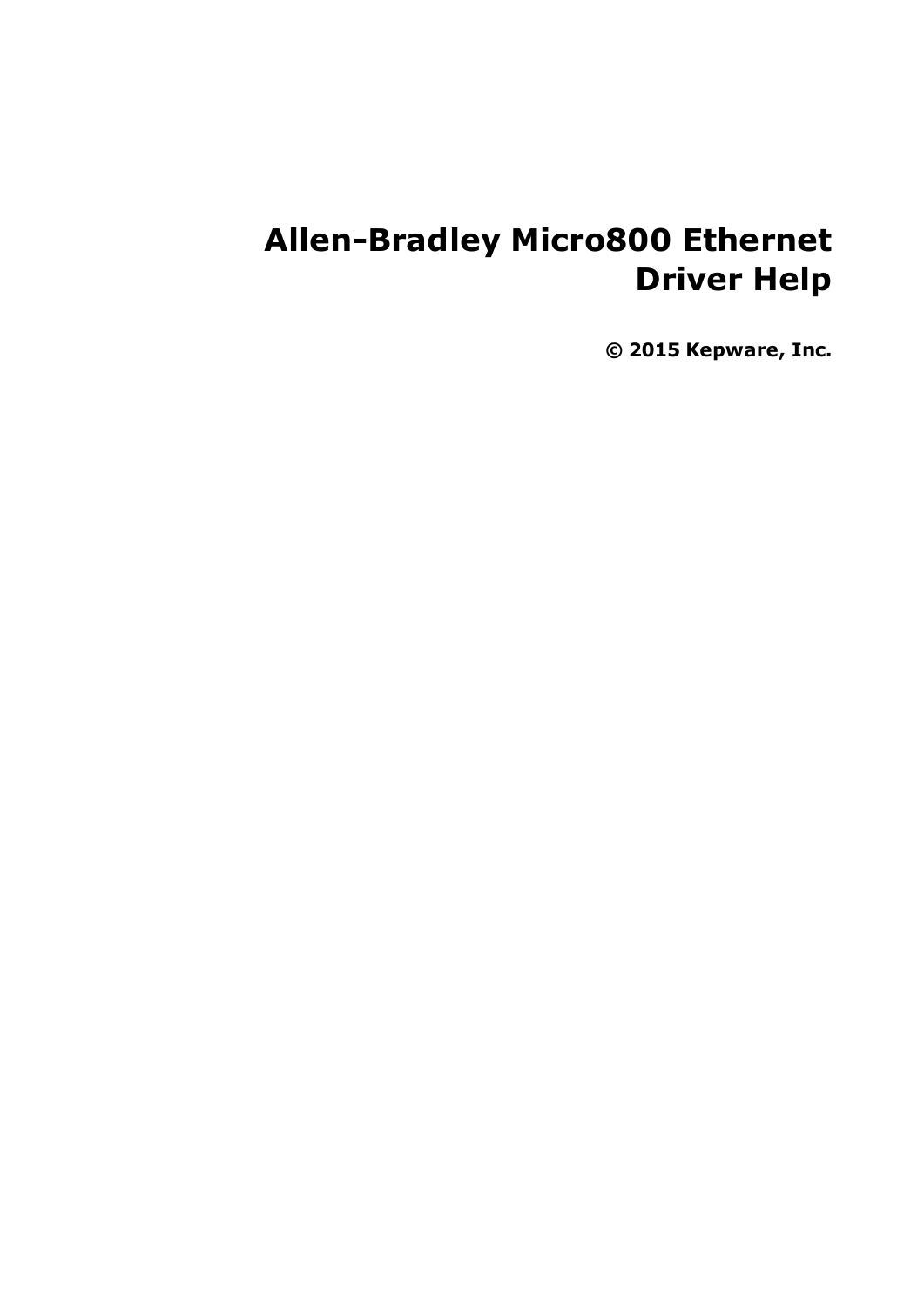# <span id="page-1-0"></span>**Table of Contents**

| Device address <address> is not supported by Model <model name="">. 33</model></address>                       |  |
|----------------------------------------------------------------------------------------------------------------|--|
| Memory could not be allocated for tag with address <address> on device <device name="">. 34</device></address> |  |
|                                                                                                                |  |
|                                                                                                                |  |
|                                                                                                                |  |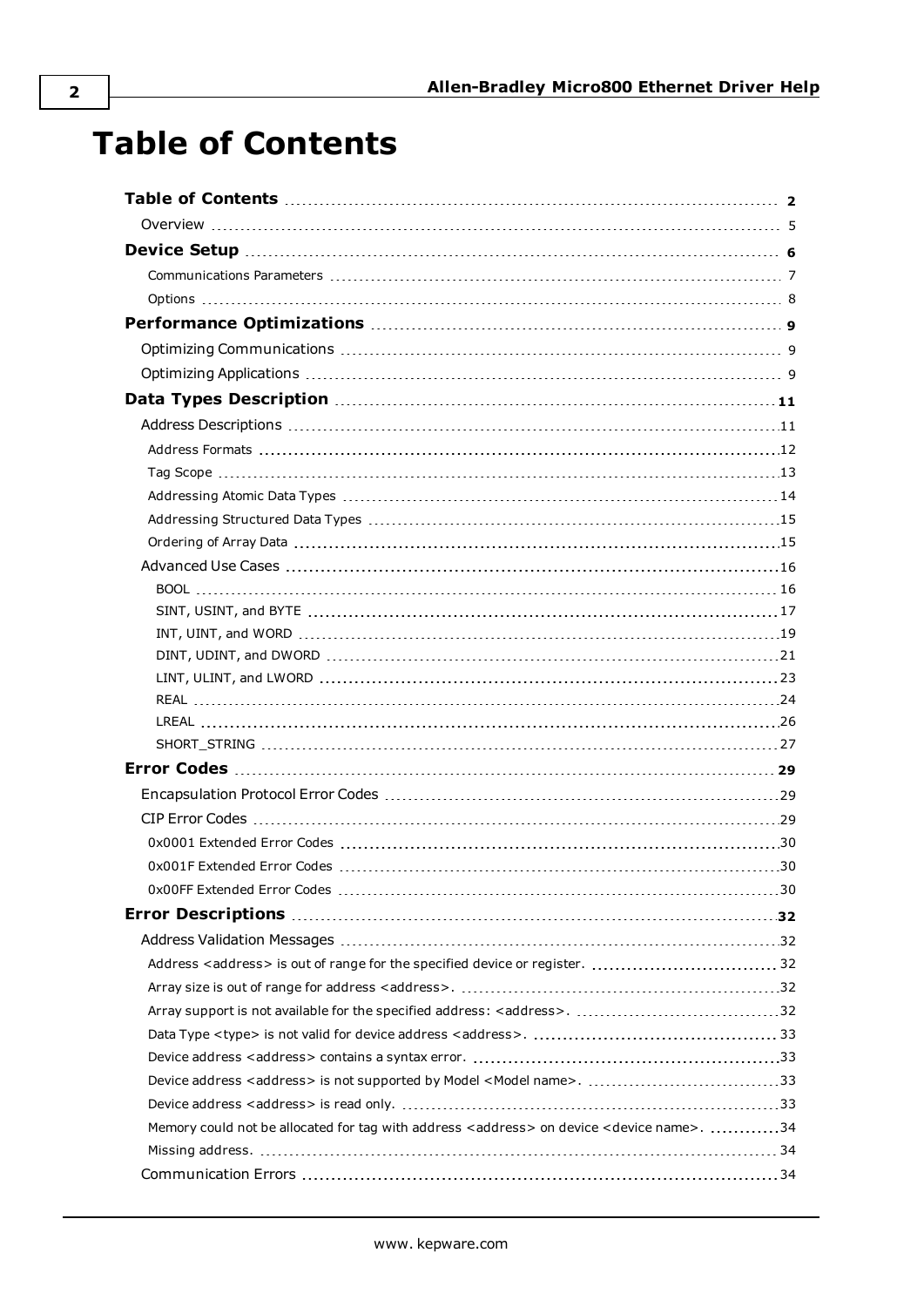| Device <device> responded with CIP error: Status Code=<status code="">, Ext. Status</status></device>                             |
|-----------------------------------------------------------------------------------------------------------------------------------|
| Device <device> responded with Encapsulation Error: Status Code=<status code="">. 34</status></device>                            |
|                                                                                                                                   |
|                                                                                                                                   |
|                                                                                                                                   |
| Winsock V1.1 or higher must be installed to use the Allen-Bradley Micro800 Ethernet device driver. 36                             |
|                                                                                                                                   |
|                                                                                                                                   |
| Encapsulation error occurred during a request to device <device name="">. [Encap. Error=<code>]. 36</code></device>               |
| Error occurred during a request to device < device name>. [CIP Error = < code>, Ext. Error = < code>]. 37                         |
|                                                                                                                                   |
| Read request for <count> element(s) starting at <tag address=""> on device <device name=""> failed</device></tag></count>         |
| Unable to read <count> element(s) starting at <tag address=""> on device <device name="">. [CIP</device></tag></count>            |
| Unable to read <count> element(s) starting at <tag address=""> on device <device name="">. Block</device></tag></count>           |
| Unable to read <count> element(s) starting at <tag address=""> on device <device name="">. Block does</device></tag></count>      |
| Unable to read <count> element(s) starting at <address> on device <device>. Data type <type> is</type></device></address></count> |
| Unable to read <count> element(s) starting at <address> on device <device>. Data type <type></type></device></address></count>    |
| Unable to read <count> element(s) starting at <address> on device <device>. Native Tag data type</device></address></count>       |
|                                                                                                                                   |
|                                                                                                                                   |
| Unable to write to tag <tag address=""> on device <device name="">. [CIP Error = <code>, Ext.</code></device></tag>               |
| Unable to write to tag <tag address=""> on device <device name="">. Data type <type> is illegal for this</type></device></tag>    |
| Unable to write to tag <tag address=""> on device <device name="">. Data type <type> not supported.40</type></device></tag>       |
| Unable to write to tag <tag address=""> on device <device name="">. Native Tag data type <type></type></device></tag>             |
| Unable to write to tag <tag address=""> on device <device name="">. Tag does not support multi-element</device></tag>             |
| Write request for tag <tag address=""> on device <device name=""> failed due to a framing error. 41</device></tag>                |
|                                                                                                                                   |
| Read request for tag <tag address=""> on device <device name=""> failed due to a framing error. Tag</device></tag>                |
|                                                                                                                                   |
| Unable to read tag <tag address=""> on device <device name="">. [CIP Error=<code>, Ext.</code></device></tag>                     |
| Unable to read tag <tag address=""> on device <device name="">. Data type <type> is illegal for this tag.</type></device></tag>   |
| Unable to read tag <tag address=""> on device <device name="">. Data type <type> not supported. Tag</type></device></tag>         |
| Unable to read tag <tag address=""> on device <device name="">. Native Tag data type <type> unknown.</type></device></tag>        |
| Unable to read tag <tag address=""> on device <device name="">. Tag does not support multi-element<br/>43</device></tag>          |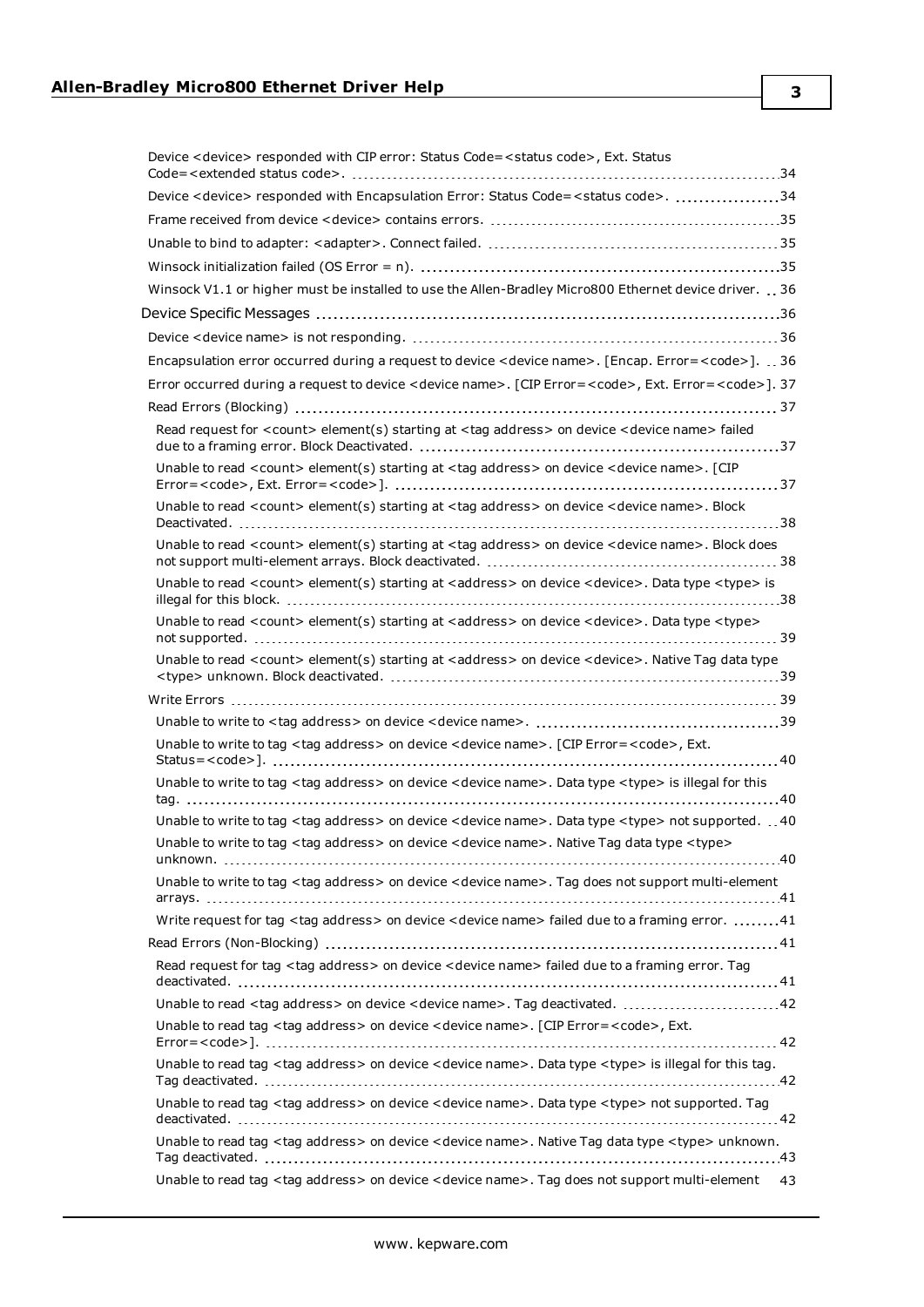| Glossarv |  |
|----------|--|
|          |  |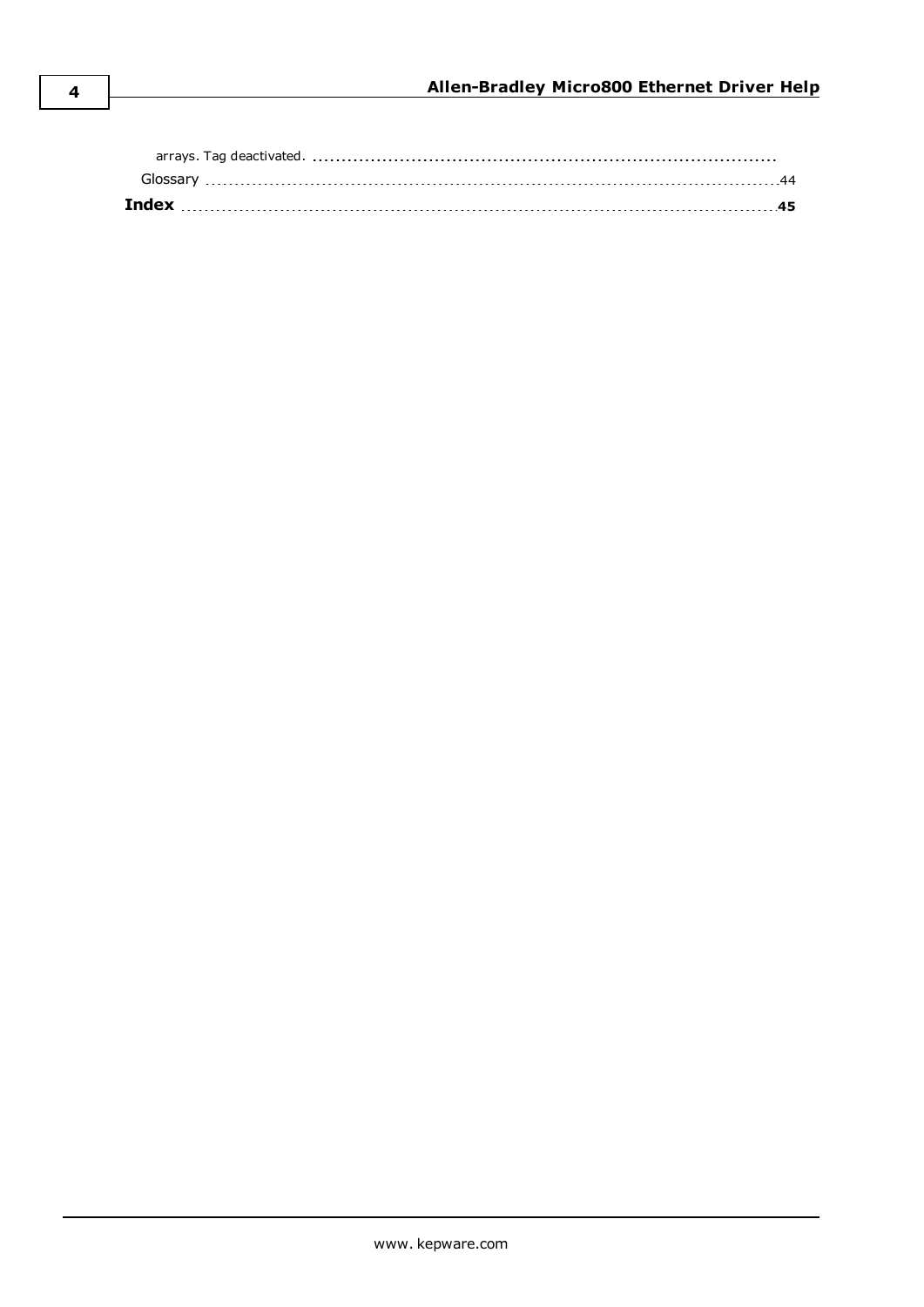### <span id="page-4-1"></span>**Allen-Bradley Micro800 Ethernet Driver Help**

Help version 1.021

### **CONTENTS**

### **[Overview](#page-4-0)**

What is the Allen-Bradley Micro800 Ethernet Driver?

#### **[Device](#page-5-0) Setup**

How do I configure a device for use with this driver?

### **Performance [Optimizations](#page-8-0)**

How do I get the best performance from the Allen-Bradley Micro800 Ethernet Driver?

#### **Data Types [Description](#page-10-0)**

What data types does this driver support?

#### **Address [Descriptions](#page-10-1)**

How do I address a tag on an Allen-Bradley Micro800 Ethernet device?

### **Error [Codes](#page-28-0)**

What are the Allen-Bradley Micro800 Ethernet error codes?

#### **Error [Descriptions](#page-31-0)**

What error messages does this driver produce?

#### **[Glossary](#page-43-0)**

<span id="page-4-0"></span>Where can I find a list of terms relating to the Allen-Bradley Micro800 Ethernet Driver?

### **Overview**

The Allen-Bradley Micro800 Ethernet Driver provides a reliable way to connect Allen-Bradley Micro800 Ethernet controllers to OPC client applications, including HMI, SCADA, Historian, MES, ERP, and countless custom applications.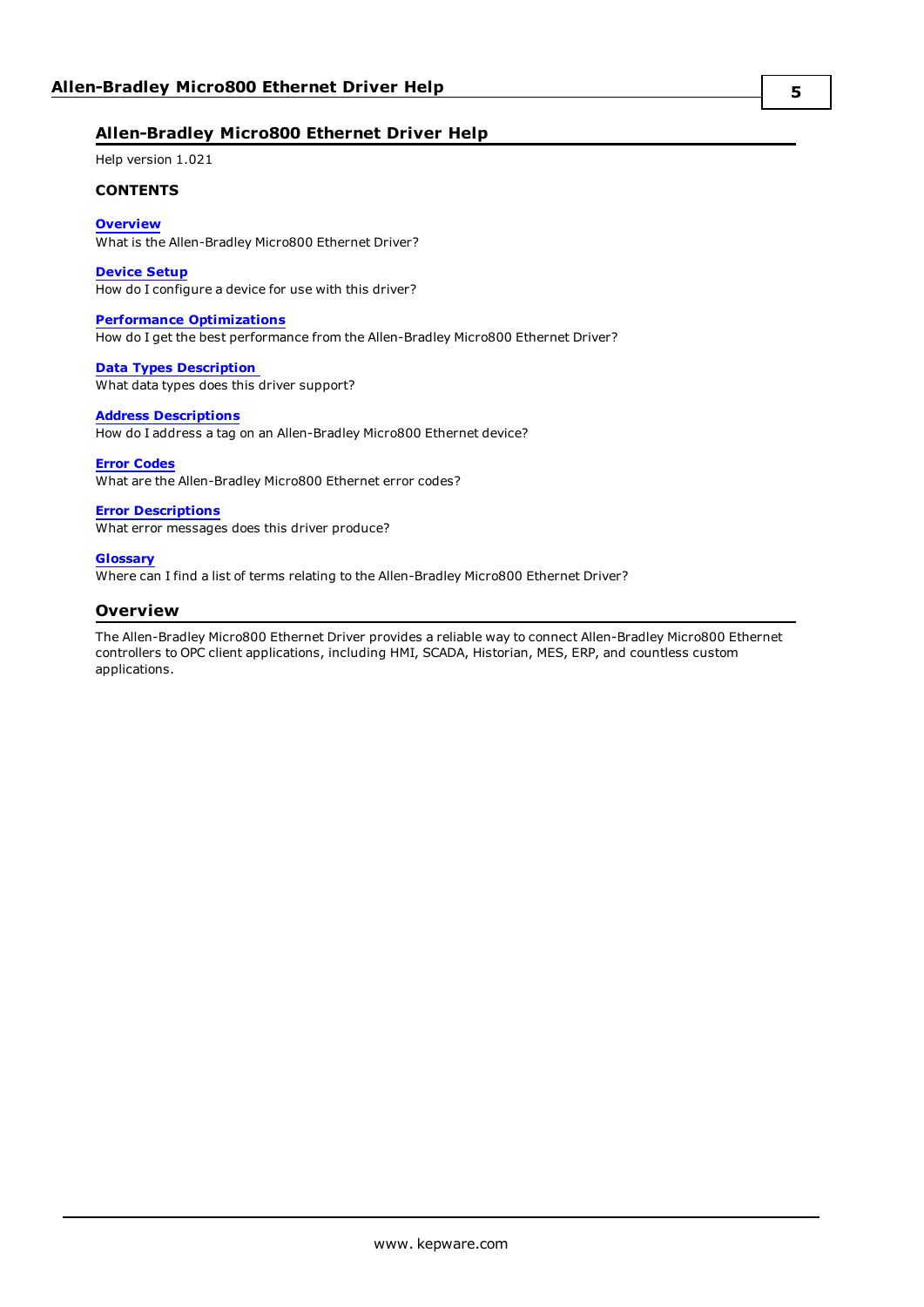### <span id="page-5-3"></span><span id="page-5-0"></span>**Device Setup**

## **Supported Devices**

<span id="page-5-2"></span>Micro850 via embedded Ethernet port.

### **Communication Protocol**

Ethernet/IP (CIP over Ethernet) using TCP/IP.

### **Maximum Number of Channels and Devices**

<span id="page-5-1"></span>The maximum number of channels supported is 256. The maximum number of devices supported is 1024.

### **Cable Diagram**

Patch Cable (Straight Through)

|             | OR/WHT         | $OR/MHT1$ TD + |               |
|-------------|----------------|----------------|---------------|
| TD -        | 2 OR           |                | $OR$ ] 2 TD - |
|             | RD + 3 GRN/WHT | <b>GRN/WHT</b> | $3$ RD +      |
|             | BLU            | BLU            | 4             |
|             | <b>BLU/WHT</b> | BLU/WHT        | 5             |
| RD -        | <b>GRN</b>     | GRN            | $6$ RD -      |
|             | <b>BRN/WHT</b> | <b>BRN/WHT</b> |               |
| 8           | BRN            | BRN            | 8             |
| <b>RJ45</b> |                |                | RJ45          |



| Crossover Cable |                    |              |  |
|-----------------|--------------------|--------------|--|
| $TD + 1$ OR/WHT | $GRN/MHT$ $1$ TD + |              |  |
| TD - $2$ OR     |                    | $GRN$ 2 TD - |  |
| RD + 3 GRN/WHT  | OR/WHT 3 RD +      |              |  |
| BLU             | BLU                | 4            |  |
| <b>BLU/WHT</b>  | BLU/WHT 5          |              |  |
| GRN<br>RD-      | OR                 | $6$ RD -     |  |
| <b>BRN/WHT</b>  | <b>BRN/WHT</b>     |              |  |
| BRN             | BRN                | 8            |  |
| <b>RJ45</b>     |                    | RJ45         |  |

8-pin RJ45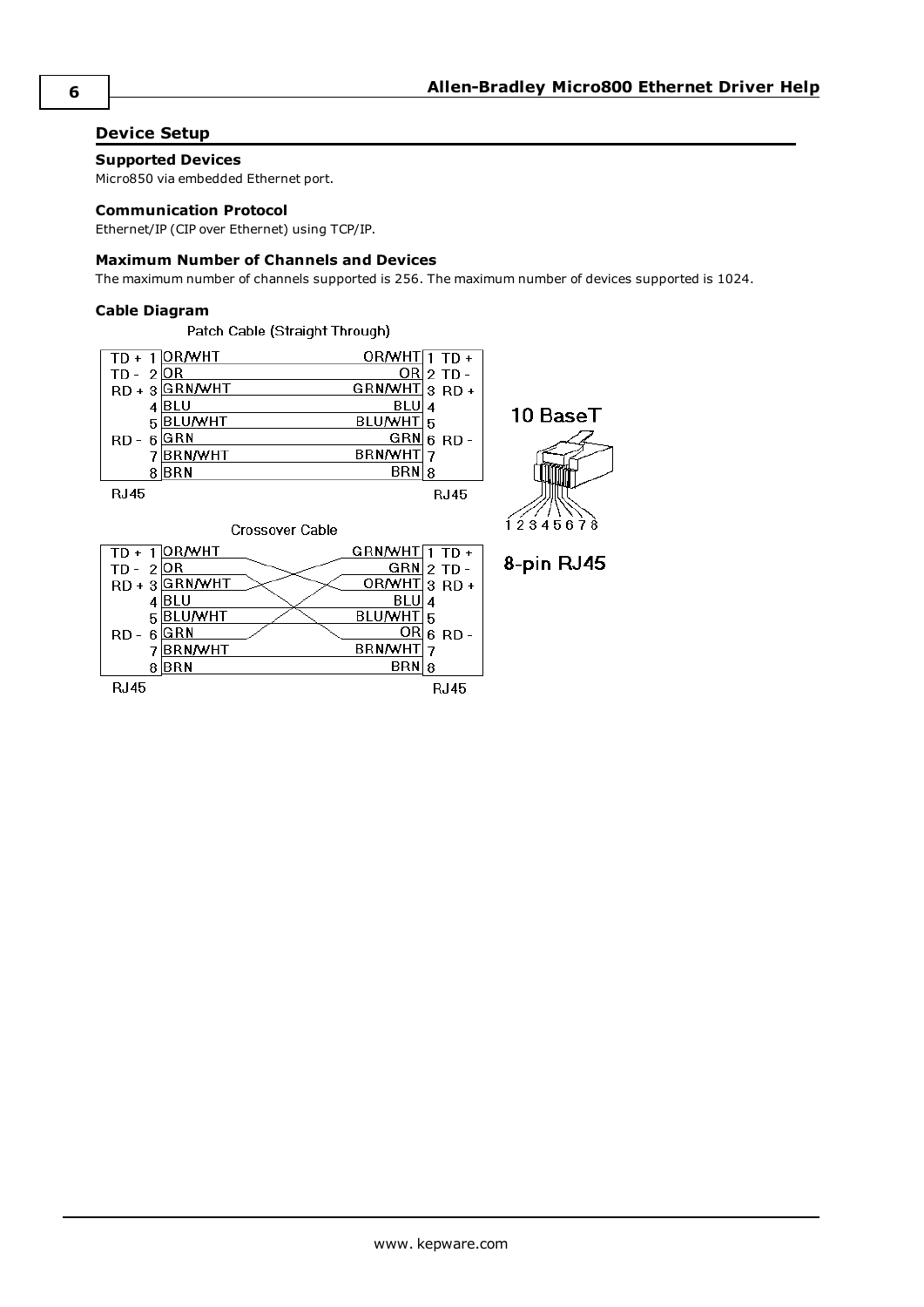### <span id="page-6-2"></span><span id="page-6-0"></span>**Communications Parameters**

| TCP/IP - Port                                                       |       |  |  |
|---------------------------------------------------------------------|-------|--|--|
| Set the port number for the target device.<br>The default is 44818. |       |  |  |
|                                                                     |       |  |  |
|                                                                     |       |  |  |
|                                                                     |       |  |  |
|                                                                     |       |  |  |
| Port Number:                                                        | 44818 |  |  |

Description of the parameter is as follows:

<sup>l</sup> **Port Number:** This parameter specifies the port number that the device is configured to use. The valid range is 0 to 65535. The default setting is 44818.

### **CIP - Watchdog**

| Set the CIP connection timeout. The connection will close<br>after this many seconds of inactivity. |  |  |  |  |
|-----------------------------------------------------------------------------------------------------|--|--|--|--|
| <br>Inactivity Watchdog:<br>Seconds                                                                 |  |  |  |  |

Description of the parameter is as follows:

<span id="page-6-1"></span><sup>l</sup> **Inactivity Watchdog:** This parameter specifies the amount of time a connection can remain idle (without Read/Write transactions) before being closed by the controller. In general, the larger the watchdog value, the more time it will take for connection resources to be released by the controller (and vice versa). The default setting is 32 seconds.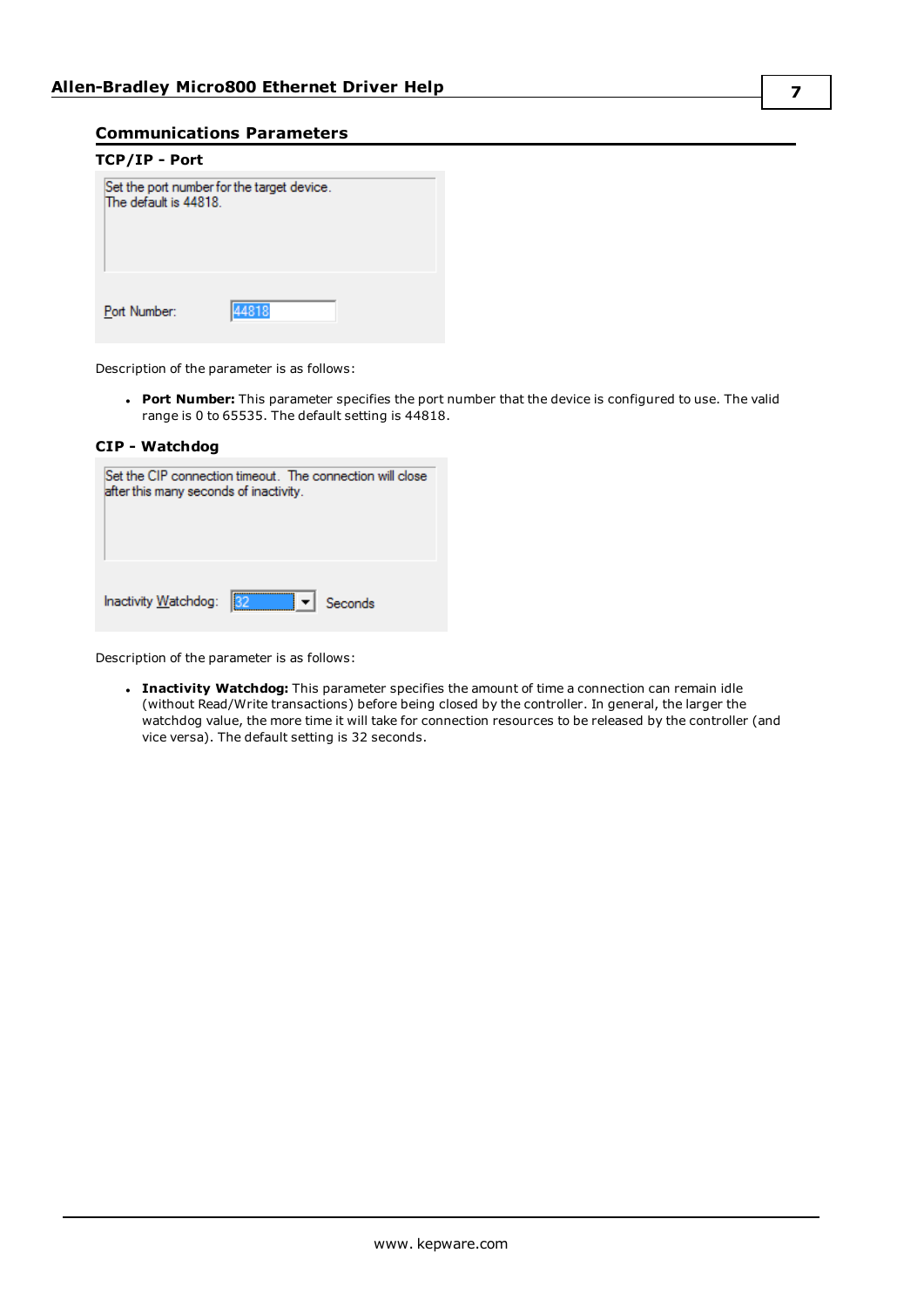### <span id="page-7-0"></span>**Options**

| Project             |                                                               |
|---------------------|---------------------------------------------------------------|
| for tag addressing. | Set the data type that is to be used as the default data type |
| Default Data Type:  |                                                               |

Description of the parameter is as follows:

<sup>l</sup> **Default Data Type:** This parameter specifies the data type that will be assigned to a Client/Server Tag when the default type is selected during tag addition/modification/import. The default setting is Float.

### **Default Data Type Conditions**

Client/Server Tags are assigned the default data type when any of the following conditions occur:

- 1. A Dynamic Tag is created in the client with Native as its assigned data type.
- 2. A Static Tag is created in the server with Default as its assigned data type.

### **Data Access**

| Select the mode to be used for Native Tag reads/writes.<br>Consult help documentation.                                                         |                       |  |  |  |
|------------------------------------------------------------------------------------------------------------------------------------------------|-----------------------|--|--|--|
| Set the block request size for arrays in elements. This is the<br>maximum number of elements that can be requested in a<br>single transaction. |                       |  |  |  |
|                                                                                                                                                |                       |  |  |  |
| Array Block Size:                                                                                                                              | 20<br><b>Flements</b> |  |  |  |

Description of the parameter is as follows:

<sup>l</sup> **Array Block Size:** This parameter specifies the maximum number of atomic array elements that will be read in a single transaction. The value is adjustable and ranges from 30 to 3840 elements. The default setting is 120 elements.

**Note:** For Boolean arrays, a single element is considered a 32 element bit array. Thus, setting the block size to 30 elements translates to 960 bit elements, whereas 3840 elements translate to 122880 bit elements.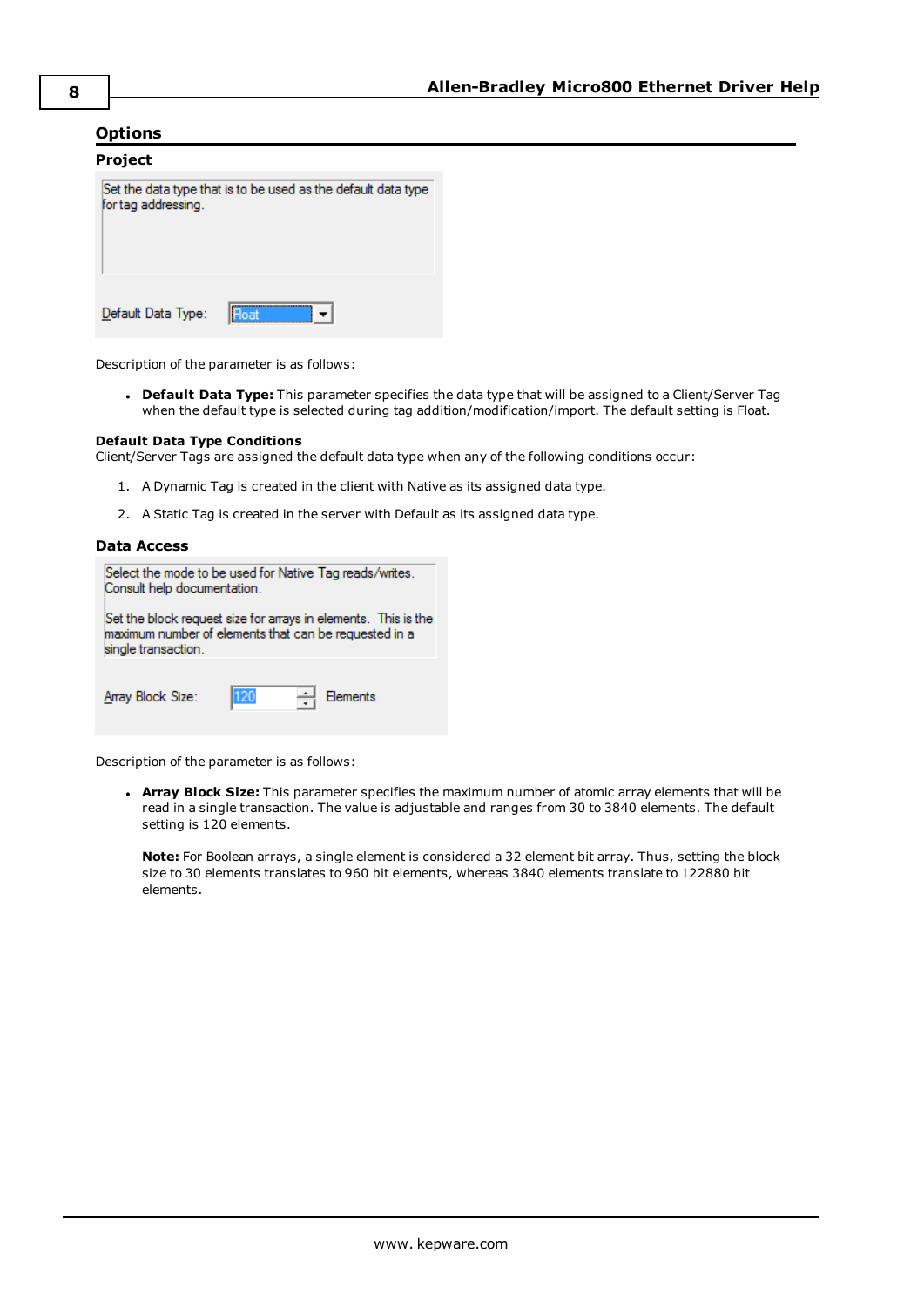### <span id="page-8-0"></span>**Performance Optimizations**

Although the Allen-Bradley Micro800 Ethernet Driver is fast, a few guidelines may be applied to gain maximum performance. For more information on optimization at the communications and application levels, select a link from the list below.

**Optimizing Your [Communications](#page-8-1) Optimizing Your [Application](#page-8-2)**

### <span id="page-8-1"></span>**Optimizing Communications**

As with any programmable controller, there are a variety of ways to enhance the overall performance and system communications.

### **Keep Native Tag Names Short**

Native Tags read from and write to the device by specifying its symbolic name in the communications request. As such, the longer the tag name is, the larger the request will be.

### **Array Elements Blocked**

To optimize the reading of atomic array elements, read a block of the array in a single request instead of individually. The more elements read in a block, the greater the performance. Since transaction overhead and processing consumes the most time, do as few transactions as possible while scanning as many desired tags as possible. This is the essence of array element blocking.

Block sizes are specified as an element count. A block size of 120 elements means that a maximum of 120 array elements will be read in one request. The maximum block size is 3840 elements. Boolean arrays are treated differently: in protocol, a Boolean array is a 32-bit array. Thus, requesting element 0 is requesting bits 0 through 31. To maintain consistency in discussion, a Boolean array element will be considered a single bit. In summary, the maximum number of array elements (based on block size of 3840) that can be requested is as follows: 122880 BOOL, 3840 SINT, 3840 INT, 3840 DINT, 3840 LINT, and 3840 REAL.

The block size is adjustable, and should be chosen based on the project at hand. For example, if array elements 0-26 and element 3839 are tags to be read, then using a block size of 3840 is not only overkill, but detrimental to the driver's performance. This is because all elements between 0 and 3839 will be read on each request, even though only 28 of those elements are of importance. In this case, a block size of 30 is more appropriate. Elements 0-26 would be serviced in one request and element 3839 would be serviced on the next.

#### <span id="page-8-2"></span>**See Also: [Options](#page-7-0)**

### **Optimizing Applications**

The Allen-Bradley Micro800 Ethernet Driver has been designed to provide the best performance with the least amount of impact on the system's overall performance. While the Allen-Bradley Micro800 Ethernet Driver is fast, there are a couple of guidelines that can be used in order to gain maximum performance.

The server refers to communications protocols like Allen-Bradley Micro800 Ethernet as a channel. Each channel defined in the application represents a separate path of execution in the server. Once a channel has been defined, a series of devices must then be defined under that channel. Each of these devices represents a single Micro800 CPU from which data will be collected. While this approach to defining the application will provide a high level of performance, it won't take full advantage of the Allen-Bradley Micro800 Ethernet Driver or the network. An example of how the application may appear when configured using a single channel is shown below.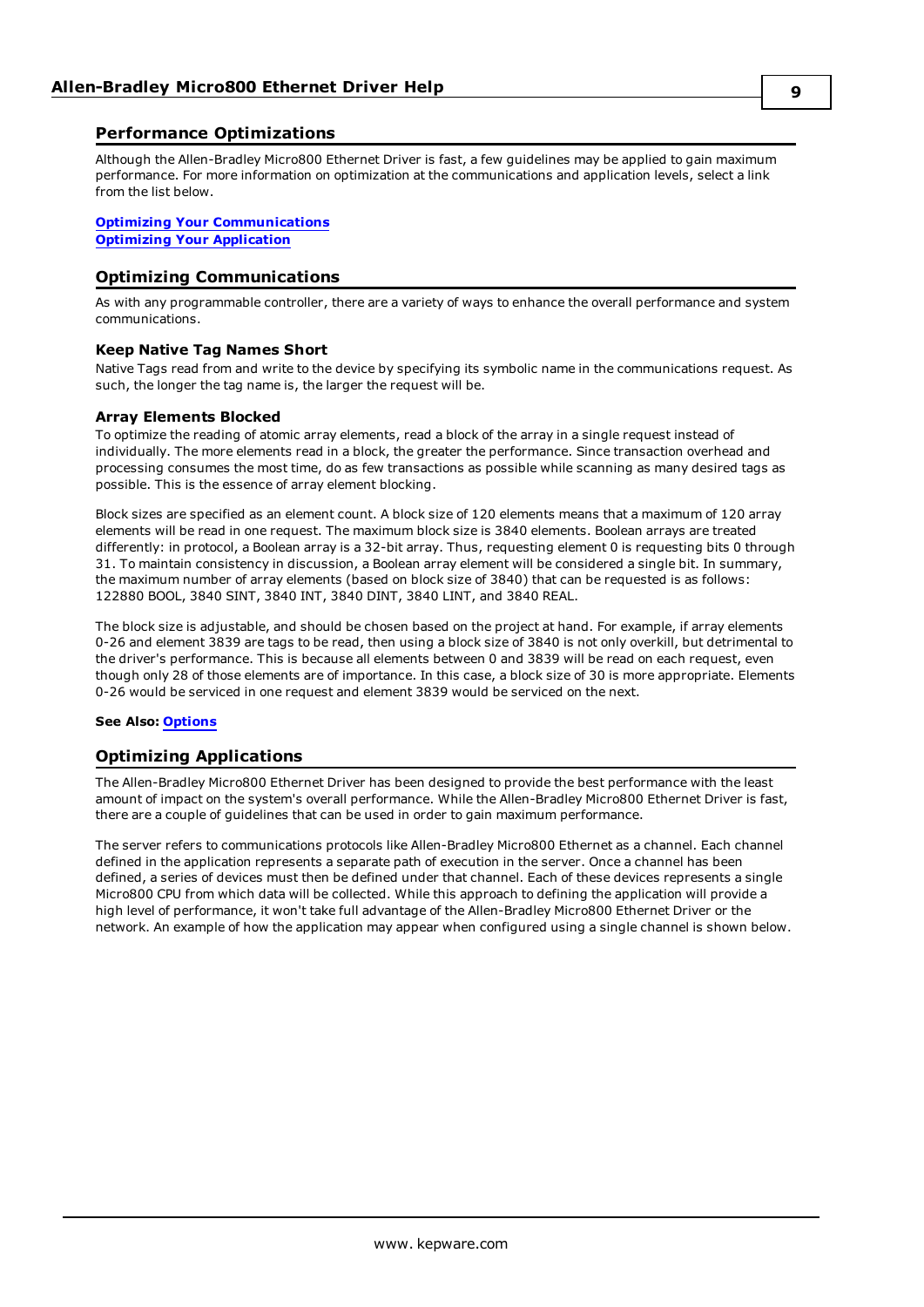

Each device appears under a single channel, called "Micro800". In this configuration, the driver must move from one device to the next as quickly as possible in order to gather information at an effective rate. As more devices are added or more information is requested from a single device, the overall update rate begins to suffer.

If the Allen-Bradley Micro800 Ethernet Driver could only define one single channel, then the example shown above would be the only option available; however, the Allen-Bradley Micro800 Ethernet Driver can define up to 256 channels. Using multiple channels distributes the data collection workload by simultaneously issuing multiple requests to the network. An example of how the same application may appear when configured using multiple channels to improve performance is shown below.

| Configuration                                                                                                                                                                                                                                                                 | Eao                                                                                        |
|-------------------------------------------------------------------------------------------------------------------------------------------------------------------------------------------------------------------------------------------------------------------------------|--------------------------------------------------------------------------------------------|
| Edit <u>V</u> iew Tools Runtime<br>File<br><b>B B Z</b> Channels/Devices<br>日 - Micro800_Channel1<br><b>Im</b> Device1<br>Micro800_Channel2<br><b>In Device1</b><br>். <mark>அ</mark> Micro800_Channel3<br><b>July Device1</b><br>Micro800_Channel4<br><b>Entitle Device1</b> | OW<br>sin<br>tas<br>the<br>car<br>her<br>The<br>apr<br>25<br>apr<br>cha<br>acr<br>mo<br>do |
| q,<br>6                                                                                                                                                                                                                                                                       | sin                                                                                        |

ch device has now been defined under its n channel. In this new configuration, a igle path of execution is dedicated to the k of gathering data from each device. If application has 256 or fewer devices, it n be optimized exactly how it is shown re.

e performance will improve even if the plication has more than 256 devices. While 6 or fewer devices may be ideal, the plication will still benefit from additional annels. Although spreading the device load ross all channels will cause the server to ove from device to device again, it can now so with far less devices to process on a igle channel.

**10**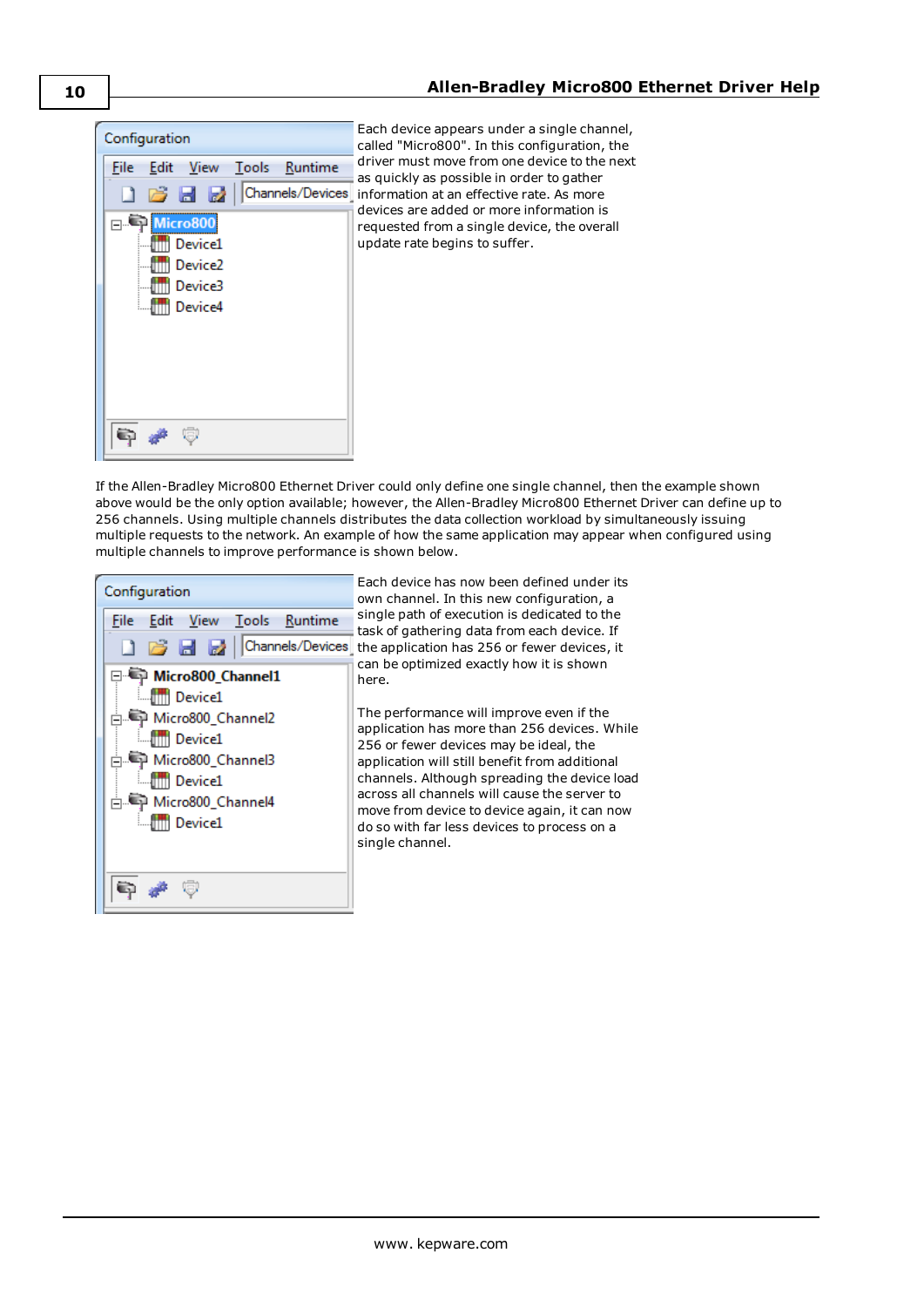### <span id="page-10-0"></span>**Data Types Description**

<span id="page-10-14"></span><span id="page-10-12"></span><span id="page-10-11"></span><span id="page-10-8"></span><span id="page-10-5"></span><span id="page-10-4"></span><span id="page-10-3"></span><span id="page-10-2"></span>

| Data Type    | <b>Description</b>                         |
|--------------|--------------------------------------------|
| Boolean      | Single bit                                 |
| <b>Byte</b>  | Unsigned 8-bit value                       |
| Char         | Signed 8-bit value                         |
| Word         | Unsigned 16-bit value                      |
| Short        | Signed 16-bit value                        |
| <b>DWord</b> | Unsigned 32-bit value                      |
| Long         | Signed 32-bit value                        |
| <b>BCD</b>   | Two byte packed BCD, four decimal digits   |
| <b>LBCD</b>  | Four byte packed BCD, eight decimal digits |
| Float        | 32-bit IEEE Floating point                 |
| Double       | 64-bit IEEE Floating point                 |
| Date         | 64-bit Date/Time                           |
| String       | Null-terminated character array            |

### <span id="page-10-13"></span><span id="page-10-10"></span><span id="page-10-9"></span><span id="page-10-7"></span><span id="page-10-6"></span><span id="page-10-1"></span>**Address Descriptions**

Micro800 uses a tag or symbol-based addressing structure referred to as Native Tags. These tags differ from conventional PLC data items in that the tag name itself is the address, not a file or register number.

The Allen-Bradley Micro800 Ethernet Driver allows users to access the controller's atomic data types: BOOL, SINT, USINT, BYTE, INT, UINT, WORD, DINT, UDINT, DWORD, LINT, ULINT, LWORD, REAL, LREAL, and SHORT\_ STRING. Although some of the pre-defined types are structures, they are ultimately based on these atomic data types. Thus, all non-structure (atomic) members of a structure are accessible. For example, a TIMER cannot be assigned to a server tag but an atomic member of the TIMER can be assigned to the tag (for example, TIMER.EN, TIMER.ACC, and so forth). If a structure member is a structure itself, both structures must be expanded to access an atomic member of the substructure. This is more common with user-defined and module-defined types, and is not found in any of the pre-defined types.

| <b>Atomic Data Type</b> | <b>Description</b>                                    | <b>Client Type</b> | Range                                                           |
|-------------------------|-------------------------------------------------------|--------------------|-----------------------------------------------------------------|
| <b>BOOL</b>             | Single-bit value                                      | VT BOOL            | 0, 1                                                            |
| <b>SINT</b>             | Signed 8-bit value                                    | $VT$ $I1$          | $-128$ to 127                                                   |
| <b>USINT</b>            | Unsigned 8-bit value.                                 | VT UI1             | 0 to 255                                                        |
| <b>BYTE</b>             | Bit string (8 bits)                                   | VT UI1             | 0 to 255                                                        |
| <b>INT</b>              | Signed 16-bit value                                   | VT I2              | -32,768 to 32,767                                               |
| <b>UINT</b>             | Unsigned 16-bit value                                 | VT UI2             | 0 to 65535                                                      |
| <b>WORD</b>             | Bit string (16 bits)                                  | VT UI2             | 0 to 65535                                                      |
| <b>DINT</b>             | Signed 32-bit value                                   | VT 14              | -2,147,483,648 to 2,147,483,647                                 |
| <b>UDINT</b>            | Unsigned 32-bit value                                 | VR UI4             | 0 to 4294967296                                                 |
| <b>DWORD</b>            | Bit string (32 bits)                                  | VR UI4             | 0 to 4294967296                                                 |
| <b>LINT</b>             | Signed 64-bit value                                   | VT R8              | $-1.798E+308$ to $-2.225E-308$ , 0,<br>2.225E-308 to 1.798E+308 |
| <b>ULINT</b>            | Unsigned 64-bit value                                 | VT R8              | $-1.798E+308$ to $-2.225E-308$ , 0,<br>2.225E-308 to 1.798E+308 |
| <b>LWORD</b>            | Bit string (64 bits)                                  | VT_R8              | $-1.798E+308$ to $-2.225E-308$ , 0,<br>2.225E-308 to 1.798E+308 |
| <b>REAL</b>             | 32-bit IEEE Floating<br>point                         | VT_R4              | 1.1755 E-38 to 3.403E38, 0, -3.403E-<br>38 to -1.1755           |
| <b>LREAL</b>            | 64-bit IEEE Floating<br>point                         | VT R8              | $-1.798E+308$ to $-2.225E-308$ , 0,<br>2.225E-308 to 1.798E+308 |
| SHORT_STRING            | Character string. The<br>maximum is 80<br>characters. | VT BSTR            |                                                                 |

#### **See Also: [Advanced](#page-15-0) Use Cases**

**Client/Server Tag Address Rules**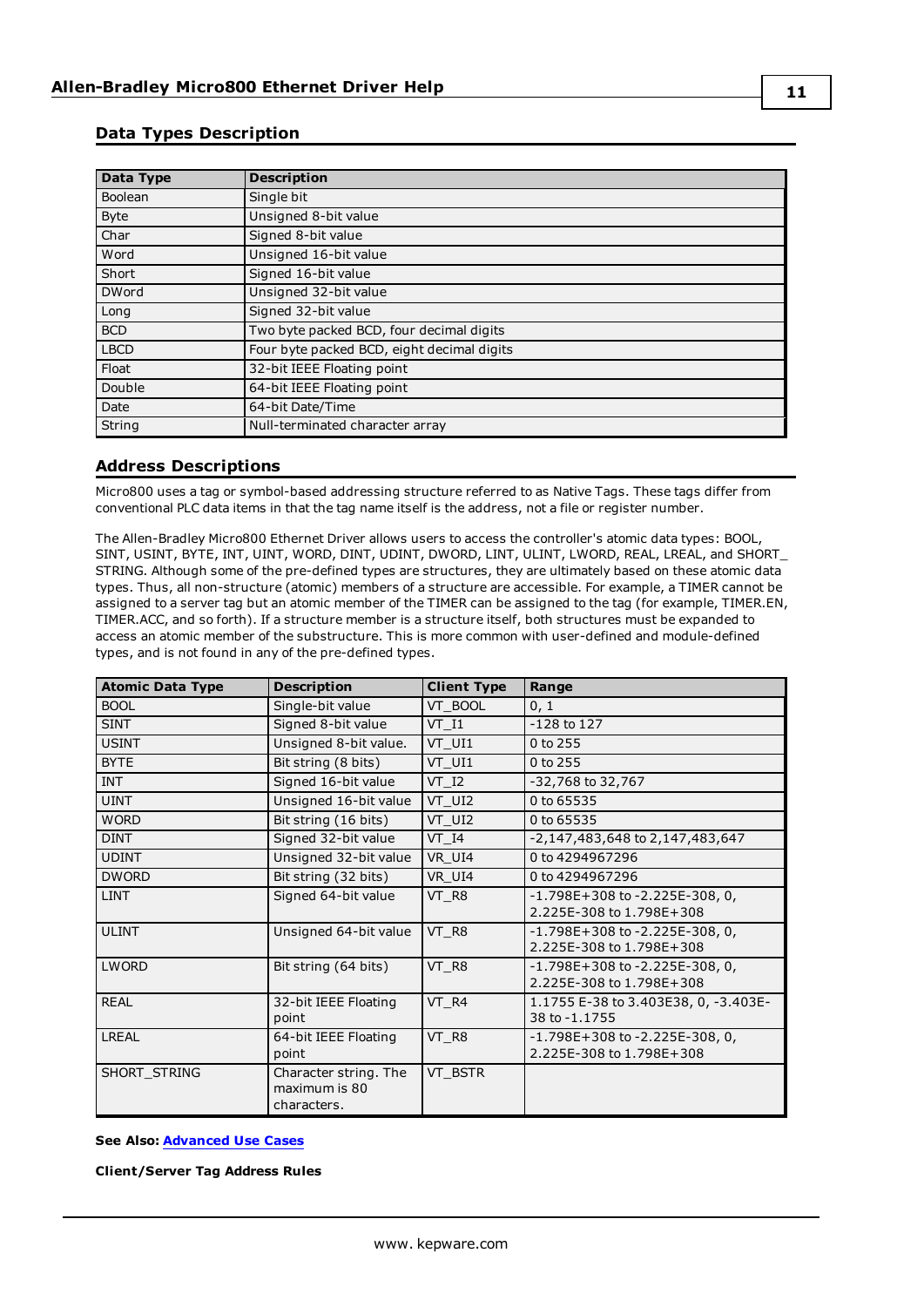Native Tag names correspond to Client/Server Tag addresses. Both Native Tag names (entered via the Connected Components Workbench) and Client/Server Tag addresses follow the IEC 1131-3 identifier rules. Descriptions of the rules are as follows:

- Must begin with an alphabetic character or an underscore.
- Can only contain alphanumeric characters and underscores.
- Can have as many as 40 characters.
- Cannot have consecutive underscores.
- Characters are not case sensitive.

#### **Client/Server Tag Name Rules**

Tag name assignment in the server differs from address assignment in that names cannot begin with an underscore.

#### <span id="page-11-0"></span>**See Also: Performance [Optimizations](#page-8-0)**

### **Address Formats**

A Native Tag may be addressed statically in the server or dynamically from a client in several ways. The tag's format will depend on its type and intended usage. For example, the bit format would be used when accessing a bit within a SINT-type tag. For information on address format and syntax, refer to the table below.

**Note:** Every format is native to Connected Components Workbench (CCW) except for the Array formats. Therefore, when referencing an atomic data type, a CCW tag name could be copied and pasted into the server's tag address field and be valid.

### **See Also: [Advanced](#page-15-0) Use Cases**

| <b>Format</b>        | <b>Syntax</b>                                                         |
|----------------------|-----------------------------------------------------------------------|
| <b>Array Element</b> | <native name="" tag=""> [dim 1, dim2, dim 3]</native>                 |
| Array w/ Offset*     | <native name="" tag=""> {# columns}</native>                          |
|                      | <native name="" tag=""> {# rows} {# columns}</native>                 |
| Array w/o Offset*    | <native name="" tag=""> {# columns}</native>                          |
|                      | <native name="" tag=""> <math>\{ # rows\}</math> {# columns}</native> |
| Bit                  | <native name="" tag="">.bit</native>                                  |
|                      | <native name="" tag=""> [bit]</native>                                |
| Standard             | <native name="" tag=""></native>                                      |
| String               | <native name="" tag=""></native>                                      |

\*Since these formats may request more than one element, the order in which array data is passed depends on the dimension of the array tag. For example, if rows times cols = 4 and the Native Tag is a 3X3 element array, then the elements that are being referenced are array\_tag [0,0], array\_tag [0,1], array\_tag [0,2], and array\_tag [1,0] in that exact order. The results would be different if the Native Tag were a 2X10 element array. For more information, refer to **[Ordering](#page-14-1) of Array Data**.

### **Expanded Address Formats**

#### **Array Element**

At least 1 dimension (but no more then 3) must be specified.

| <b>Syntax</b>                                         | <b>Example</b>                                         | <b>Notes</b> |
|-------------------------------------------------------|--------------------------------------------------------|--------------|
| <native name="" tag=""> [dim1]</native>               | $\vert$ tag 1 [5]                                      | N/A          |
| <native name="" tag=""> [dim 1, dim2]</native>        | $\begin{bmatrix} \text{tag} 1 \\ 2 \\ 3 \end{bmatrix}$ | N/A          |
| <native name="" tag=""> [dim 1, dim2, dim 3]</native> | tag 1 [2, 58, 547]                                     | N/A          |

#### **Array With Offset**

Since this class may request more than one element, the order in which array data is passed depends on the dimension of the Array Tag.

| <b>Syntax</b>                                                                           | <b>Example</b> | <b>Notes</b>                                                                                                                                                                                                                             |
|-----------------------------------------------------------------------------------------|----------------|------------------------------------------------------------------------------------------------------------------------------------------------------------------------------------------------------------------------------------------|
| <native name="" tag=""><br/>[offset]<br/><math>\{# \text{ of columns}\}</math></native> | ${8}$          | $tag_1$ [5] The number of elements to Read/Write equals the number of rows<br>multiplied by the number of columns. If no rows are specified, the number<br>of rows will default to 1. At least 1 element of the array must be addressed. |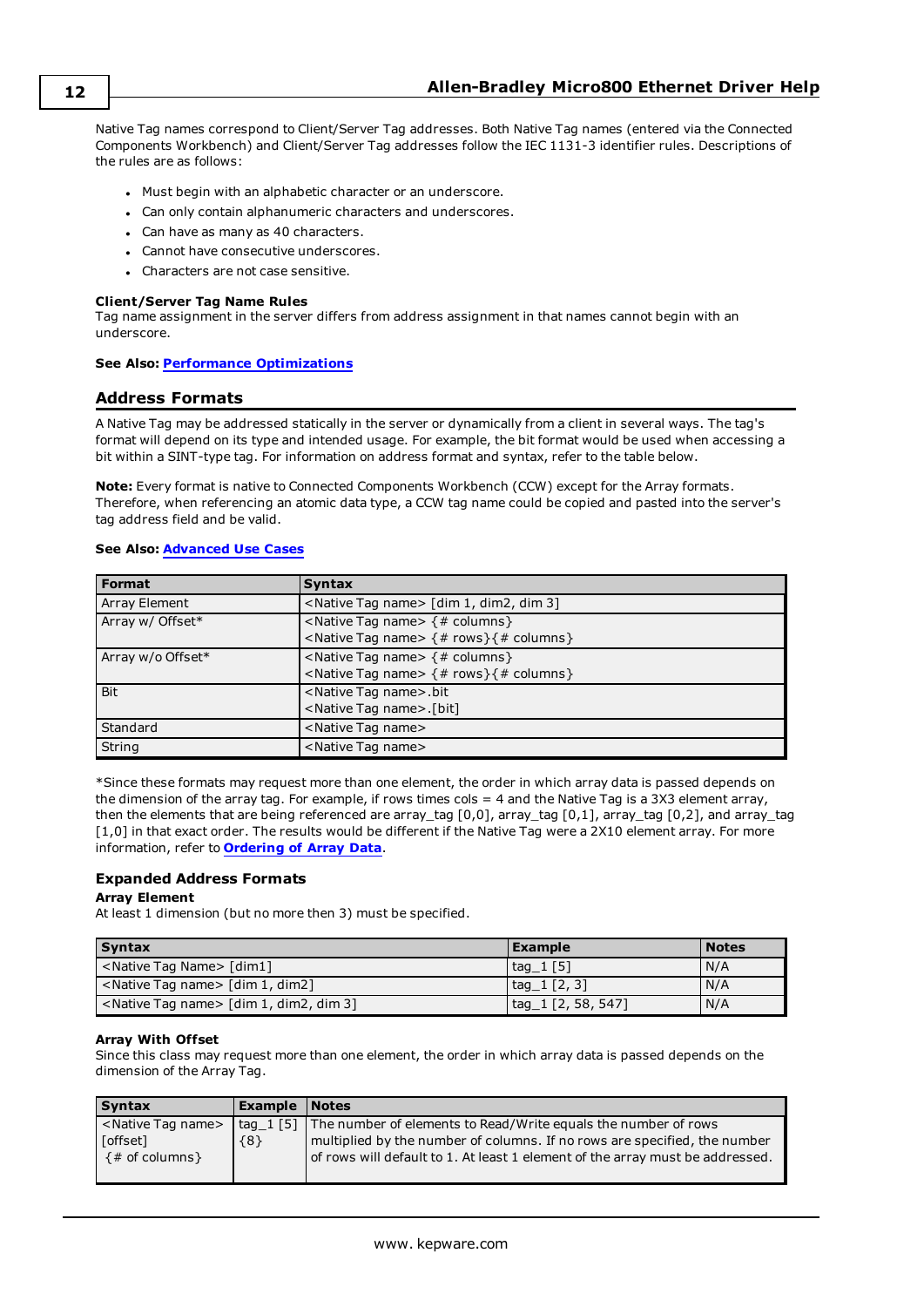| <b>Syntax</b>                                                                                                    | Example   Notes |                                                                                                               |
|------------------------------------------------------------------------------------------------------------------|-----------------|---------------------------------------------------------------------------------------------------------------|
| $\lceil$ [offset] {# of rows} $\lceil$ {2} {4}<br>$\left\vert \left\{ \text{\# of columns} \right\} \right\vert$ |                 | < Native Tag name>   tag_1 [5]   The array begins at a zero offset (array index equals 0 for all dimensions). |

**Note:** If rows\*cols = 4 and the Native Tag is a 3X3 element array, then the elements that are being referenced are array\_tag [0,0], array\_tag [0,1], array\_tag [0,2] and array\_tag [1,0] in that exact order. The results would be different if the Native Tag were a 2X10 element array.

#### **Array Without Offset**

Since this class may request more than one element, the order in which array data is passed depends on the dimension of the Array Tag.

| <b>Syntax</b>                                                                                   | <b>Example</b>        | <b>Notes</b>                                                                                                                      |
|-------------------------------------------------------------------------------------------------|-----------------------|-----------------------------------------------------------------------------------------------------------------------------------|
| <native name="" tag=""><br/><math>\{# \text{ of columns}\}</math></native>                      | $\text{tag } 1 \{8\}$ | The number of elements to Read/Write<br>equals the number of rows multiplied by                                                   |
|                                                                                                 |                       | the number of columns. If no rows are<br>specified, the number of rows will default<br>to 1. At least 1 element of the array must |
| <native name="" tag=""> <math>\{ # \text{ of rows}\}\</math><br/><math>columns</math>}</native> | tag $1\{2\}\{4\}$     | be addressed.                                                                                                                     |
|                                                                                                 |                       | The array begins at a zero offset (array<br>index equals 0 for all dimensions).                                                   |

**Note:** For example, if rows\*cols = 4 and the Native Tag is a 3X3 element array, then the elements that are being referenced are array\_tag [0,0], array\_tag [0,1], array\_tag [0,2] and array\_tag [1,0] in that exact order. The results would be different if the Native Tag were a 2X10 element array.

### **Bit**

| <b>Syntax</b>                            | Example    | <b>Notes</b> |
|------------------------------------------|------------|--------------|
| <native name="" tag=""> . bit</native>   | tag $1.0$  | N/A          |
| <native name="" tag=""> . [bit]</native> | taq 1. [0] | N/A          |

### **Standard**

| <b>Syntax</b>                    | Example | <b>Notes</b> |
|----------------------------------|---------|--------------|
| <native name="" tag=""></native> | ' tag_i | N/A          |

### **String**

| <b>Syntax</b>                    | Example | <b>Notes</b>                                                                      |
|----------------------------------|---------|-----------------------------------------------------------------------------------|
| <native name="" tag=""></native> | tag 1   | The number of characters to Read/Write<br>equals the string length and must be at |
|                                  |         | ' least 1.                                                                        |

**Note:** For more information on how elements are referenced for 1, 2 and 3 dimensional arrays, refer to **[Ordering](#page-14-1) of [Array](#page-14-1) Data**.

### <span id="page-12-0"></span>**Tag Scope**

The scope of variables can be local to a program or global to a controller.

- <sup>l</sup> Local variables are assigned to a specific program in the project; they are available only to that program.
- <sup>l</sup> Global variables belong to the controller in the project; they are available to any program in the project.

#### <span id="page-12-2"></span>**Local Variables**

Local variables (program-scoped tags) cannot be accessed directly through the communications port of the controller, so are not directly supported within the driver. If access is required, cut and paste the tags from the Local variable table to the Global variable table.

#### <span id="page-12-1"></span>**Global Variables**

Global Variables (controller-scoped tags) are Native Tags that have global scope in the controller. Any program or task can access Global Tags; however, the number of ways a Global Tag can be referenced depends on both its Native Data Type and the address format being used.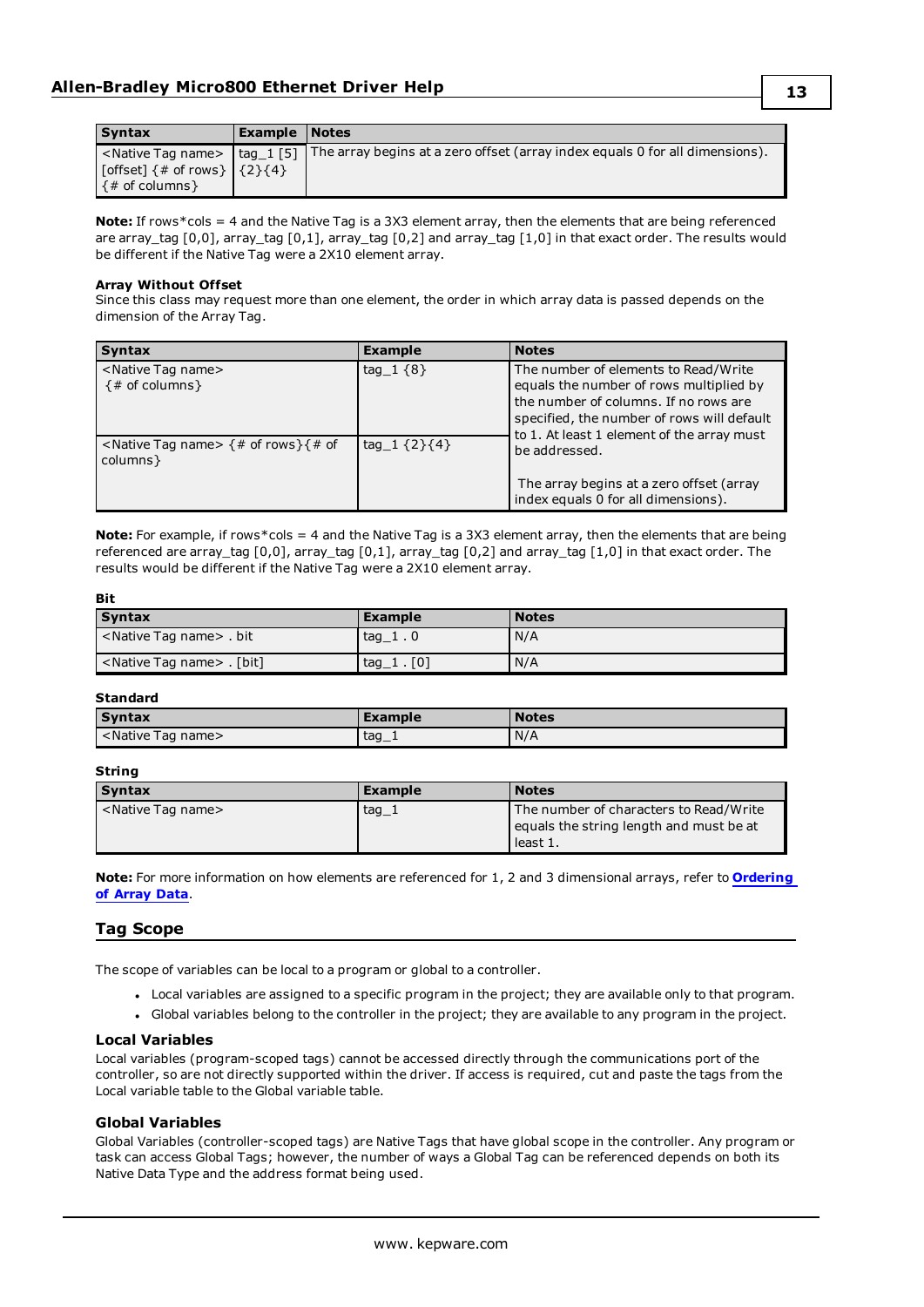### <span id="page-13-2"></span>**User-Defined Data Types**

Users may create unique data types, e.g. STRING with 12 characters rather than 80. These user-defined data types may be used as local or global variables.

### <span id="page-13-1"></span>**Structured Variables**

There are no structured variables in Micro800 controllers. Users may build unique Data Types, but each member must have a unique name.

### <span id="page-13-0"></span>**Addressing Atomic Data Types**

The table below contains suggested usage and addressing possibilities for each Native Data Type given the available address formats. For each data type's advanced addressing possibilities, click **Advanced**.

**Note:** Empty cells do not necessarily indicate a lack of support.

#### **BOOL**

| Tag             | <b>Standard</b> | <b>Array Element</b>          | Array w/wo Offset             | <b>Bit</b> | <b>String</b> |
|-----------------|-----------------|-------------------------------|-------------------------------|------------|---------------|
| Data Type       | <b>Boolean</b>  | Boolean                       | Boolean Array                 |            |               |
| <b>Advanced</b> |                 | (BOOL 1<br>dimensional array) | (BOOL 1<br>dimensional array) |            |               |
| Example         | <b>BOOLTAG</b>  | BOOLARR[0]                    | BOOLARR[0]{32}                |            |               |

#### **SINT, USINT, and BYTE**

| Tag             | <b>Standard</b> | <b>Array Element</b> | Array w/wo Offset                  | <b>Bit</b>     | <b>String</b> |
|-----------------|-----------------|----------------------|------------------------------------|----------------|---------------|
| Data Type       | Byte, Char      | Byte, Char           | Byte Array, Char Array             | <b>Boolean</b> |               |
| <b>Advanced</b> |                 |                      | (SINT 1/2/3)<br>dimensional array) | (Bit w/i SINT) |               |
| Example         | <b>SINTTAG</b>  | SINTARR[0]           | $SINTARR[0]{4}$                    | SINTTAG.0      |               |

### **INT, UINT, and WORD**

| <b>Tag</b>      | <b>Standard</b> | <b>Array Element</b> | Array w/wo Offset                      | <b>Bit</b>     | <b>String</b> |
|-----------------|-----------------|----------------------|----------------------------------------|----------------|---------------|
| Data Type       | Word, Short     | Word, Short          | Word Array, Short                      | <b>Boolean</b> |               |
| <b>Advanced</b> |                 |                      | Array (INT 1/2/3<br>dimensional array) | (Bit w/i INT)  |               |
| Example         | <b>INTTAG</b>   | INTARR[0]            | $INTARR[0]\{4\}$                       | INTTAG.0       |               |

### **DINT, UDINT, and DWORD**

| Tag             | <b>Standard</b> | <b>Array Element</b> | Array w/wo Offset          | <b>Bit</b>     | <b>String</b> |
|-----------------|-----------------|----------------------|----------------------------|----------------|---------------|
| Data Type       | DWord, Long     | DWord, Long          | DWord Array, Long<br>Arrav | Boolean        |               |
| <b>Advanced</b> |                 |                      |                            | (Bit w/i DINT) |               |
| Example         | <b>DINTTAG</b>  | DINTARR[0]           | $DINTARR[0]{4}$            | DINTTAG.0      |               |

### **LINT, ULINT, and LWORD**

| Tag             | <b>Standard</b> | <b>Array Element</b> | Array w/wo Offset | <b>Bit</b> | <b>String</b> |
|-----------------|-----------------|----------------------|-------------------|------------|---------------|
| Data Type       | Double, Date    | Double, Date         | Double Array      |            |               |
| <b>Advanced</b> |                 |                      |                   |            |               |
| Example         | LINTTAG         | LINTARR[0]           | $LINTARR[0]{4}$   |            |               |

### **REAL**

| Tag             | <b>Standard</b> | <b>Array Element</b> | Array w/wo Offset | <b>Bit</b> | <b>String</b> |
|-----------------|-----------------|----------------------|-------------------|------------|---------------|
| Data Type       | Float           | Float                | Float Array       |            |               |
|                 |                 |                      |                   |            |               |
| <b>Advanced</b> |                 |                      |                   |            |               |
| Example         | REALTAG         | REALARR[0]           | $REALARR[0]{4}$   |            |               |

#### **14**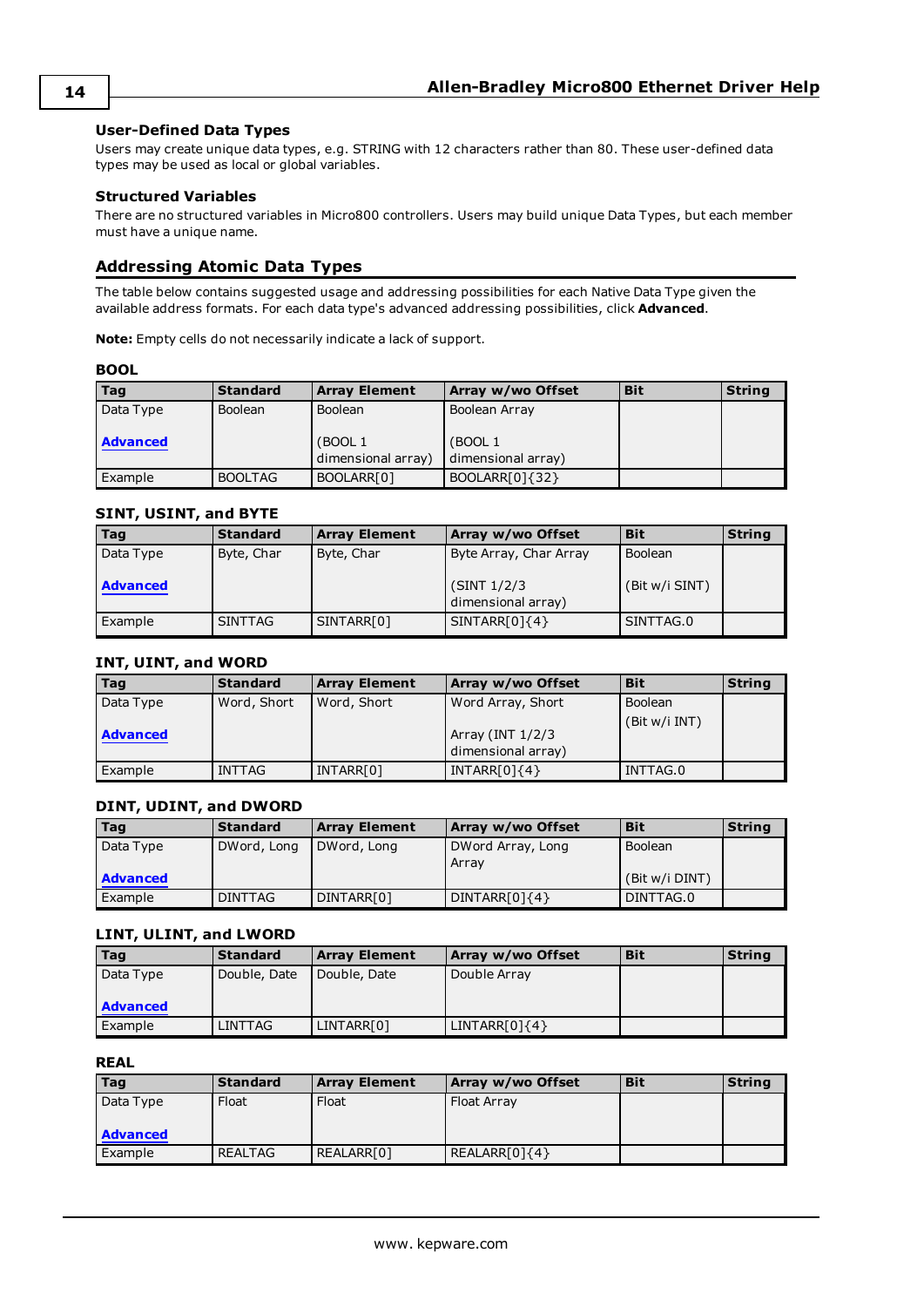### **LREAL**

| Taq             | <b>Standard</b> | <b>Array Element</b> | Array w/wo Offset | <b>Bit</b> | <b>String</b> |
|-----------------|-----------------|----------------------|-------------------|------------|---------------|
| Data Type       | Double          | Double               | Double Array      |            |               |
|                 |                 |                      |                   |            |               |
| <b>Advanced</b> |                 |                      |                   |            |               |
| Example         | LREALTAG        | LREALARR[0]          | $LREALARR[0]{4}$  |            |               |

### **SHORT\_STRING**

| Tag             | <b>Standard</b>  | <b>Array Element</b> | Array w/wo Offset | <b>Bit</b> | <b>String</b> |
|-----------------|------------------|----------------------|-------------------|------------|---------------|
| Data Type       | String           | String               |                   |            |               |
|                 |                  |                      |                   |            |               |
| <b>Advanced</b> |                  |                      |                   |            |               |
| Example         | <b>STRINGTAG</b> | STRINGARR[0]         |                   |            |               |

### <span id="page-14-0"></span>**See Also: Address [Formats](#page-11-0)**

### **Addressing Structured Data Types**

Structures cannot be referenced at the structure level: only the atomic structure members can be addressed. For more information, refer to the examples below.

#### **Native Tag**

MyTimer @ TIMER

#### **Valid Client/Server Tag**

Address = MyTimer.ACC Data type = DWord

#### **Invalid Client/Server Tag**

Address = MyTimer Data type  $=$  ??

### <span id="page-14-1"></span>**Ordering of Array Data**

### **Dimensional Arrays - array [dim1]**

1 dimensional array data is passed to and from the controller in ascending order.

for  $(dim1 = 0; dim1 < dim1$ <sub>\_</sub>max;  $dim1++)$ 

**Example:** 3 element array

array [0] array [1] array [2]

### **Dimensional Arrays - array [dim1, dim2]**

2 dimensional array data is passed to and from the controller in ascending order.

for  $(dim1 = 0; dim1 < dim1$ \_max;  $dim1++)$ for  $(dim2 = 0; dim2 < dim2_{max}; dim2++)$ 

#### **Example:** 3X3 element array

array [0, 0] array [0, 1] array [0, 2] array [1, 0] array [1, 1] array [1, 2] array [2, 0] array [2, 1] array [2, 2]

#### **Dimensional Arrays - array [dim1, dim2, dim3]**

3 dimensional array data is passed to and from the controller in ascending order.

for  $(dim1 = 0; dim1 < dim1$ \_max;  $dim1++$ ) for  $(dim2 = 0; dim2 < dim2 max; dim2++)$ for  $(dim3 = 0; dim3 < dim3_{max}; dim3++)$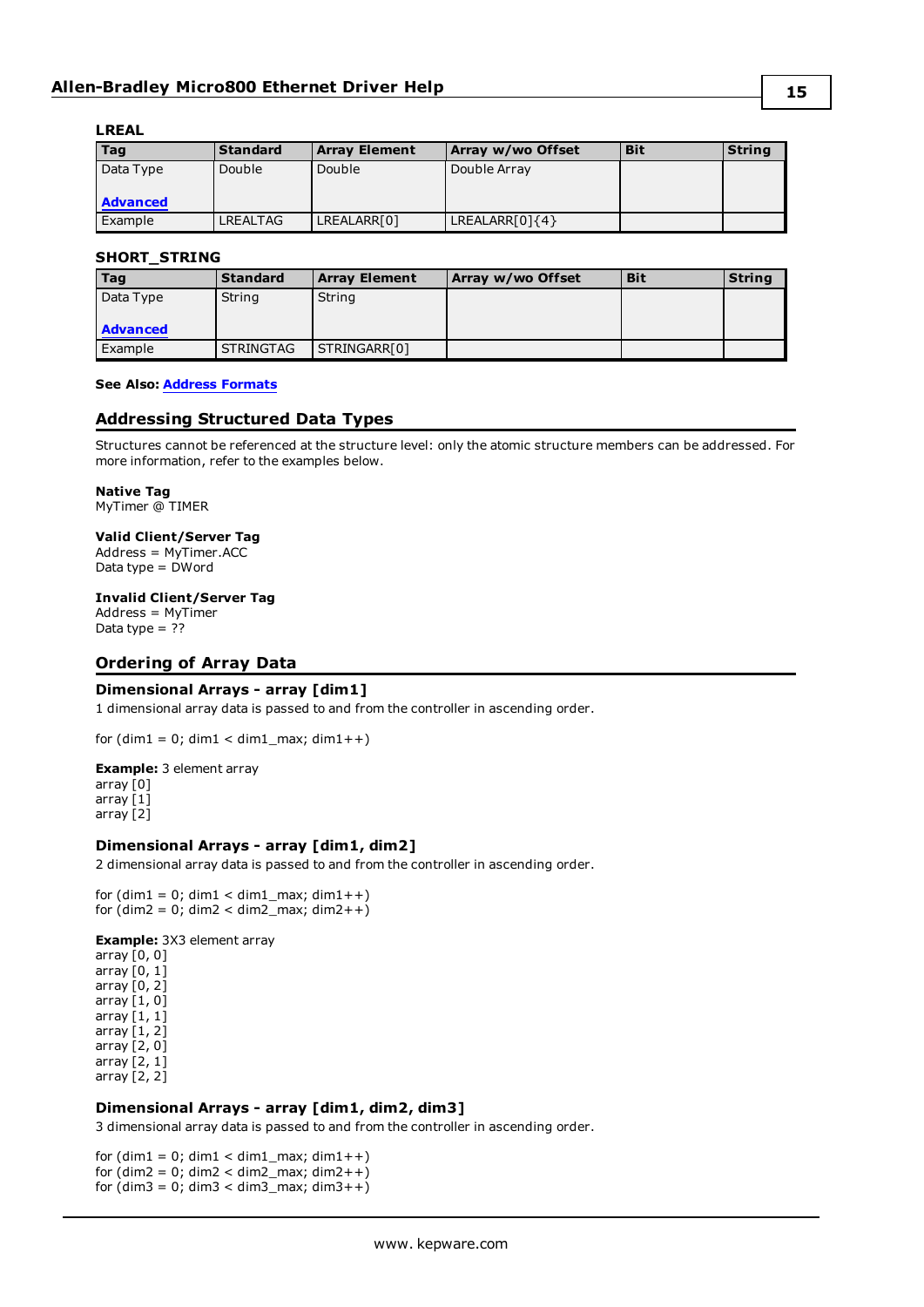**Example:** 3X3x3 element array array [0, 0, 0] array [0, 0, 1] array [0, 0, 2] array [0, 1, 0] array [0, 1, 1] array [0, 1, 2] array [0, 2, 0] array [0, 2, 1] array [0, 2, 2] array [1, 0, 0] array [1, 0, 1] array [1, 0, 2] array [1, 1, 0] array [1, 1, 1] array [1, 1, 2] array [1, 2, 0] array [1, 2, 1] array [1, 2, 2] array [2, 0, 0] array [2, 0, 1] array [2, 0, 2] array [2, 1, 0] array [2, 1, 1] array [2, 1, 2] array [2, 2, 0] array [2, 2, 1]

### **Advanced Use Cases**

<span id="page-15-0"></span>array [2, 2, 2]

For more information on the advanced use cases for a specific atomic data type, select a link from the list below.

**[BOOL](#page-15-1) SINT, [USINT,](#page-16-0) and BYTE INT, UINT, and [WORD](#page-18-0) DINT, UDINT, and [DWORD](#page-20-0) LINT, ULINT, and [LWORD](#page-22-0) [REAL](#page-23-0) [LREAL](#page-25-0) [SHORT\\_STRING](#page-26-0)**

### <span id="page-15-1"></span>**BOOL**

For more information on the format, refer to **Address [Formats](#page-11-0)**.

| <b>Format</b>    | <b>Supported Data Types</b>                                            | <b>Notes</b>                                         |
|------------------|------------------------------------------------------------------------|------------------------------------------------------|
| Array Element    | <b>Boolean</b>                                                         | The Native Tag must be a 1 dimensional array.        |
| Array w/ Offset  | Boolean Array                                                          | 1. The Native Tag must be a 1 dimensional array.     |
|                  |                                                                        | 2. The offset must lay on a 32-bit boundary.         |
|                  |                                                                        | The number of elements must be a factor of 32.<br>3. |
| Array w/o Offset | Boolean Array                                                          | 1. The Native Tag must be a 1 dimensional array.     |
|                  |                                                                        | 2. The number of elements must be a factor of 32.    |
| <b>Bit</b>       | <b>Boolean</b>                                                         | 1. The Native Tag must be a 1 dimensional array.     |
|                  |                                                                        | 2. The range is limited from 0 to 31.                |
| Standard         | Boolean, Byte, Char, Word,<br>Short, BCD, DWord, Long,<br>LBCD, Float* | None                                                 |
| String           | Not supported.                                                         |                                                      |

**\***The Float value will equal the face value of the Native Tag in Float form (non-IEEE Floating point number).

#### **Examples**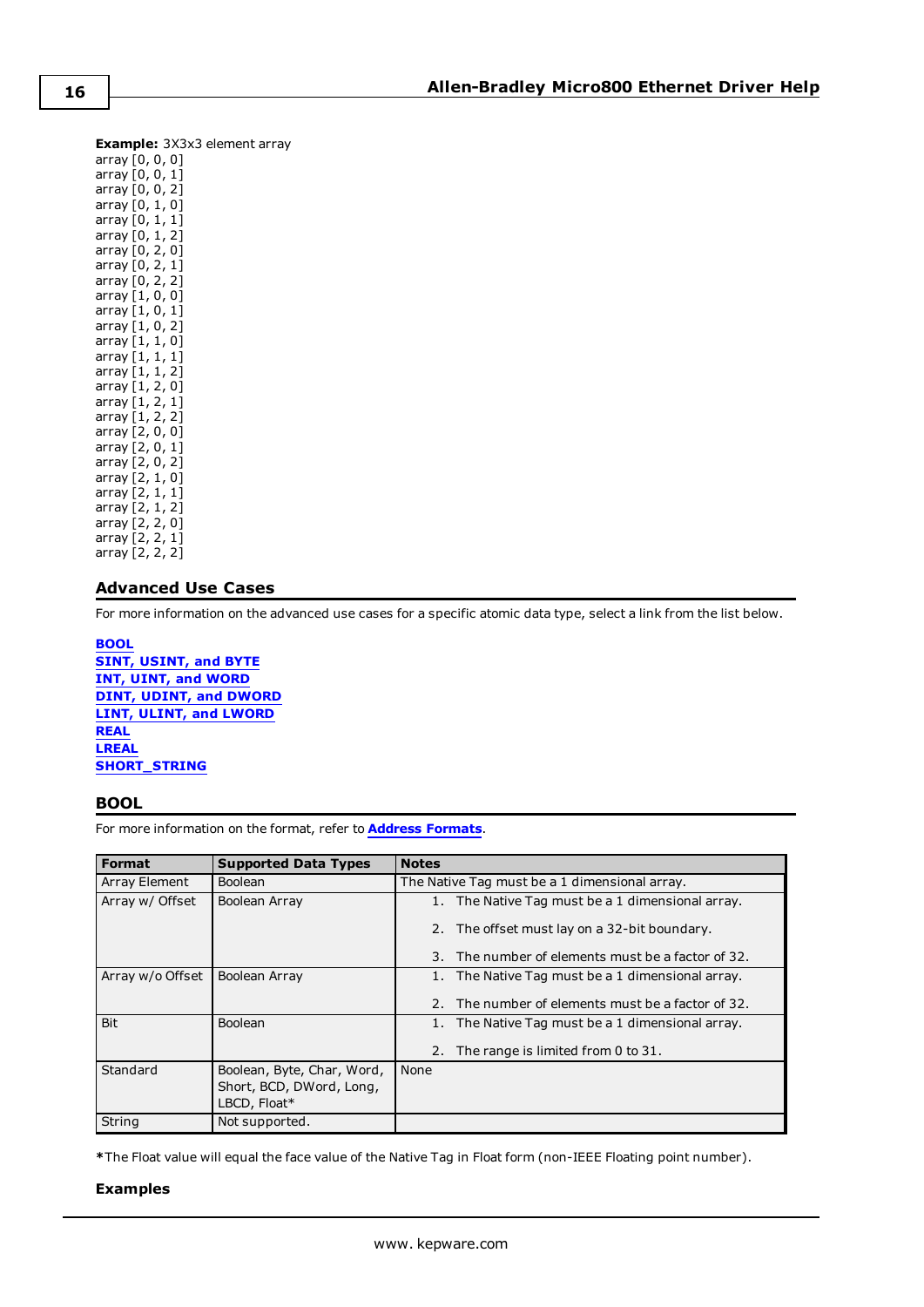Examples **highlighted in yellow** signify common use cases.

| <b>Server Tag Address</b> | <b>Format</b>    | Data Type      | <b>Notes</b>                  |
|---------------------------|------------------|----------------|-------------------------------|
| booltag                   | <b>Standard</b>  | <b>Boolean</b> | Value = $True$                |
| booltag                   | Standard         | <b>Byte</b>    | Value = $1$                   |
| booltag                   | Standard         | Word           | Value = $1$                   |
| booltag                   | Standard         | <b>DWord</b>   | Value = $1$                   |
| booltag                   | Standard         | Float          | Value = $1.0$                 |
| booltag [3]               | Array Element    | <b>Boolean</b> | Invalid: Tag is not an array. |
| booltag [3]               | Array Element    | Word           | Invalid: Tag is not an array. |
| booltag $\{1\}$           | Array w/o Offset | Word           | Invalid: Not supported.       |
| booltag $\{1\}$           | Array w/o Offset | <b>Boolean</b> | Invalid: Not supported.       |
| booltag [3] {32}          | Array w/ Offset  | <b>Boolean</b> | Invalid: Tag is not an array. |
| booltag. 3                | <b>Bit</b>       | <b>Boolean</b> | Invalid: Tag is not an array. |
| booltag $/1$              | String           | String         | Invalid: Not supported.       |
| booltag / 4               | String           | String         | Invalid: Not supported.       |

### **BOOL Atomic Tag - booltag = True**

### **BOOL Array Tag - bitarraytag = [0,1,0,1]**

| <b>Server Tag Address</b>          | <b>Format</b>        | Data Type      | <b>Notes</b>                                |
|------------------------------------|----------------------|----------------|---------------------------------------------|
| bitarraytag                        | Standard             | <b>Boolean</b> | Invalid: Tag cannot be an array.            |
| bitarraytag                        | Standard             | <b>Byte</b>    | Invalid: Tag cannot be an array.            |
| bitarraytag                        | Standard             | Word           | Invalid: Tag cannot be an array.            |
| bitarraytag                        | Standard             | <b>DWord</b>   | Invalid: Tag cannot be an array.            |
| bitarraytag                        | Standard             | Float          | Invalid: Tag cannot be an array.            |
| bitarraytag [3]                    | <b>Array Element</b> | <b>Boolean</b> | $Value = True$                              |
| bitarraytag [3]                    | Array Element        | Word           | Invalid: Bad data type.                     |
| bitarraytag $\{3\}$                | Array w/o Offset     | Word           | Invalid: Tag cannot be an array.            |
| bitarraytag $\{1\}$                | Array w/o Offset     | Word           | Invalid: Tag cannot be an array.            |
| bitarraytag $\{1\}$                | Array w/o Offset     | <b>Boolean</b> | Invalid: Array size must be a factor of 32. |
| bitarraytag $\{32\}$               | Array w/o Offset     | <b>Boolean</b> | Value = $[0,1,0,1,]$                        |
| bitarraytag $\lceil 3 \rceil$ {32} | Array w/ Offset      | <b>Boolean</b> | Offset must begin on 32-bit boundary.       |
| bitarraytag[0]{32}                 | Array w/ Offset      | <b>Boolean</b> | Value = $[0,1,0,1,]$                        |
| $bitarraytag[32]\{64\}$            | Array w/ Offset      | <b>Boolean</b> | Syntax valid. Element is out of range.      |
| bitarraytag. 3                     | <b>Bit</b>           | <b>Boolean</b> | Value = True                                |
| bitarraytag $/1$                   | String               | String         | Invalid: Not supported.                     |
| bitarraytag / 4                    | String               | String         | Invalid: Not supported.                     |

### <span id="page-16-0"></span>**SINT, USINT, and BYTE**

For more information on the format, refer to **Address [Formats](#page-11-0)**.

| <b>Format</b>    | <b>Supported Data Types</b>                                                                                                   | <b>Notes</b>                                                                                                                                                    |
|------------------|-------------------------------------------------------------------------------------------------------------------------------|-----------------------------------------------------------------------------------------------------------------------------------------------------------------|
| Array Element    | Byte, Char<br>Word, Short, BCD<br>DWord, Long, LBCD<br>$Float***$                                                             | The Native Tag must be an array.                                                                                                                                |
| Array w/ Offset  | Byte Array, Char Array, Word Array, Short<br>Array, BCD Array**, DWord Array, Long<br>Array, LBCD Array**, Float Array**, *** | The Native Tag must be an array.                                                                                                                                |
| Array w/o Offset | Boolean Array                                                                                                                 | Use this case to have the bits<br>within an SINT in array form. This<br>is not an array of SINTs in Boolean<br>notation.<br>2. Applies to bit-within-SINT only. |
|                  |                                                                                                                               | Example: tag $1.0\{8\}$ .<br>The .bit plus the array size cannot<br>3.                                                                                          |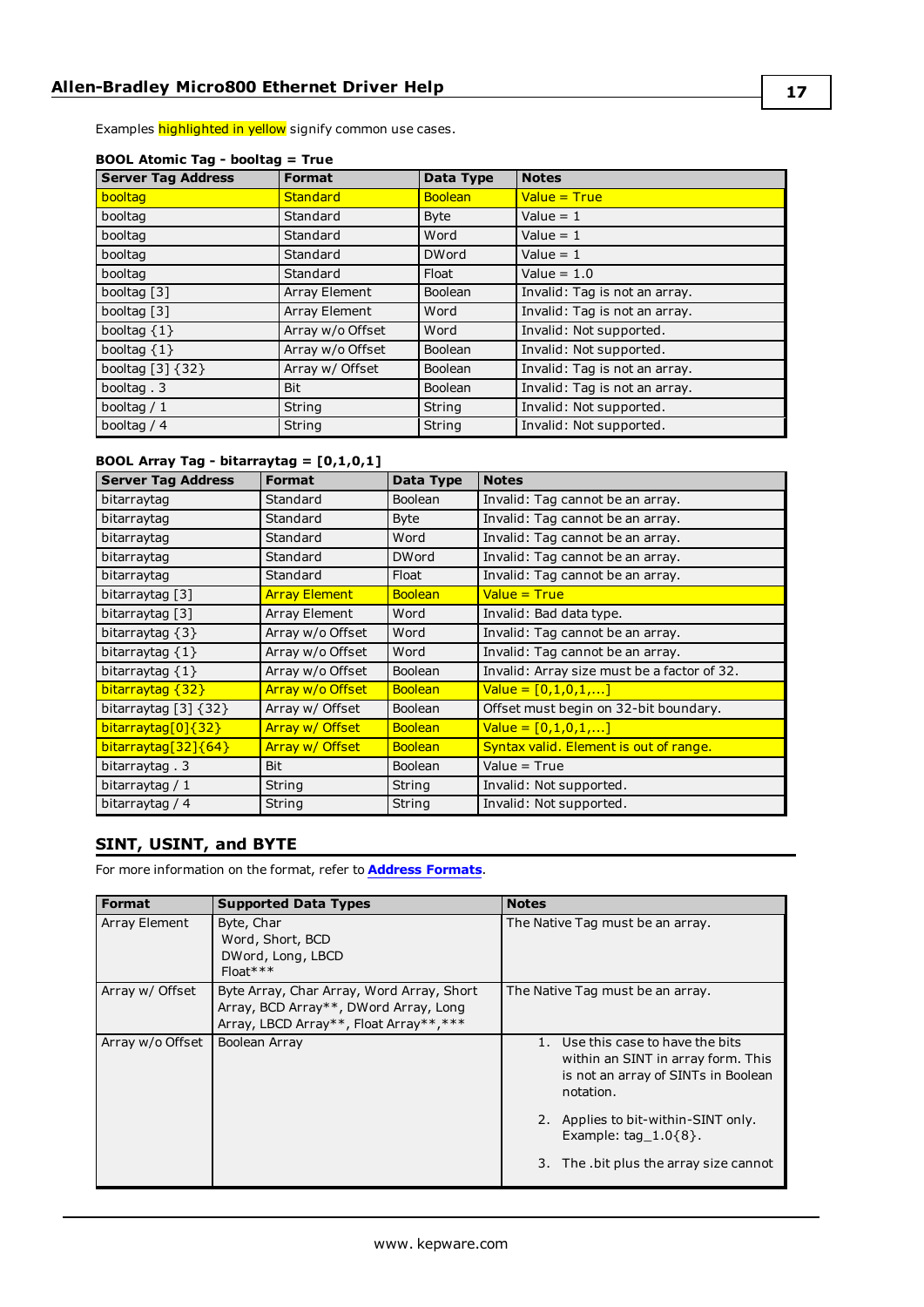| <b>Format</b> | <b>Supported Data Types</b>                                                                                                   | <b>Notes</b>                                                                                                                                                                                     |
|---------------|-------------------------------------------------------------------------------------------------------------------------------|--------------------------------------------------------------------------------------------------------------------------------------------------------------------------------------------------|
|               | Byte Array, Char Array, Word Array, Short<br>Array, BCD Array**, DWord Array, Long<br>Array, LBCD Array**m Float Array**, *** | exceed 8 bits. Example: tag_1.1<br>$\{8\}$ exceeds an SINT, tag_1.0 $\{8\}$<br>does not.<br>If accessing more than a single<br>element, the Native Tag must be<br>an array.                      |
| <b>Bit</b>    | Boolean                                                                                                                       | 1. The range is limited from 0 to 7.<br>2. If the Native Tag is an array, the<br>bit class reference must be<br>prefixed by an array element class<br>reference. Example: tag_1<br>$[2,2,3]$ .0. |
| Standard      | Boolean*, Byte, Char, Word, Short, BCD,<br>DWord, Long, LBCD, Float***                                                        | None                                                                                                                                                                                             |
| String        | String                                                                                                                        | 1. If accessing a single element, the<br>Native Tag does not need to be an<br>array.                                                                                                             |
|               |                                                                                                                               | <b>Note:</b> The value of the string will<br>be the ASCII equivalent of the SINT<br>value. Example: $SINT = 65dec =$<br>"A".                                                                     |
|               |                                                                                                                               | 2. If accessing more than a single<br>element, the Native Tag must be<br>an array. The value of the string<br>will be the null-terminated ASCII<br>equivalent of all the SINTs in the<br>string. |
|               |                                                                                                                               | 1 character in string $=$ 1 SINT.                                                                                                                                                                |

\*Non-zero values will be clamped to True.

\*\*Each element of the array corresponds to an element in the SINT array. Arrays are not packed.

\*\*\*Float value will equal face value of Native Tag in Float form (non-IEEE Floating point number).

### **Examples**

Examples highlighted in yellow signify common use cases for SINT, USINT, and BYTE.

### **SINT, USINT, and BYTE Atomic Tag - sinttag = 122 (decimal)**

| <b>Server Tag Address</b> | <b>Format</b>    | Data Type      | <b>Notes</b>                                            |
|---------------------------|------------------|----------------|---------------------------------------------------------|
| sinttag                   | Standard         | <b>Boolean</b> | Value = True                                            |
| sinttag                   | Standard         | <b>Byte</b>    | Value = $122$                                           |
| sinttag                   | Standard         | Word           | Value = $122$                                           |
| sinttag                   | Standard         | <b>DWord</b>   | Value = $122$                                           |
| sinttag                   | Standard         | Float          | Value = $122.0$                                         |
| sinttag $[3]$             | Array Element    | <b>Boolean</b> | Invalid: Tag is not an array. Also, Boolean is invalid. |
| sinttag [3]               | Array Element    | <b>Byte</b>    | Invalid: Tag is not an array.                           |
| sinttag $\{3\}$           | Array w/o Offset | <b>Byte</b>    | Invalid: Tag is not an array.                           |
| sinttag $\{1\}$           | Array w/o Offset | <b>Byte</b>    | Value = $[122]$                                         |
| sinttag $\{1\}$           | Array w/o Offset | Boolean        | Invalid: Bad data type.                                 |
| sinttag $[3]$ $\{1\}$     | Array w/ Offset  | <b>Byte</b>    | Invalid: Tag is not an array.                           |
| sinttag. $3$              | <b>Bit</b>       | <b>Boolean</b> | Value = $True$                                          |
| $sinttag .0 {8}$          | Array w/o Offset | <b>Boolean</b> | $Value = [0,1,0,1,1,1,1,0]$                             |
|                           |                  |                | Bit value of 122                                        |
| sinttag $/1$              | String           | String         | Invalid: Syntax / data type not supported.              |
| sinttag $/4$              | String           | String         | Invalid: Syntax / data type not supported.              |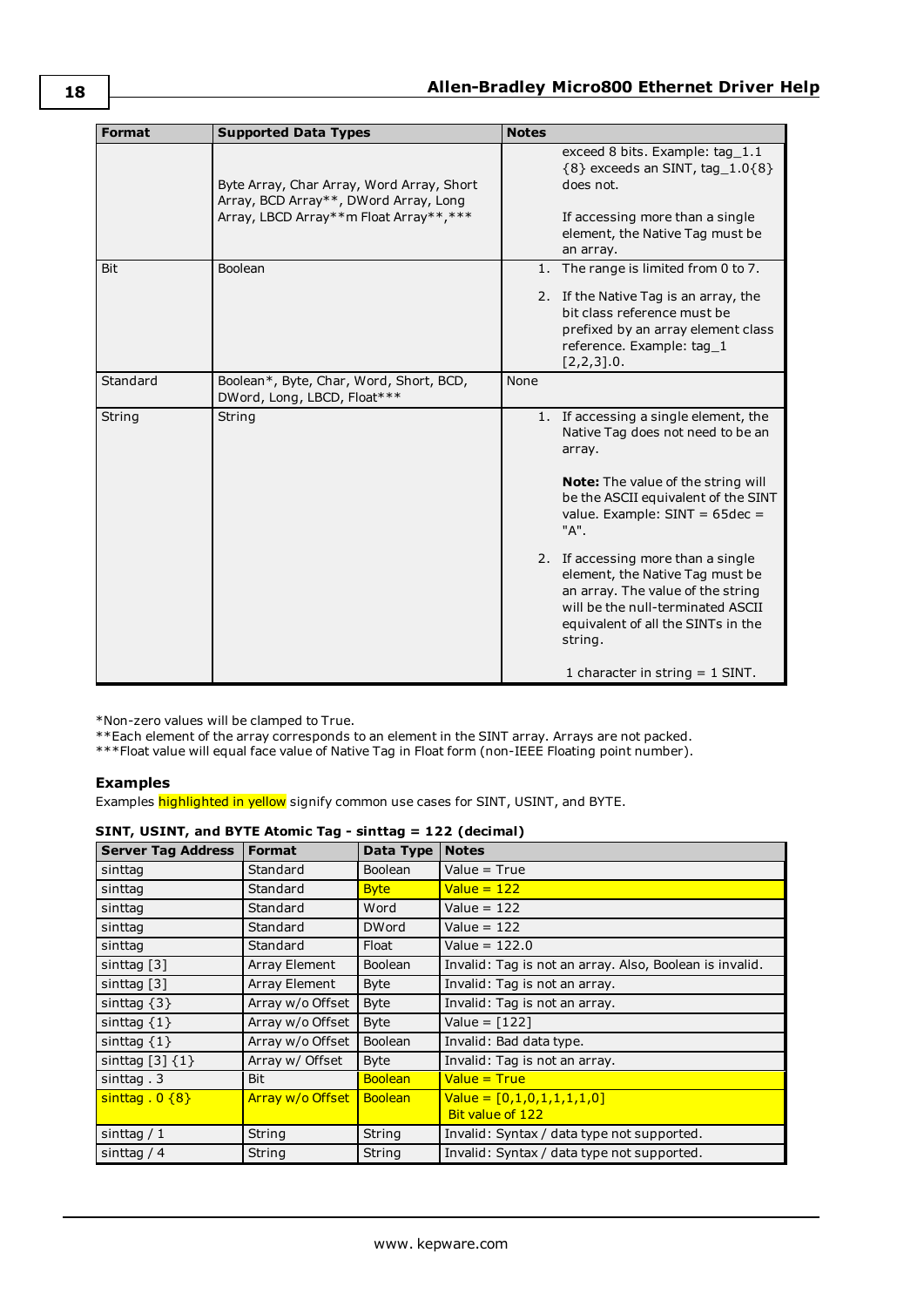### **SINT, USINT, and BYTE Array Tag - sintarraytag [4,4] = [[83,73,78,84],[5,6,7,8],[9,10,11,12], [13,14,15,16]]**

| <b>Server Tag Address</b>    | <b>Format</b>              | <b>Data</b><br><b>Type</b> | <b>Notes</b>                                     |
|------------------------------|----------------------------|----------------------------|--------------------------------------------------|
| sintarraytag                 | Standard                   | <b>Boolean</b>             | Invalid: Tag cannot be an array.                 |
| sintarraytag                 | Standard                   | <b>Byte</b>                | Invalid: Tag cannot be an array.                 |
| sintarraytag                 | Standard                   | Word                       | Invalid: Tag cannot be an array.                 |
| sintarraytag                 | Standard                   | <b>DWord</b>               | Invalid: Tag cannot be an array.                 |
| sintarraytag                 | Standard                   | Float                      | Invalid: Tag cannot be an array.                 |
| sintarraytag [3]             | Array Element              | <b>Byte</b>                | Invalid: Server tag missing dimension 2 address. |
| sintarraytag [1,3]           | <b>Array Element</b>       | Boolean                    | Invalid: Boolean not allowed for array elements. |
| sintarraytag $[1,3]$         | Array Element              | <b>Byte</b>                | Value = $8$                                      |
| sintarraytag ${10}$          | Array w/o<br>Offset        | <b>Byte</b>                | Value = $[83,73,78,84,5,6,7,8,9,10]$             |
| sintarraytag $\{2\}$ $\{5\}$ | Array w/o<br>Offset        | Word                       | Value = $[83,73,78,84,5]$ $[6,7,8,9,10]$         |
| sintarraytag $\{1\}$         | Array w/o<br>Offset        | <b>Byte</b>                | Value = $83$                                     |
| sintarraytag $\{1\}$         | Array w/o<br>Offset        | <b>Boolean</b>             | Invalid: Bad data type.                          |
| sintarraytag $[1,3]$ $\{4\}$ | Array w/ Offset            | <b>Byte</b>                | Value = $[8,9,10,11]$                            |
| sintarraytag. 3              | <b>Bit</b>                 | Boolean                    | Invalid: Tag must reference atomic location.     |
| sintarraytag $[1,3]$ . 3     | <b>Bit</b>                 | <b>Boolean</b>             | Value = $1$                                      |
| sintarraytag [1,3] . 0 {8}   | Array w/o<br><b>Offset</b> | <b>Boolean</b>             | Value = $[0,0,0,1,0,0,0,0]$                      |
| sintarraytag / 1             | String                     | String                     | Invalid: Syntax / data type not supported.       |
| sintarraytag / 4             | String                     | <b>String</b>              | Invalid: Syntax / data type not supported.       |

### <span id="page-18-0"></span>**INT, UINT, and WORD**

For more information on the format, refer to **Address [Formats](#page-11-0)**.

| <b>Format</b>    | <b>Supported Data Types</b>                                                                                                                       | <b>Notes</b>                                                                                                                                                                                                                                                                                                                                                                                                       |
|------------------|---------------------------------------------------------------------------------------------------------------------------------------------------|--------------------------------------------------------------------------------------------------------------------------------------------------------------------------------------------------------------------------------------------------------------------------------------------------------------------------------------------------------------------------------------------------------------------|
| Array Element    | Byte, Char**<br>Word, Short, BCD<br>DWord, Long, LBCD<br>Float****                                                                                | The Native Tag must be an array.                                                                                                                                                                                                                                                                                                                                                                                   |
| Array w/ Offset  | Byte Array, Char Array**<br>Word Array, Short Array, BCD Array<br>DWord Array, Long Array, LBCD Array***<br>Float Array ***, ****                 | The Native Tag must be an array.                                                                                                                                                                                                                                                                                                                                                                                   |
| Array w/o Offset | Boolean Array<br>Byte Array, Char Array**, Word Array, Short<br>Array, BCD Array, DWord Array, Long Array,<br>LBCD Array***, Float Array***, **** | 1. Use this case to have the bits<br>within an INT in array form. This is<br>not an array of INTs in Boolean<br>notation.<br>2. Applies to bit-within-INT only.<br>Example: $tan 1.0$ {16}.<br>3. The .bit plus the array size cannot<br>exceed 16 bits. Example: tag_1.1<br>${16}$ exceeds an INT, tag_1.0<br>${16}$ does not.<br>If accessing more than a single<br>element, the Native Tag must be<br>an array. |
| <b>Bit</b>       | <b>Boolean</b>                                                                                                                                    | The range is limited from 0 to 15.<br>1.                                                                                                                                                                                                                                                                                                                                                                           |
|                  |                                                                                                                                                   | 2. If the Native Tag is an array, the<br>bit class reference must be<br>prefixed by an array element class                                                                                                                                                                                                                                                                                                         |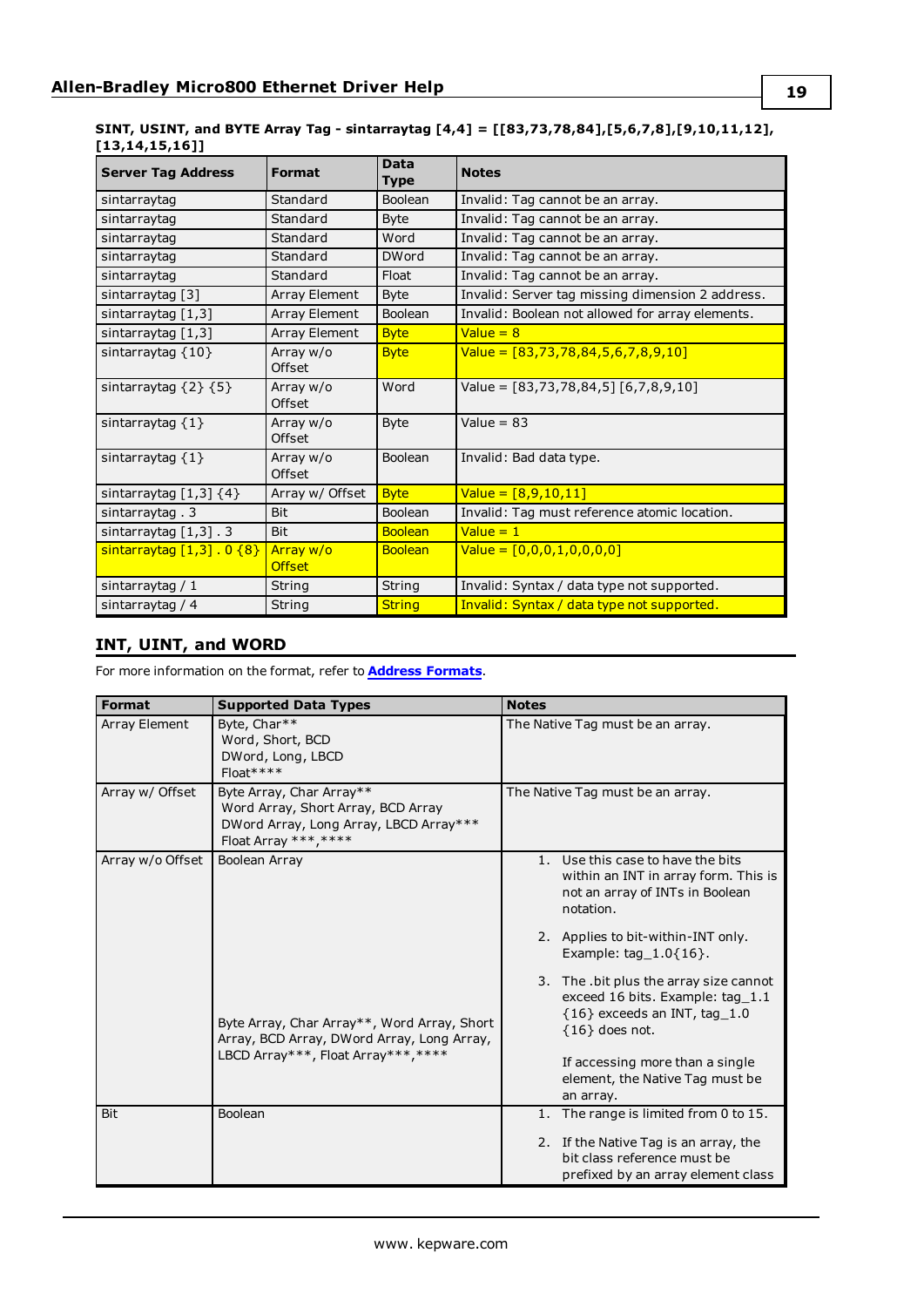**20**

| <b>Format</b> | <b>Supported Data Types</b>                                               | <b>Notes</b> |                                                                                                                                                                                                                  |
|---------------|---------------------------------------------------------------------------|--------------|------------------------------------------------------------------------------------------------------------------------------------------------------------------------------------------------------------------|
|               |                                                                           |              | reference. Example: tag_1<br>$[2,2,3]$ .0.                                                                                                                                                                       |
| Standard      | Boolean*, Byte, Char**, Word, Short, BCD,<br>DWord, Long, LBCD, Float**** | None.        |                                                                                                                                                                                                                  |
| String        | String                                                                    |              | 1. If accessing a single element, the<br>Native Tag does not need to be an<br>array.<br><b>Note:</b> The value of the string will<br>be the ASCII equivalent of the INT                                          |
|               |                                                                           |              | value (clamped to 255). Example:<br>$INT = 65dec = "A".$                                                                                                                                                         |
|               |                                                                           |              | 2. If accessing more than a single<br>element, the Native Tag must be<br>an array. The value of the string<br>will be the null-terminated ASCII<br>equivalent of all the INTs (clamped<br>to 255) in the string. |
|               |                                                                           |              | 1 character in string $=$ 1 INT,<br>clamped to 255.                                                                                                                                                              |
|               |                                                                           |              | <b>Note:</b> INT strings are not packed.<br>For greater efficiency, use SINT<br>strings or the STRING structure<br>instead.                                                                                      |

\*Non-zero values will be clamped to True.

\*\*Values exceeding 255 will be clamped to 255.

\*\*\* Each element of the array corresponds to an element in the INT array. Arrays are not packed.

\*\*\*\*Float value will equal face value of Native Tag in Float form (non-IEEE Floating point number).

### **Examples**

Examples highlighted in yellow signify common use cases for INT, UINT, and WORD.

| <b>Server Tag</b><br><b>Address</b> | <b>Class</b>               | Data Type      | <b>Notes</b>                                                      |
|-------------------------------------|----------------------------|----------------|-------------------------------------------------------------------|
| inttag                              | Standard                   | <b>Boolean</b> | Value = True                                                      |
| inttag                              | Standard                   | <b>Byte</b>    | Value = $255$                                                     |
| inttag                              | Standard                   | Word           | Value = $65534$                                                   |
| inttag                              | Standard                   | <b>DWord</b>   | Value = $65534$                                                   |
| inttag                              | Standard                   | Float          | Value = $65534.0$                                                 |
| inttag $\lceil 3 \rceil$            | Array Element              | <b>Boolean</b> | Invalid: Tag is not an array. Also, Boolean is invalid.           |
| inttag $[3]$                        | Array Element              | Word           | Invalid: Tag is not an array.                                     |
| inttag $\{3\}$                      | Array w/o Offset           | Word           | Invalid: Tag is not an array.                                     |
| inttag $\{1\}$                      | Array w/o Offset           | Word           | Value = $[65534]$                                                 |
| inttag $\{1\}$                      | Array w/o Offset           | Boolean        | Invalid: Bad data type.                                           |
| inttag $\lceil 3 \rceil$ $\{1\}$    | Array w/ Offset            | Word           | Invalid: Tag is not an array.                                     |
| inttag. $3$                         | Bit                        | <b>Boolean</b> | $Value = True$                                                    |
| inttag $.0$ {16}                    | Array w/o Offset   Boolean |                | $Value = [0,1,1,1,1,1,1,1,1,1,1,1,1,1,1,1]$<br>Bit value of 65534 |
| inttag $/1$                         | String                     | String         | Invalid: Syntax / data type not supported.                        |
| inttag $/4$                         | String                     | String         | Invalid: Syntax / data type not supported.                        |

### **INT, UINT, and WORD Atomic Tag - inttag = 65534 (decimal)**

**INT, UINT, and WORD Array Tag - intarraytag [4,4] = [[73,78,84,255],[256,257,258,259], [9,10,11,12],[13,14,15,16]]**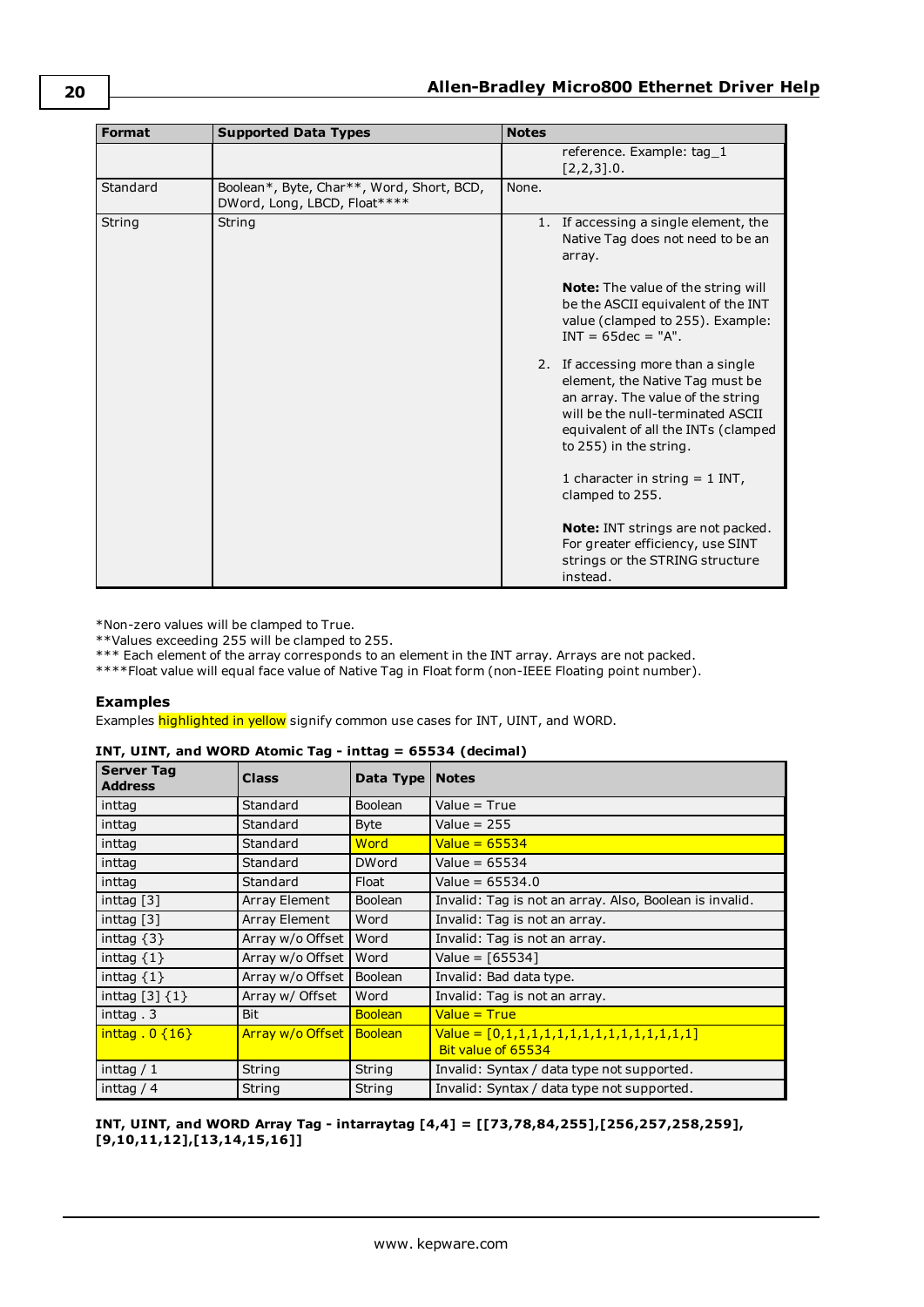| <b>Server Tag Address</b>         | <b>Class</b>               | <b>Data</b><br><b>Type</b> | <b>Notes</b>                                                          |
|-----------------------------------|----------------------------|----------------------------|-----------------------------------------------------------------------|
| intarraytag                       | Standard                   | <b>Boolean</b>             | Invalid: Tag cannot be an array.                                      |
| intarraytag                       | Standard                   | <b>Byte</b>                | Invalid: Tag cannot be an array.                                      |
| intarraytag                       | Standard                   | Word                       | Invalid: Tag cannot be an array.                                      |
| intarraytag                       | Standard                   | <b>DWord</b>               | Invalid: Tag cannot be an array.                                      |
| intarraytag                       | Standard                   | Float                      | Invalid: Tag cannot be an array.                                      |
| intarraytag [3]                   | Array Element              | Word                       | Invalid: Server tag is missing dimension 2 address.                   |
| intarraytag $[1,3]$               | Array Element              | Boolean                    | Invalid: Boolean not allowed for array elements.                      |
| intarraytag $[1,3]$               | Array Element              | Word                       | Value = $259$                                                         |
| intarraytag ${10}$                | Array w/o<br>Offset        | <b>Byte</b>                | Value = $[73, 78, 84, 255, 255, 255, 255, 255, 9, 10]$                |
| intarraytag $\{2\}$ $\{5\}$       | Array w/o<br>Offset        | Word                       | Value = $[73, 78, 84, 255, 256]$ $[257, 258, 259, 9, 10]$             |
| intarraytag $\{1\}$               | Array w/o<br>Offset        | Word                       | Value = $73$                                                          |
| intarraytag $\{1\}$               | Array w/o<br>Offset        | <b>Boolean</b>             | Invalid: Bad data type.                                               |
| intarraytag $[1,3]$ $\{4\}$       | Array w/ Offset            | Word                       | $Value = [259, 9, 10, 11]$                                            |
| intarraytag. 3                    | <b>Bit</b>                 | <b>Boolean</b>             | Invalid: Tag must reference atomic location.                          |
| intarraytag $[1,3]$ . 3           | <b>Bit</b>                 | <b>Boolean</b>             | Value = $0$                                                           |
| $intarraytag [1,3]$ . 0<br>${16}$ | Array w/o<br><b>Offset</b> | <b>Boolean</b>             | $Value = [1,1,0,0,0,0,0,0,1,0,0,0,0,0,0]$<br><b>Bit value for 259</b> |
| intarraytag $/1$                  | String                     | String                     | Invalid: Syntax / data type not supported.                            |
| intarraytag $/3$                  | String                     | String                     | Invalid: Syntax / data type not supported.                            |

### <span id="page-20-0"></span>**DINT, UDINT, and DWORD**

For more information on the format, refer to **Address [Formats](#page-11-0)**.

| <b>Format</b>        | <b>Supported Data Types</b>                                                                                                                  | <b>Notes</b>                                                                                                                                                                                                                                                                                                                                                                                                            |
|----------------------|----------------------------------------------------------------------------------------------------------------------------------------------|-------------------------------------------------------------------------------------------------------------------------------------------------------------------------------------------------------------------------------------------------------------------------------------------------------------------------------------------------------------------------------------------------------------------------|
| <b>Array Element</b> | Byte, Char**, Word, Short, BCD***, DWord,<br>Long, LBCD, Float****                                                                           | The Native Tag must be an array.                                                                                                                                                                                                                                                                                                                                                                                        |
| Array w/ Offset      | Byte Array, Char Array**<br>Word Array, Short Array, BCD Array***<br>DWord Array, Long Array, LBCD Array<br>Float Array****                  | The Native Tag must be an array.                                                                                                                                                                                                                                                                                                                                                                                        |
| Array w/o Offset     | Boolean Array<br>Byte Array, Char Array**<br>Word Array, Short Array, BCD Array***<br>DWord Array, Long Array, LBCD Array<br>Float Array**** | 1. Use this case to have the bits<br>within an DINT in array form. This<br>is not an array of DINTs in Boolean<br>notation.<br>2. Applies to bit-within-DINT only.<br>• Example: $tag_1.0$ {32}. The .bit<br>plus the array size cannot exceed<br>32 bits.<br>• Example: tag $1.1\{32\}$ exceeds an<br>DINT, tag_1.0{32} does not.<br>• If accessing more than a single<br>element, the Native Tag must be<br>an array. |
| <b>Bit</b>           | Boolean                                                                                                                                      | The range is limited from 0 to 31.<br>1.<br>2. If Native Tag is an array, bit class<br>reference must be prefixed by an<br>array element class reference.<br>Example: $tag_1$ $[2,2,3]$ .0.                                                                                                                                                                                                                             |
| Standard             | Boolean*, Byte, Char**, Word, Short,<br>BCD***, DWord, Long, LBCD, Float****                                                                 | None.                                                                                                                                                                                                                                                                                                                                                                                                                   |
| String               | String                                                                                                                                       | 1. If accessing a single element, the                                                                                                                                                                                                                                                                                                                                                                                   |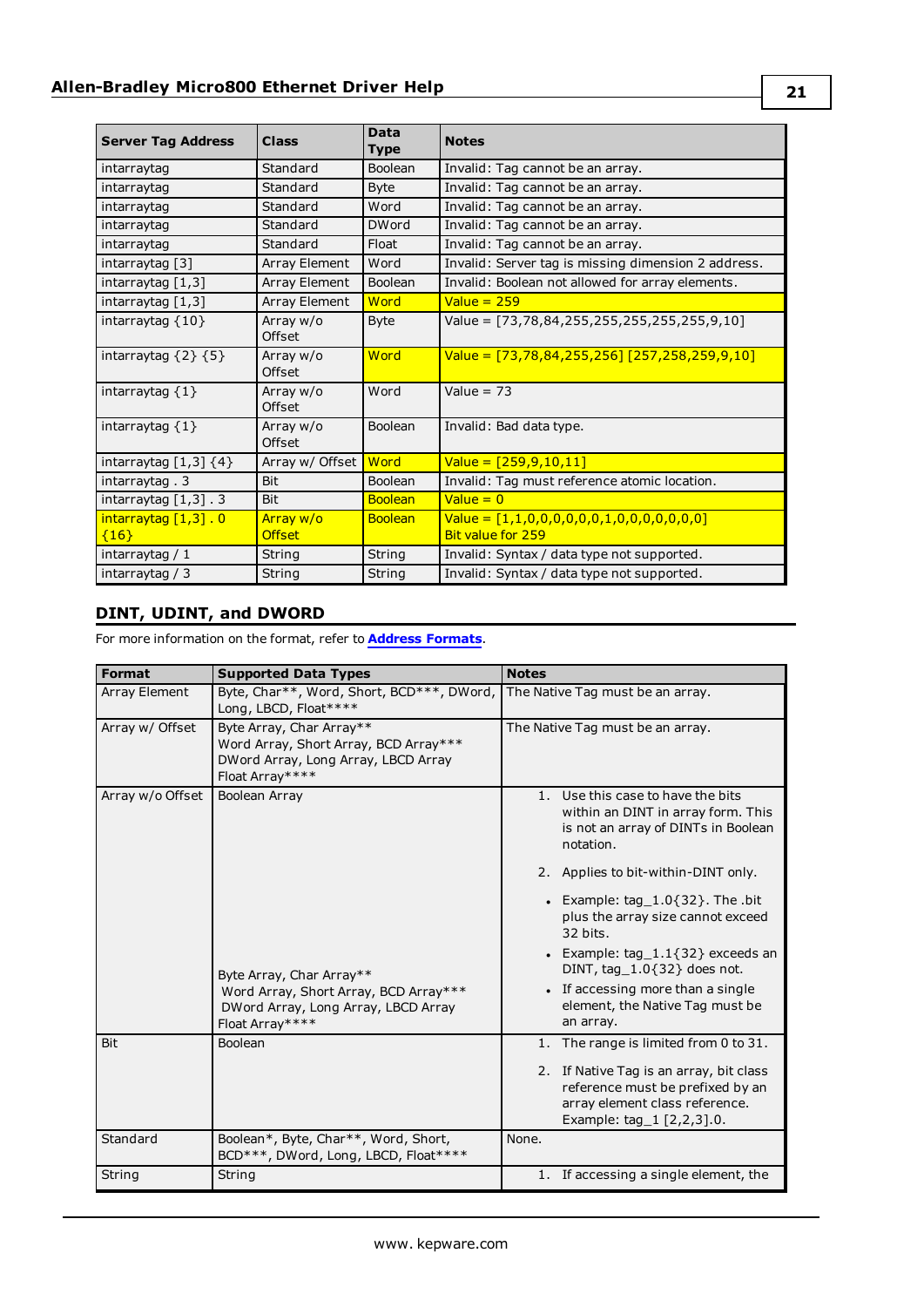| <b>Format</b> | <b>Supported Data Types</b> | <b>Notes</b> |                                                                                                                                                                                                                   |
|---------------|-----------------------------|--------------|-------------------------------------------------------------------------------------------------------------------------------------------------------------------------------------------------------------------|
|               |                             |              | Native Tag does not need to be an<br>array.                                                                                                                                                                       |
|               |                             |              | <b>Note:</b> The value of the string will<br>be the ASCII equivalent of the DINT<br>value (clamped to 255). Example:<br>$SINT = 65dec = "A".$                                                                     |
|               |                             |              | 2. If accessing more than a single<br>element, the Native Tag must be<br>an array. The value of the string<br>will be the null-terminated ASCII<br>equivalent of all the DINTs<br>(clamped to 255) in the string. |
|               |                             |              | 1 character in string $=$ 1 DINT,<br>clamped to 255.                                                                                                                                                              |
|               |                             |              | <b>Note:</b> DINT strings are not<br>packed. For greater efficiency, use<br>SINT strings or the STRING<br>structure instead.                                                                                      |

\*Non-zero values will be clamped to True.

\*\*Values exceeding 255 will be clamped to 255.

\*\*\*Values exceeding 65535 will be clamped to 65535.

\*\*\*\*Float value will equal face value of Native Tag in Float form (non-IEEE Floating point number).

### **Examples**

Examples highlighted in yellow signify common use cases for DINT, UDINT, and DWORD.

| <b>Server Tag</b><br><b>Address</b> | <b>Format</b>              | Data<br><b>Type</b> | <b>Notes</b>                                                           |
|-------------------------------------|----------------------------|---------------------|------------------------------------------------------------------------|
| dinttag                             | Standard                   | <b>Boolean</b>      | Value = True                                                           |
| dinttag                             | Standard                   | <b>Byte</b>         | Value = $255$                                                          |
| dinttag                             | Standard                   | Word                | Value = $65535$                                                        |
| dinttag                             | Standard                   | <b>DWord</b>        | Value = $70000$                                                        |
| dinttag                             | Standard                   | Float               | Value = $70000.0$                                                      |
| dinttag $[3]$                       | Array Element              | <b>Boolean</b>      | Invalid: Tag is not an array. Also, Boolean is invalid.                |
| dinttag [3]                         | Array Element              | <b>DWord</b>        | Invalid: Tag is not an array.                                          |
| dinttag $\{3\}$                     | Array w/o<br>Offset        | <b>DWord</b>        | Invalid: Tag is not an array.                                          |
| dinttag $\{1\}$                     | Array w/o<br>Offset        | <b>DWord</b>        | Value = $[70000]$                                                      |
| dinttag $\{1\}$                     | Array w/o<br>Offset        | <b>Boolean</b>      | Invalid: Bad data type.                                                |
| dintag $[3]$ $\{1\}$                | Array w/ Offset            | <b>DWord</b>        | Invalid: Tag is not an array.                                          |
| dinttag. 3                          | <b>Bit</b>                 | <b>Boolean</b>      | $Value = False$                                                        |
| dinttag $.0$ {32}                   | Array w/o<br><b>Offset</b> | <b>Boolean</b>      | $Value = [0,0,0,0,1,1,1,0,1,0,0,0,1,0,0,1,0,0]$<br>Bit value for 70000 |
| dinttag                             | String                     | String              | Invalid: Syntax / data type not supported.                             |
| dinttag                             | String                     | String              | Invalid: Syntax / data type not supported.                             |

### **DINT, UDINT, and DWORD Atomic Tag - dinttag = 70000 (decimal)**

### **DINT, UDINT, and DWORD Array Tag - dintarraytag [4,4] = [[68,73,78,84],[256,257,258,259], [9,10,11,12],[13,14,15,16]]**

| <b>Server Tag Address</b> | <b>Format</b> | <b>Data</b><br>Type | <b>Notes</b>                       |
|---------------------------|---------------|---------------------|------------------------------------|
| dintarraytag              | Standard      | Boolean             | I Invalid: Tag cannot be an array. |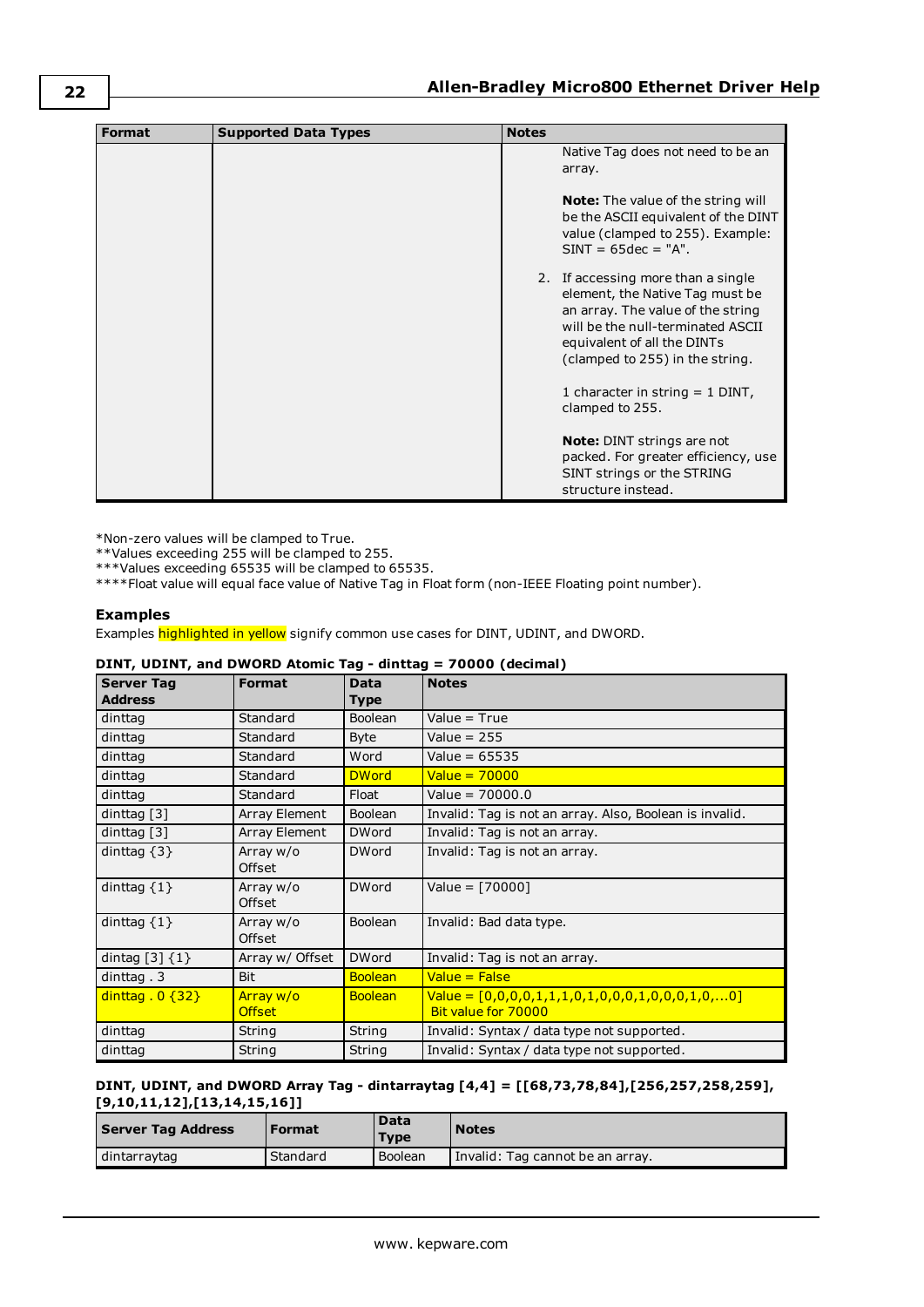| <b>Server Tag Address</b>       | <b>Format</b>              | <b>Data</b><br><b>Type</b> | <b>Notes</b>                                                          |
|---------------------------------|----------------------------|----------------------------|-----------------------------------------------------------------------|
| dintarraytag                    | Standard                   | <b>Byte</b>                | Invalid: Tag cannot be an array.                                      |
| dintarraytag                    | Standard                   | Word                       | Invalid: Tag cannot be an array.                                      |
| dintarraytag                    | Standard                   | <b>DWord</b>               | Invalid: Tag cannot be an array.                                      |
| dintarraytag                    | Standard                   | Float                      | Invalid: Tag cannot be an array.                                      |
| dintarraytag [3]                | Array Element              | <b>DWord</b>               | Invalid: Server tag missing dimension 2 address.                      |
| dintarraytag [1,3]              | Array Element              | Boolean                    | Invalid: Boolean not allowed for array elements.                      |
| dintarraytag $[1,3]$            | Array Element              | <b>DWord</b>               | Value $= 259$                                                         |
| dintarraytag $\{10\}$           | Array w/o<br>Offset        | <b>Byte</b>                | Value = $[68,73,78,84,255,255,255,255,9,10]$                          |
| dintarraytag $\{2\}\{5\}$       | Array w/o<br>Offset        | <b>DWord</b>               | Value = $[68, 73, 78, 84, 256]$ $[257, 258, 259, 9, 10]$              |
| dintarraytag $\{1\}$            | Array w/o<br>Offset        | <b>DWord</b>               | Value = $68$                                                          |
| dintarraytag $\{1\}$            | Array w/o<br>Offset        | Boolean                    | Invalid: Bad data type.                                               |
| dintarraytag $[1,3]\{4\}$       | Array w/ Offset            | <b>DWord</b>               | $Value = [259, 9, 10, 11]$                                            |
| dintarraytag. 3                 | <b>Bit</b>                 | Boolean                    | Invalid: Tag must reference atomic location.                          |
| dintarraytag $[1,3]$ . 3        | <b>Bit</b>                 | <b>Boolean</b>             | Value = $0$                                                           |
| dintarraytag [1,3] .0<br>${32}$ | Array w/o<br><b>Offset</b> | <b>Boolean</b>             | Value = $[1,1,0,0,0,0,0,0,1,0,0,0,0,0,0]$<br><b>Bit value for 259</b> |
| dintarraytag                    | String                     | String                     | Invalid: Syntax / data type not supported.                            |
| dintarraytag                    | String                     | String                     | Invalid: Syntax / data type not supported.                            |

### <span id="page-22-0"></span>**LINT, ULINT, and LWORD**

For more information on the format, refer to **Address [Formats](#page-11-0)**.

| <b>Format</b>    | <b>Supported Data Types</b> | <b>Notes</b>                                                                 |
|------------------|-----------------------------|------------------------------------------------------------------------------|
| Array Element    | Double*<br>Date $**$        | The Native Tag must be an array.                                             |
| Array w/ Offset  | Double Array*               | The Native Tag must be an array.                                             |
| Array w/o Offset | Double Array*               | If accessing more than a single element, the<br>Native Tag must be an array. |
| Bit              | Not supported.              | Not supported.                                                               |
| Standard         | Double*<br>Date $**$        | None.                                                                        |
| String           | Not supported.              | Not supported.                                                               |

\*Double value will equal face value of Native Tag in Float form (non-IEEE Floating point number). \*\*Date values are in universal time (UTC), not localized time.

#### **Examples**

Examples highlighted in yellow signify common use cases for LINT, ULINT, and LWORD.

### **LINT, ULINT, and LWORD Atomic Tag - linttag = 2007-01-01T16:46:40.000 (date) == 1.16767E+15 (decimal)**

| Server Tag Address        | Format               | Data Type      | <b>Notes</b>                                            |
|---------------------------|----------------------|----------------|---------------------------------------------------------|
| linttag                   | Standard             | <b>Boolean</b> | Invalid: Boolean is not supported.                      |
| linttag                   | Standard             | <b>Byte</b>    | Invalid: Byte is not supported.                         |
| linttag                   | Standard             | Word           | Invalid: Word is not supported.                         |
| linttag                   | Standard             | <b>Double</b>  | $Value = 1.16767E + 15$                                 |
| linttag                   | Standard             | <b>Date</b>    | Value = $2007 - 01 - 01T16:46:40.000*$                  |
| linttag $\lceil 3 \rceil$ | Array Element        | <b>Boolean</b> | Invalid: Tag is not an array. Also, Boolean is invalid. |
| linttag [3]               | <b>Array Element</b> | Double         | Invalid: Tag is not an array.                           |
| linttag $\{3\}$           | Array w/o Offset     | Double         | Invalid: Tag is not an array.                           |
| linttag $\{1\}$           | Array w/o Offset     | Double         | Value = $[1.16767E+15]$                                 |
| linttag $\{1\}$           | Array w/o Offset     | <b>Boolean</b> | Invalid: Bad data type.                                 |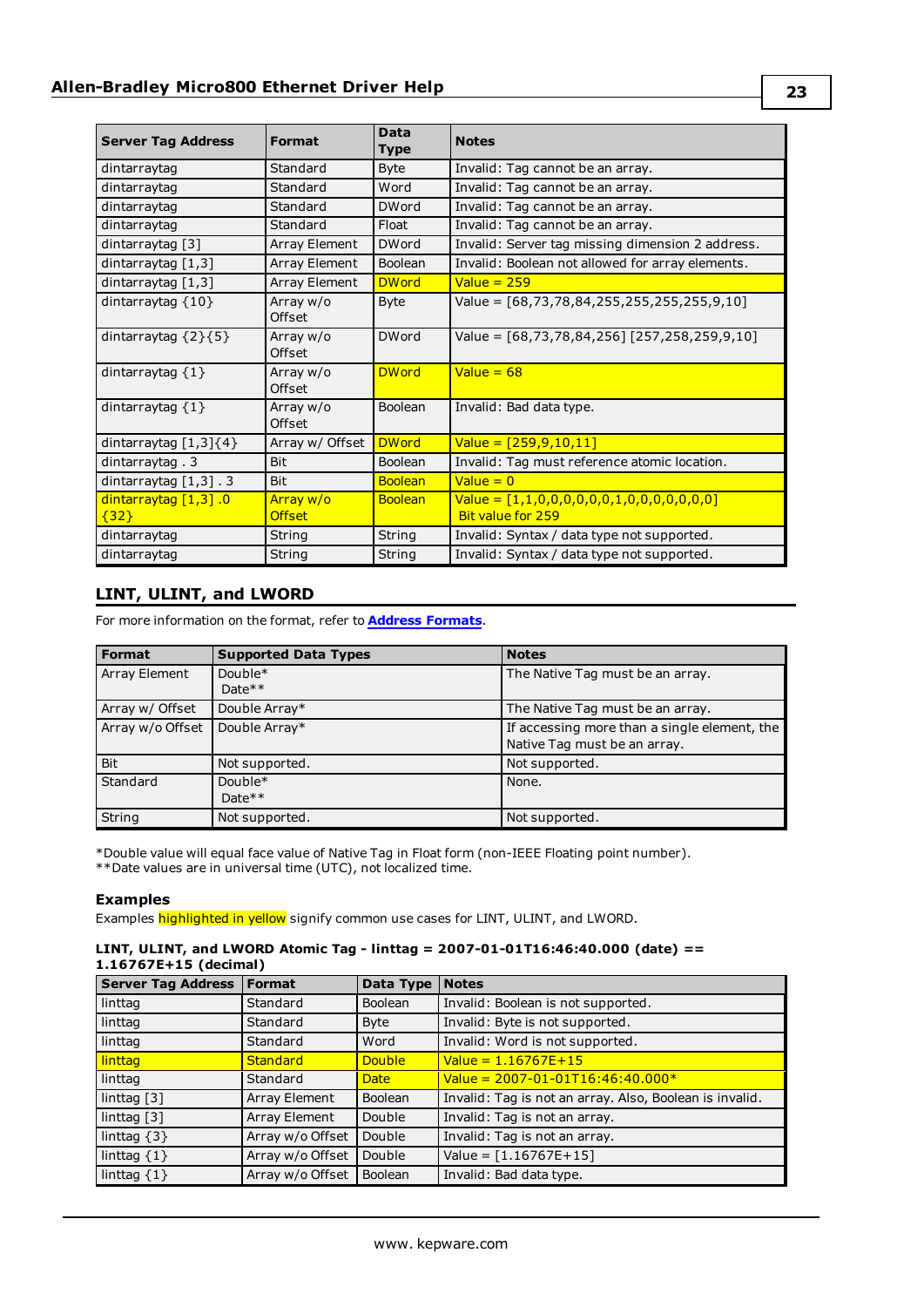| Server Tag Address   Format           |                 | Data Type   Notes |                                          |
|---------------------------------------|-----------------|-------------------|------------------------------------------|
| $\vert$ lintag $\vert$ 3 $\vert$ {1 } | Array w/ Offset | Double            | Invalid: Tag is not an array.            |
| $\vert$ linttag . 3                   | <b>Bit</b>      | Boolean           | Invalid: Syntax/data type not supported. |
| linttag $/1$                          | String          | String            | Invalid: Syntax/data type not supported. |

\*Date values are in universal time (UTC), not localized time.

```
LINT, ULINT, and LWORD Array Tag -
dintarraytag [2,2] = [0, 1.16767E+15],[9.4666E+14, 9.46746E+14] where:
1.16767E+15 == 2007-01-01T16:46:40.000 (date)
9.4666E+14 == 1999-12-31T17:06:40.000
9.46746E+14 == 2000-01-1T17:00:00.000
0 == 1970-01-01T00:00:00.000
```

| Server Tag Address   Format    |                      | <b>Data</b><br><b>Type</b> | <b>Notes</b>                                           |
|--------------------------------|----------------------|----------------------------|--------------------------------------------------------|
| lintarraytag                   | Standard             | Boolean                    | Invalid: Boolean not supported.                        |
| lintarraytag                   | Standard             | <b>Byte</b>                | Invalid: Byte not supported.                           |
| lintarraytag                   | Standard             | Word                       | Invalid: Word not supported.                           |
| lintarraytag                   | Standard             | Double                     | Invalid: Tag cannot be an array.                       |
| lintarraytag                   | Standard             | Date                       | Invalid: Tag cannot be an array.                       |
| lintarraytag $\lceil 1 \rceil$ | Array Element        | Double                     | Invalid: Server tag missing dimension 2 address.       |
| lintarraytag $[1,1]$           | Array Element        | Boolean                    | Invalid: Boolean not allowed for array elements.       |
| lintarraytag [1,1]             | <b>Array Element</b> | <b>Double</b>              | Value = $9.46746E+14$                                  |
| lintarraytag $[1,1]$           | <b>Array Element</b> | <b>Date</b>                | Value = $2000 - 01 - 01T17:00:00.000*$                 |
| lintarraytag $\{4\}$           | Array w/o<br>Offset  | Double                     | Value = $[0, 1.16767E+15, 9.4666E+14,$<br>9.46746E+141 |
| lintarraytag $\{2\}$ $\{2\}$   | Array w/o<br>Offset  | Double                     | Value = $[0, 1.16767E+15][9.4666E+14,$<br>9.46746E+141 |
| lintarraytag $\{4\}$           | Array w/o<br>Offset  | Date                       | Invalid: Date array not supported.                     |
| lintarraytag $\{1\}$           | Array w/o<br>Offset  | <b>Double</b>              | Value = $0$                                            |
| lintarraytag $\{1\}$           | Array w/o<br>Offset  | Boolean                    | Invalid: Bad data type.                                |
| lintarraytag $[0,1]$<br>${2}$  | Array w/ Offset      | <b>Double</b>              | $Value = [1.16767E+15, 9.4666E+14]$                    |
| lintarraytag. 3                | <b>Bit</b>           | Boolean                    | Invalid: Syntax/data type not supported.               |
| lintarraytag $/1$              | String               | String                     | Invalid: Syntax/data type not supported.               |

<span id="page-23-0"></span>\*Date values are in universal time (UTC), not localized time.

### **REAL**

For more information on the format, refer to **Address [Formats](#page-11-0)**.

| Format           | <b>Supported Data Types</b>                                                                                                 | <b>Notes</b>                                                                                                                                                                                   |
|------------------|-----------------------------------------------------------------------------------------------------------------------------|------------------------------------------------------------------------------------------------------------------------------------------------------------------------------------------------|
| Array Element    | Byte, Char**<br>Word, Short, BCD***<br>DWord, Long, LBCD<br>$Float****$                                                     | The Native Tag must be an array.                                                                                                                                                               |
| Array w/ Offset  | Byte Array, Char Array**<br>Word Array, Short Array, BCD Array***<br>DWord Array, Long Array, LBCD Array<br>Float Array**** | The Native Tag must be an array.                                                                                                                                                               |
| Array w/o Offset | Boolean Array                                                                                                               | 1. Use this case to have the bits<br>within an REAL in array form. This<br>is not an array of REALs in Boolean<br>notation.<br>2. Applies to bit-within-REAL only.<br>Example: tag $1.0$ {32}. |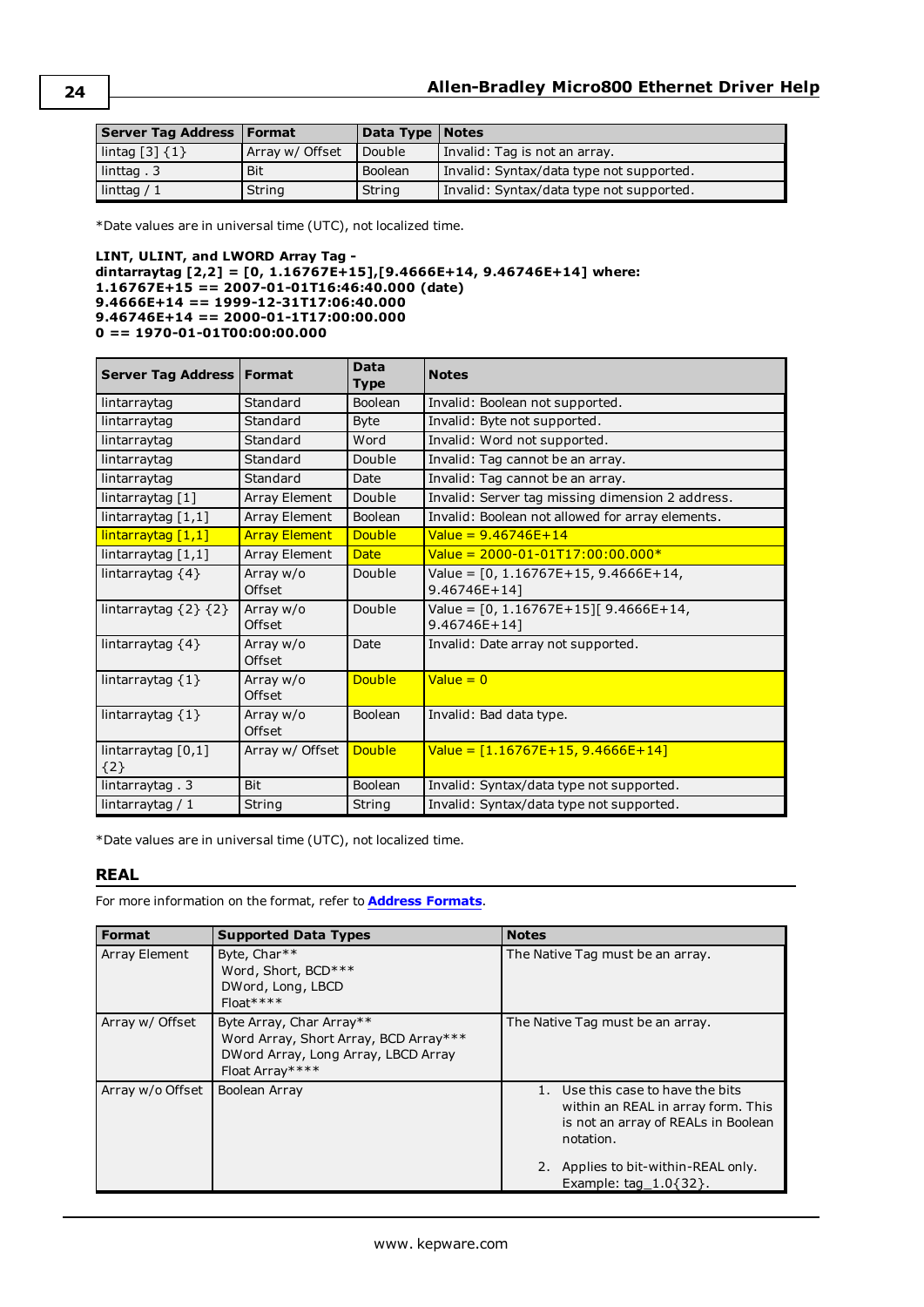| <b>Format</b> | <b>Supported Data Types</b>                                                                                                 | <b>Notes</b> |                                                                                                                                                                                                                   |
|---------------|-----------------------------------------------------------------------------------------------------------------------------|--------------|-------------------------------------------------------------------------------------------------------------------------------------------------------------------------------------------------------------------|
|               |                                                                                                                             |              | 3. The .bit plus the array size cannot<br>exceed 32 bits. Example: tag_1.1<br>{32} exceeds an REAL, tag_1.0<br>${32}$ does not.                                                                                   |
|               | Byte Array, Char Array**, Word Array, Short<br>Array, BCD Array***, DWord Array, Long<br>Array, LBCD Array, Float Array**** |              | If accessing more than a single<br>element, the Native Tag must be<br>an array.                                                                                                                                   |
| Bit           | Boolean                                                                                                                     |              | 1. The range is limited from 0 to 31.                                                                                                                                                                             |
|               |                                                                                                                             |              | 2. If the Native Tag is an array, the<br>bit class reference must be<br>prefixed by an array element class<br>reference. Example: tag_1<br>[2,2,3].0.                                                             |
|               |                                                                                                                             |              | <b>Note:</b> Float is casted to a DWord to<br>allow referencing of bits.                                                                                                                                          |
| Standard      | Boolean*, Byte, Char**, Word, Short,<br>BCD***, DWord, Long, LBCD, Float****                                                | None.        |                                                                                                                                                                                                                   |
| String        | String                                                                                                                      |              | 1. If accessing a single element, the<br>Native Tag does not need to be an<br>array.                                                                                                                              |
|               |                                                                                                                             |              | Note: The value of the string will<br>be the ASCII equivalent of the REAL<br>value (clamped to 255). Example:<br>$SINT = 65dec = "A".$                                                                            |
|               |                                                                                                                             |              | 2. If accessing more than a single<br>element, the Native Tag must be<br>an array. The value of the string<br>will be the null-terminated ASCII<br>equivalent of all the REALs<br>(clamped to 255) in the string. |
|               |                                                                                                                             |              | 1 character in string $= 1$ REAL,<br>clamped to 255.                                                                                                                                                              |
|               |                                                                                                                             |              | <b>Note:</b> REAL strings are not<br>packed. For greater efficiency, use<br>SINT strings or the STRING<br>structure instead.                                                                                      |

\*Non-zero values will be clamped to True.

\*\*Values exceeding 255 will be clamped to 255.

\*\*\*Values exceeding 65535 will be clamped to 65535.

\*\*\*\*Float value will be a valid IEEE single precision Floating point number.

### **Examples**

Examples highlighted in yellow signify common use cases.

| .                                   |                      |                   |                                                         |  |
|-------------------------------------|----------------------|-------------------|---------------------------------------------------------|--|
| <b>Server Tag</b><br><b>Address</b> | <b>Format</b>        | Data Type   Notes |                                                         |  |
| realtag                             | Standard             | <b>Boolean</b>    | Value $=$ True                                          |  |
| realtag                             | Standard             | <b>Byte</b>       | Value = $255$                                           |  |
| realtag                             | Standard             | Word              | Value = $512$                                           |  |
| realtag                             | Standard             | <b>DWord</b>      | Value = $512$                                           |  |
| realtag                             | Standard             | <b>Float</b>      | Value = $512.5$                                         |  |
| realtag [3]                         | <b>Array Element</b> | <b>Boolean</b>    | Invalid: Tag is not an array. Also, Boolean is invalid. |  |

#### **REAL Atomic Tag - realtag = 512.5 (decimal)**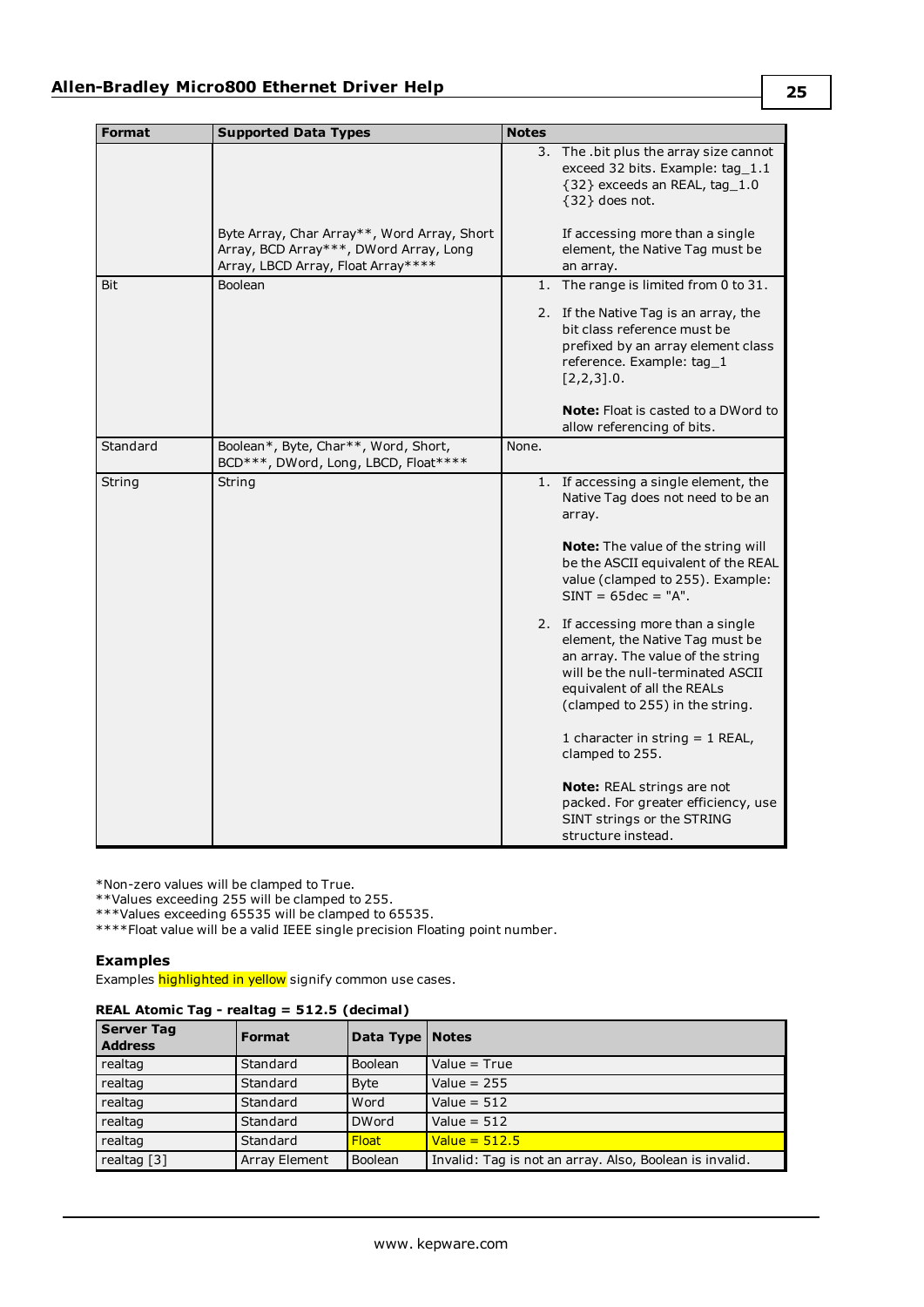| <b>Server Tag</b><br><b>Address</b> | Format              | Data Type $ $  | <b>Notes</b>                                                     |
|-------------------------------------|---------------------|----------------|------------------------------------------------------------------|
| realtag $\lceil 3 \rceil$           | Array Element       | <b>DWord</b>   | Invalid: Tag is not an array.                                    |
| realtag $\{3\}$                     | Array w/o<br>Offset | <b>DWord</b>   | Invalid: Tag is not an array.                                    |
| realtag $\{1\}$                     | Array w/o<br>Offset | Float          | Value = $[512.5]$                                                |
| realtag $\{1\}$                     | Array w/o<br>Offset | Boolean        | Invalid: Bad data type.                                          |
| realtag $[3]$ $\{1\}$               | Array w/ Offset     | Float          | Invalid: Tag is not an array.                                    |
| realtag. 3                          | Bit                 | <b>Boolean</b> | Value = True                                                     |
| realtag $.0$ {32}                   | Array w/o<br>Offset | <b>Boolean</b> | $Value = [0,0,0,0,0,0,0,0,0,1,0,0,0,0,0,0]$<br>Bit value for 512 |
| realtag                             | String              | String         | Invalid: Syntax / data type not supported.                       |
| realtag                             | String              | String         | Invalid: Syntax / data type not supported.                       |

### **REAL Array Tag - realarraytag [4,4] = [[82.1,69.2,65.3,76.4],[256.5,257.6,258.7,259.8], [9.0,10.0,11.0,12.0],[13.0,14.0,15.0,16.0]]**

| <b>Server Tag Address</b>                      | <b>Format</b>              | Data Type      | <b>Notes</b>                                                          |
|------------------------------------------------|----------------------------|----------------|-----------------------------------------------------------------------|
| realarraytag                                   | Standard                   | Boolean        | Invalid: Tag cannot be an array.                                      |
| realarraytag                                   | Standard                   | <b>Byte</b>    | Invalid: Tag cannot be an array.                                      |
| realarraytag                                   | Standard                   | Word           | Invalid: Tag cannot be an array.                                      |
| realarraytag                                   | Standard                   | <b>DWord</b>   | Invalid: Tag cannot be an array.                                      |
| realarraytag                                   | Standard                   | Float          | Invalid: Tag cannot be an array.                                      |
| realarraytag [3]                               | Array<br>Element           | Float          | Invalid: Server tag missing dimension 2 address.                      |
| realarraytag $[1,3]$                           | Array<br>Element           | Boolean        | Invalid: Boolean not allowed for array elements.                      |
| realarraytag [1,3]                             | Array<br>Element           | <b>Float</b>   | Value = $259.8$                                                       |
| realarraytag ${10}$                            | Array w/o<br>Offset        | <b>Byte</b>    | Value = [82,69,65,76,255,255,255,255,9,10]                            |
| realarraytag {2} {5}                           | Array w/o<br><b>Offset</b> | <b>Float</b>   | Value = $[82.1,69.2,65.3,76.4,256.5]$<br>[257.6, 258.7, 259.8, 9, 10] |
| realarraytag $\{1\}$                           | Array w/o<br>Offset        | Float          | Value = $82.1$                                                        |
| realarraytag $\{1\}$                           | Array w/o<br>Offset        | <b>Boolean</b> | Invalid: Bad data type.                                               |
| realarraytag [1,3]<br>${4}$                    | Array w/<br><b>Offset</b>  | <b>Float</b>   | Value = $[259.8.9.0.10.0.11.0]$                                       |
| realarraytag. 3                                | <b>Bit</b>                 | Boolean        | Invalid: Tag must reference atomic location.                          |
| realarraytag $[1,3]$ . 3                       | <b>Bit</b>                 | Boolean        | Value = $0$                                                           |
| realarraytag $\lceil 1,3 \rceil$ . 0<br>${32}$ | Array w/o<br>Offset        | <b>Boolean</b> | Value = $[1,1,0,0,0,0,0,0,1,0,0,0,0,0,0]$<br>Bit value for 259        |
| realarraytag                                   | String                     | String         | Invalid: Syntax / data type not supported.                            |
| realarraytag                                   | String                     | String         | Invalid: Syntax / data type not supported.                            |

### <span id="page-25-0"></span>**LREAL**

For more information on the format, refer to **Address [Formats](#page-11-0)**.

| Format           | <b>Supported Data Types</b> | <b>Notes</b>                                                                 |
|------------------|-----------------------------|------------------------------------------------------------------------------|
| Array Element    | Double*                     | The Native Tag must be an array.                                             |
| Array w/ Offset  | Double Array                | The Native Tag must be an array.                                             |
| Array w/o Offset | Double Array                | If accessing more than a single element, the Native Tag<br>must be an array. |
| <b>Bit</b>       | Boolean                     | Invalid: Syntax/Data type not supported.                                     |
| Standard         | Double*                     | None.                                                                        |
| String           | String                      | Invalid: Syntax/Data type not supported.                                     |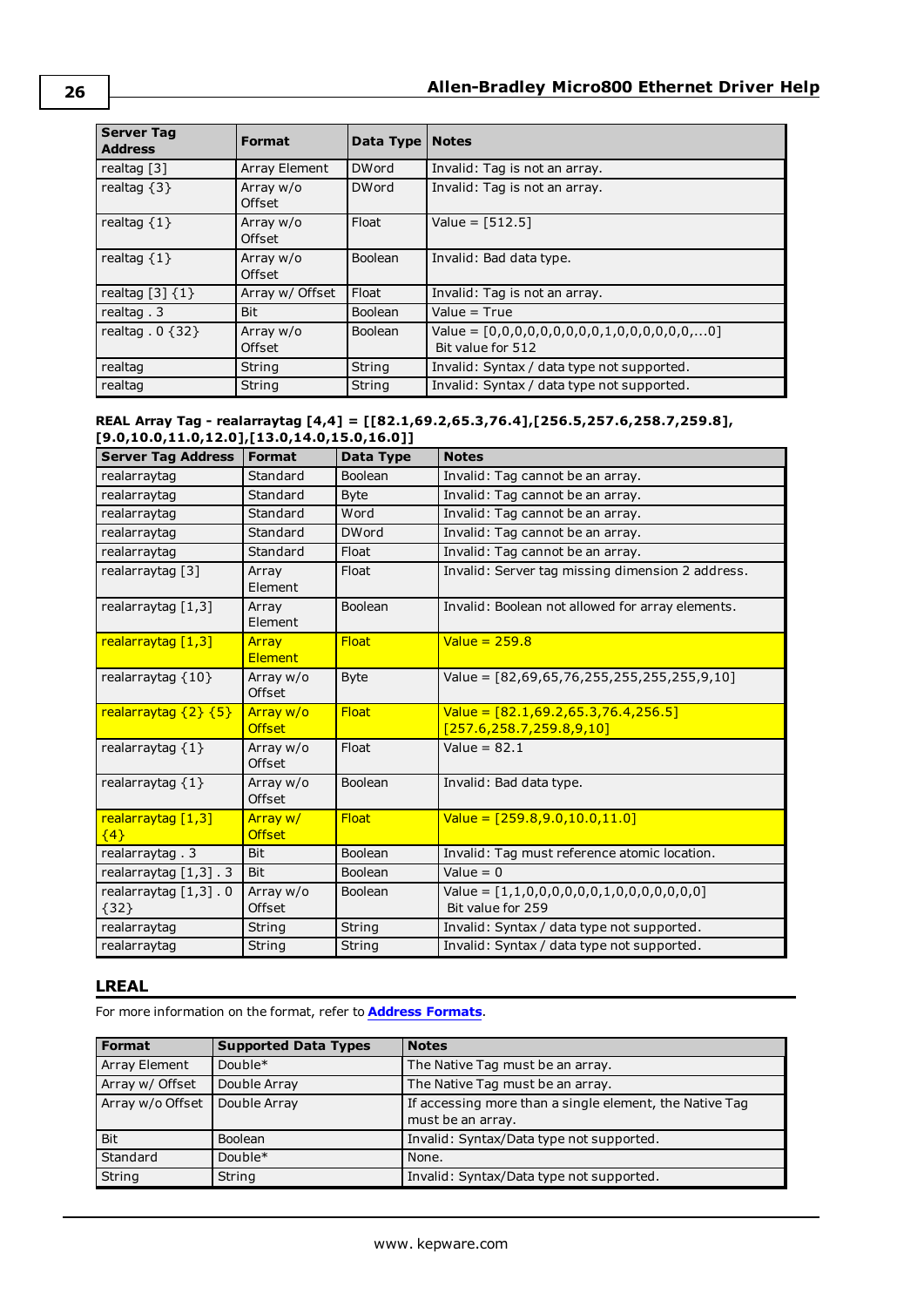\*Double value will be a valid IEEE double precision Floating point number.

### **Examples**

Examples highlighted in yellow signify common use cases.

| LREAL Atomic Tag – Irealtag = 512.5 (decimal) |  |  |
|-----------------------------------------------|--|--|
|-----------------------------------------------|--|--|

| <b>Server Tag Address</b>      | <b>Format</b>    | Data Type      | <b>Notes</b>                                          |
|--------------------------------|------------------|----------------|-------------------------------------------------------|
| Irealtag                       | Standard         | <b>Boolean</b> | Invalid: Data type not supported.                     |
| Irealtag                       | Standard         | <b>Byte</b>    | Invalid: Data type not supported.                     |
| Irealtag                       | Standard         | Word           | Invalid: Data type not supported.                     |
| Irealtag                       | Standard         | <b>DWord</b>   | Invalid: Data type not supported.                     |
| <b>Irealtag</b>                | <b>Standard</b>  | <b>Double</b>  | Value = $512.5$                                       |
| Irealtag $[3]$                 | Array Element    | <b>Boolean</b> | Invalid: Tag is not an array, and Boolean is invalid. |
| Irealtag [3]                   | Array Element    | <b>DWord</b>   | Invalid: Tag is not an array.                         |
| Irealtag $\{3\}$               | Array w/o Offset | <b>DWord</b>   | Invalid: Tag is not an array.                         |
| Irealtag $\{1\}$               | Array w/o Offset | Double         | Value = $[512.5]$                                     |
| Irealtag $\{1\}$               | Array w/o Offset | <b>Boolean</b> | Invalid: Bad data type.                               |
| Irealtag $\lceil 3 \rceil$ {1} | Array w/ Offset  | Float          | Invalid: Tag is not an array.                         |
| Irealtag. 3                    | Bit              | Boolean        | Invalid: Data type not supported.                     |
| Irealtag $.0$ {32}             | Array w/o Offset | <b>Boolean</b> | Invalid: Data type not supported.                     |
| Irealtag                       | String           | String         | Invalid: Syntax / data type not supported.            |
| Irealtag                       | String           | String         | Invalid: Syntax / data type not supported.            |

### **LREAL Array Tag - realarraytag [4,4] = [[82.1,69.2,65.3,76.4],[256.5,257.6,258.7,259.8], [9.0,10.0,11.0,12.0],[13.0,14.0,15.0,16.0]]**

| <b>Server Tag Address</b>              | <b>Format</b>        | <b>Data Type</b> | <b>Notes</b>                                     |
|----------------------------------------|----------------------|------------------|--------------------------------------------------|
| Irealarraytag                          | Standard             | <b>Boolean</b>   | Invalid: Tag cannot be an array.                 |
| Irealarraytag                          | Standard             | <b>Byte</b>      | Invalid: Tag cannot be an array.                 |
| Irealarraytag                          | Standard             | Word             | Invalid: Tag cannot be an array.                 |
| Irealarraytag                          | Standard             | <b>DWord</b>     | Invalid: Tag cannot be an array.                 |
| Irealarraytag                          | Standard             | Double           | Invalid: Tag cannot be an array.                 |
| Irealarraytag [3]                      | Array Element        | Double           | Invalid: Server tag missing dimension 2 address. |
| Irealarraytag $[1,3]$                  | <b>Array Element</b> | <b>Boolean</b>   | Invalid: Boolean not allowed for array elements. |
| Irealarraytag [1,3]                    | <b>Array Element</b> | <b>Double</b>    | $Value = 259.8$                                  |
| Irealarraytag $\{10\}$                 | Array w/o Offset     | <b>Byte</b>      | Invalid: Data type not supported.                |
| $I$ realarraytag $\{2\}$ $\{5\}$       | Array w/o Offset     | <b>Double</b>    | $Value = [82.1, 69.2, 65.3, 76.4, 256.5]$        |
|                                        |                      |                  | [257.6,258.7,259.8,9,10]                         |
| Irealarraytag $\{1\}$                  | Array w/o Offset     | Double           | Value = $82.1$                                   |
| Irealarraytag $\{1\}$                  | Array w/o Offset     | <b>Boolean</b>   | Invalid: Bad data type.                          |
| $Irealarraytaq [1,3] {4}$              | Array w/ Offset      | <b>Double</b>    | Value = $[259.8, 9.0, 10.0, 11.0]$               |
| Irealarraytag. 3                       | <b>Bit</b>           | <b>Boolean</b>   | Invalid: Tag must reference atomic location.     |
| Irealarraytag $\lceil 1, 3 \rceil$ . 3 | Bit                  | <b>Boolean</b>   | Value = $0$                                      |
| Irealarraytag $[1,3]$ . 0              | Array w/o Offset     | <b>Boolean</b>   | Invalid: Syntax/Data type not supported.         |
| ${32}$                                 |                      |                  |                                                  |
| Irealarraytag                          | String               | String           | Invalid: Syntax / data type not supported.       |
| Irealarraytag                          | String               | String           | Invalid: Syntax / data type not supported.       |

### <span id="page-26-0"></span>**SHORT\_STRING**

For more information on the format, refer to **Address [Formats](#page-11-0)**.

| Format             | <b>Supported</b><br>Data Types | <b>Notes</b>                     |
|--------------------|--------------------------------|----------------------------------|
| Array<br>Element   | String                         | The Native Tag must be an array. |
| Array w/<br>Offset | N/A                            | N/A                              |
| Array w/o          | N/A                            | N/A                              |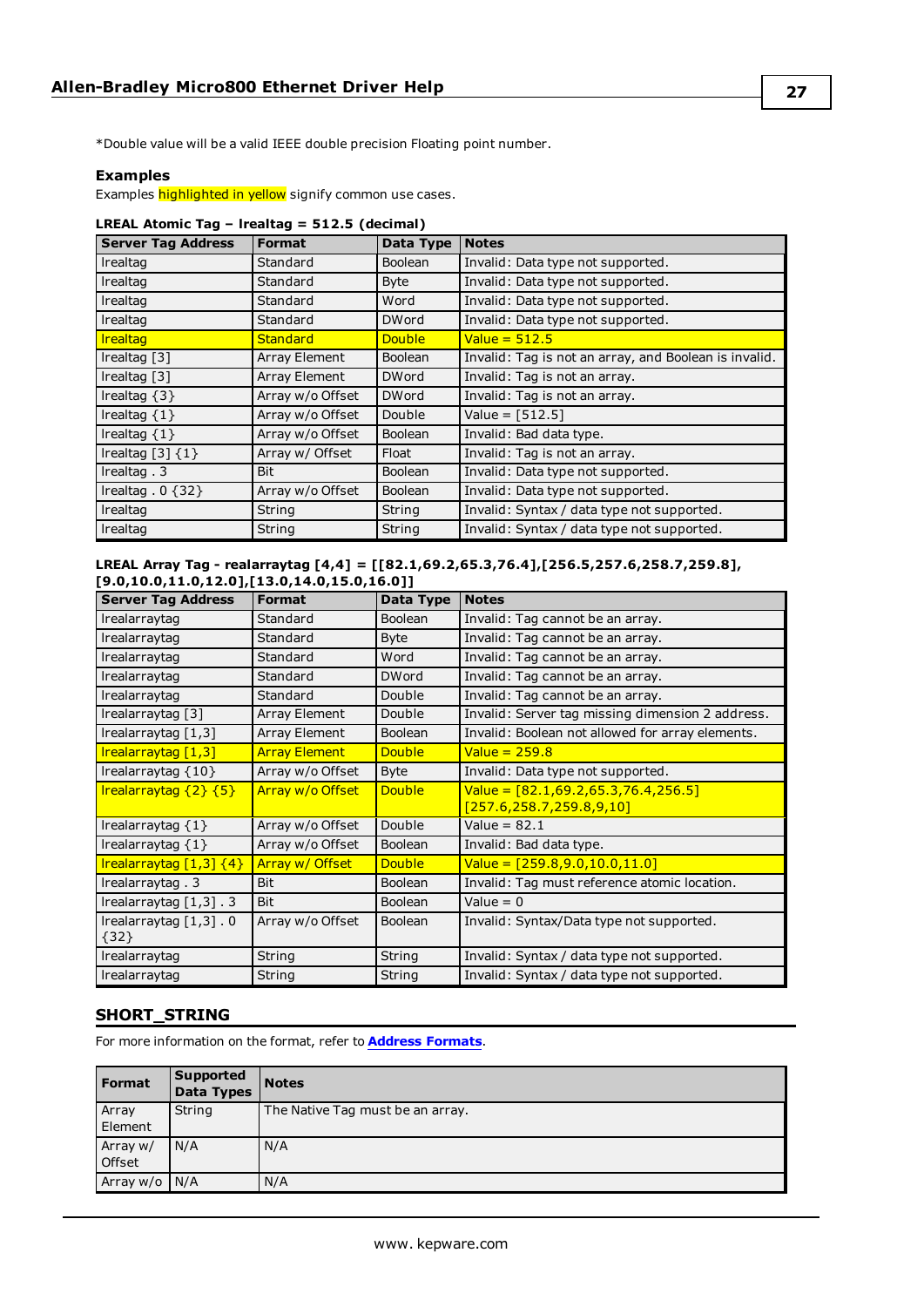| <b>Format</b> | Supported<br><b>Data Types</b> | <b>Notes</b>                                                                                                                                                                           |
|---------------|--------------------------------|----------------------------------------------------------------------------------------------------------------------------------------------------------------------------------------|
| Offset        |                                |                                                                                                                                                                                        |
| Bit           | N/A                            | N/A                                                                                                                                                                                    |
| Standard      | String                         | The length of the string is based on the length encoding contained within the<br>Native Tag. If the string contains non-printable characters, these will be included<br>in the string. |
| String        | N/A                            | The length of the string needs to be specified in the tag address.                                                                                                                     |

### **Examples**

Examples highlighted in yellow signify common use cases.

### **SHORT\_STRING Atomic Tag – stringtag = "mystring"**

| <b>Server Tag Address</b> | <b>Format</b>    | Data Type      | <b>Notes</b>                                          |
|---------------------------|------------------|----------------|-------------------------------------------------------|
| stringtag                 | <b>Standard</b>  | <b>String</b>  | Value = $mystring.$                                   |
| stringtag                 | Standard         | <b>Byte</b>    | Invalid: Byte is not supported.                       |
| stringtag                 | Standard         | Word           | Invalid: Word is not supported.                       |
| stringtag [3]             | Array Element    | Boolean        | Invalid: Tag is not an array, and Boolean is invalid. |
| stringtag [3]             | Array Element    | Double         | Invalid: Tag is not an array.                         |
| stringtag $\{3\}$         | Array w/o Offset | Double         | Invalid: Tag is not an array.                         |
| stringtag $\{1\}$         | Array w/o Offset | Double         | Value = $[1.16767E+15]$ .                             |
| stringtag $\{1\}$         | Array w/o Offset | <b>Boolean</b> | Invalid: Bad data type.                               |
| lintag $[3]$ $\{1\}$      | Array w/ Offset  | Double         | Invalid: Tag is not an array.                         |
| stringtag. 3              | Bit              | <b>Boolean</b> | Invalid: Syntax/data type not supported.              |
| stringtag / 1             | String           | String         | Invalid: Syntax/data type not supported.              |

### **SHORT\_STRING Array Tag – stringarraytag[2,2] = [one,two].[three,four]**

| <b>Server Tag Address</b>        | <b>Format</b>        | Data Type      | <b>Notes</b>                                        |
|----------------------------------|----------------------|----------------|-----------------------------------------------------|
| stringarraytag                   | Standard             | <b>Boolean</b> | Invalid: Boolean not supported.                     |
| stringarraytag                   | Standard             | <b>Byte</b>    | Invalid: Byte not supported.                        |
| stringarraytag                   | Standard             | Word           | Invalid: Word not supported.                        |
| stringarraytag                   | Standard             | Double         | Invalid: Tag cannot be an array.                    |
| stringarraytag                   | Standard             | Date           | Invalid: Tag cannot be an array.                    |
| stringarraytag $\lceil 1 \rceil$ | <b>Array Element</b> | Double         | Invalid: Server tag missing dimension 2<br>address. |
| stringarraytag $[1,1]$           | <b>Array Element</b> | Boolean        | Invalid: Boolean not allowed for array<br>elements. |
| stringarraytag [1,1]             | <b>Array Element</b> | <b>String</b>  | Value: "four"                                       |
| stringarraytag $\{4\}$           | Array w/o Offset     | String         | Invalid: String array not supported.                |
| stringarraytag $\{2\}$ $\{2\}$   | Array w/o Offset     | String         | Invalid: String array not supported.                |
| stringarraytag $\{1\}$           | Array w/o Offset     | <b>Boolean</b> | Invalid: Bad data type.                             |
| stringarraytag $[0, 1]$<br>${2}$ | Array w/ Offset      | String         | Value: "three"                                      |
| stringarraytag. 3                | <b>Bit</b>           | <b>Boolean</b> | Invalid: Syntax/data type not supported.            |
| stringarraytag / 1               | String               | String         | Invalid: Syntax not supported.                      |

**28**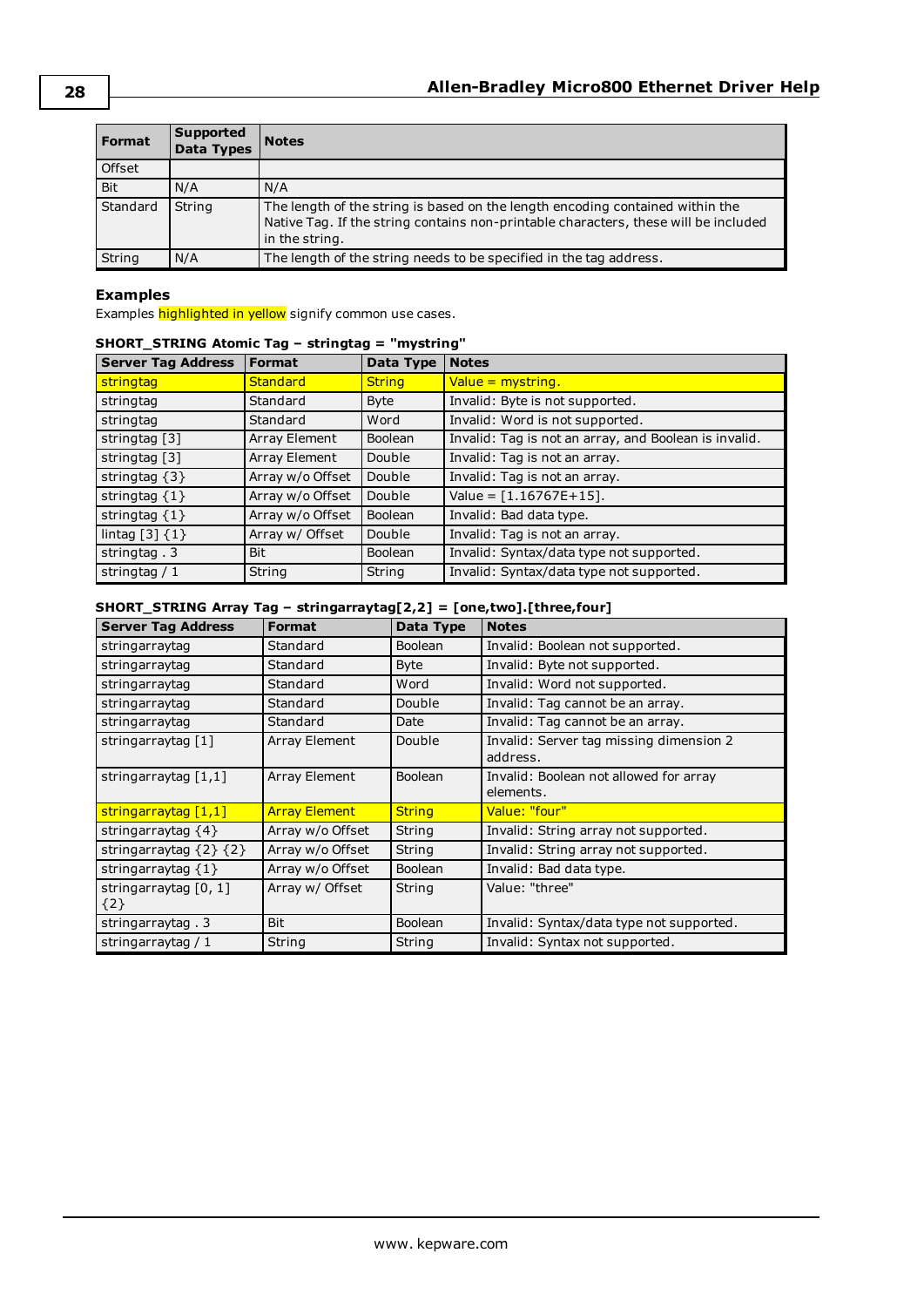### <span id="page-28-0"></span>**Error Codes**

The following sections define error codes that may be encountered in the server's Event Log. For more information on a specific error code type, select a link from the list below.

### **[Encapsulation](#page-28-1) Protocol Error Codes CIP Error [Codes](#page-28-2)**

### <span id="page-28-1"></span>**Encapsulation Protocol Error Codes**

The following error codes are in hexadecimal.

| <b>Error Code</b> | <b>Description</b>                        |
|-------------------|-------------------------------------------|
| 0001              | Command not handled.                      |
| 0002              | Memory not available for command.         |
| 0003              | Poorly formed or incomplete data.         |
| 0064              | Invalid Session ID.                       |
| 0065              | Invalid length in header.                 |
| 0069              | Requested protocol version not supported. |
| 0070              | Invalid Target ID.                        |

### <span id="page-28-2"></span>**CIP Error Codes**

The following error codes are in hexadecimal.

| <b>Error Code</b> | <b>Description</b>                                                 |
|-------------------|--------------------------------------------------------------------|
| 0001              | Connection Failure.*                                               |
| 0002              | Insufficient resources.                                            |
| 0003              | Value invalid.                                                     |
| 0004              | IOI could not be deciphered or tag does not exist.                 |
| 0005              | Unknown destination.                                               |
| 0006              | Data requested would not fit in response packet.                   |
| 0007              | Loss of connection.                                                |
| 0008              | Unsupported service.                                               |
| 0009              | Error in data segment or invalid attribute value.                  |
| 000A              | Attribute list error.                                              |
| 000B              | State already exists.                                              |
| 000C              | Object Model conflict.                                             |
| 000D              | Object already exists.                                             |
| 000E              | Attribute not configurable.                                        |
| 000F              | Permission denied.                                                 |
| 0010              | Device state conflict.                                             |
| 0011              | Reply will not fit.                                                |
| 0012              | Fragment primitive.                                                |
| 0013              | Insufficient command data/parameters specified to execute service. |
| 0014              | Attribute not supported.                                           |
| 0015              | Too much data specified.                                           |
| 001A              | Bridge request too large.                                          |
| 001B              | Bridge response too large.                                         |
| 001C              | Attribute list shortage.                                           |
| 001D              | Invalid attribute list.                                            |
| 001E              | Embedded service error.                                            |
| 001F              | Failure during connection.**                                       |
| 0022              | Invalid reply received.                                            |
| 0025              | Key segment error.                                                 |
| 0026              | Number of IOI words specified does not match IOI word count.       |
| 0027              | Unexpected attribute in list.                                      |

\***See Also: 0x0001 [Extended](#page-29-0) Error Codes**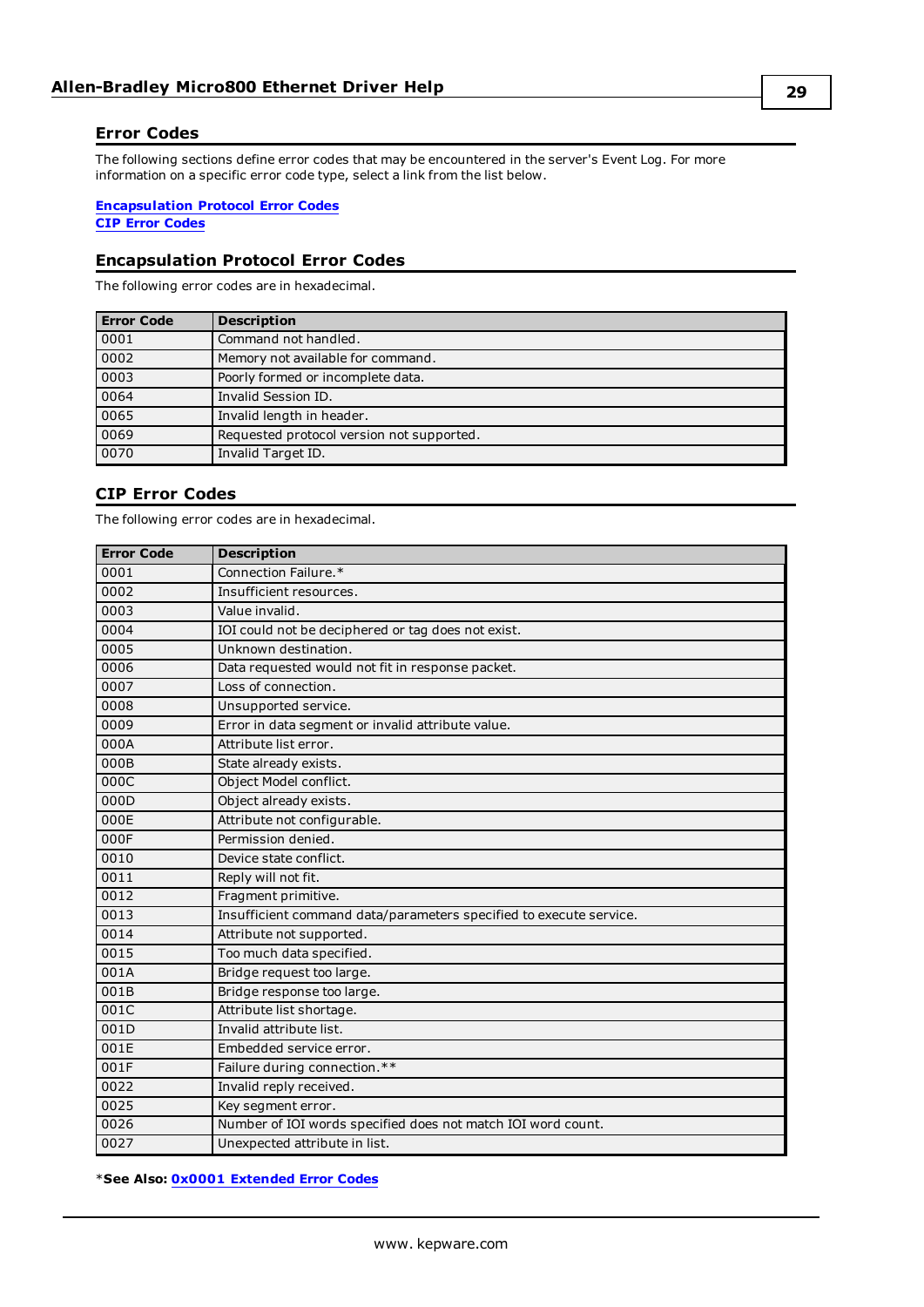### \*\***See Also: 0x001F [Extended](#page-29-1) Error Codes**

### **Allen-Bradley Specific Error Codes**

| <b>Error Code (hex)</b> | <b>Description</b> |
|-------------------------|--------------------|
| OOFF                    | General Error*     |
|                         |                    |

\***See Also: 0x00FF [Extended](#page-29-2) Error Codes**

<span id="page-29-0"></span>**Note:** For unlisted error codes, refer to the Rockwell Automation documentation.

### **0x0001 Extended Error Codes**

The following error codes are in hexadecimal.

| <b>Error Code</b> | <b>Description</b>                |
|-------------------|-----------------------------------|
| 0100              | Connection in use.                |
| 0103              | Transport not supported.          |
| 0106              | Ownership conflict.               |
| 0107              | Connection not found.             |
| 0108              | Invalid connection type.          |
| 0109              | Invalid connection size.          |
| 0110              | Module not configured.            |
| 0111              | EPR not supported.                |
| 0114              | Wrong module.                     |
| 0115              | Wrong device type.                |
| 0116              | Wrong revision.                   |
| 0118              | Invalid configuration format.     |
| 011A              | Application out of connections.   |
| 0203              | Connection timeout.               |
| 0204              | Unconnected message timeout.      |
| 0205              | Unconnected send parameter error. |
| 0206              | Message too large.                |
| 0301              | No buffer memory.                 |
| 0302              | Bandwidth not available.          |
| 0303              | No screeners available.           |
| 0305              | Signature match.                  |
| 0311              | Port not available.               |
| 0312              | Link address not available.       |
| 0315              | Invalid segment type.             |
| 0317              | Connection not scheduled.         |
| 0318              | Link address to self is invalid.  |

<span id="page-29-1"></span>**Note:** For unlisted error codes, refer to the Rockwell Automation documentation.

### **0x001F Extended Error Codes**

The following error codes are in hexadecimal.

| <b>Error Code</b> | <b>Description</b>    |
|-------------------|-----------------------|
| 0203              | Connection timed out. |

<span id="page-29-2"></span>**Note:** For unlisted error codes, refer to the Rockwell Automation documentation.

### **0x00FF Extended Error Codes**

The following error codes are in hexadecimal.

| <b>Error Code</b> | <b>Description</b>    |
|-------------------|-----------------------|
| 2104              | Address out of range. |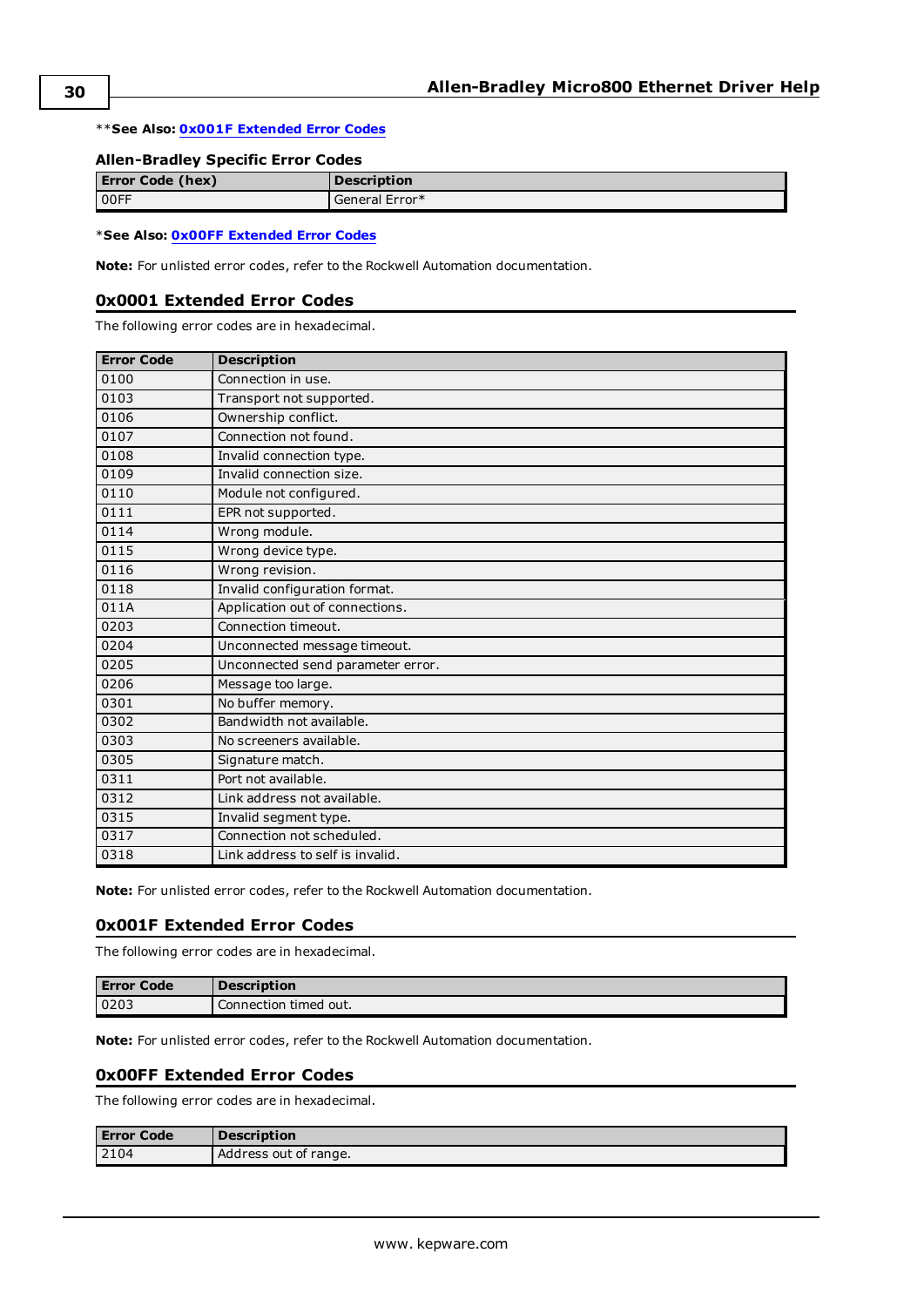| <b>Error Code</b> | <b>Description</b>                           |
|-------------------|----------------------------------------------|
| 2105              | Attempt to access beyond end of data object. |
| 2106              | Data in use.                                 |
| 2107              | Data type is invalid or not supported.       |

**Note:** For unlisted error codes, refer to the Rockwell Automation documentation.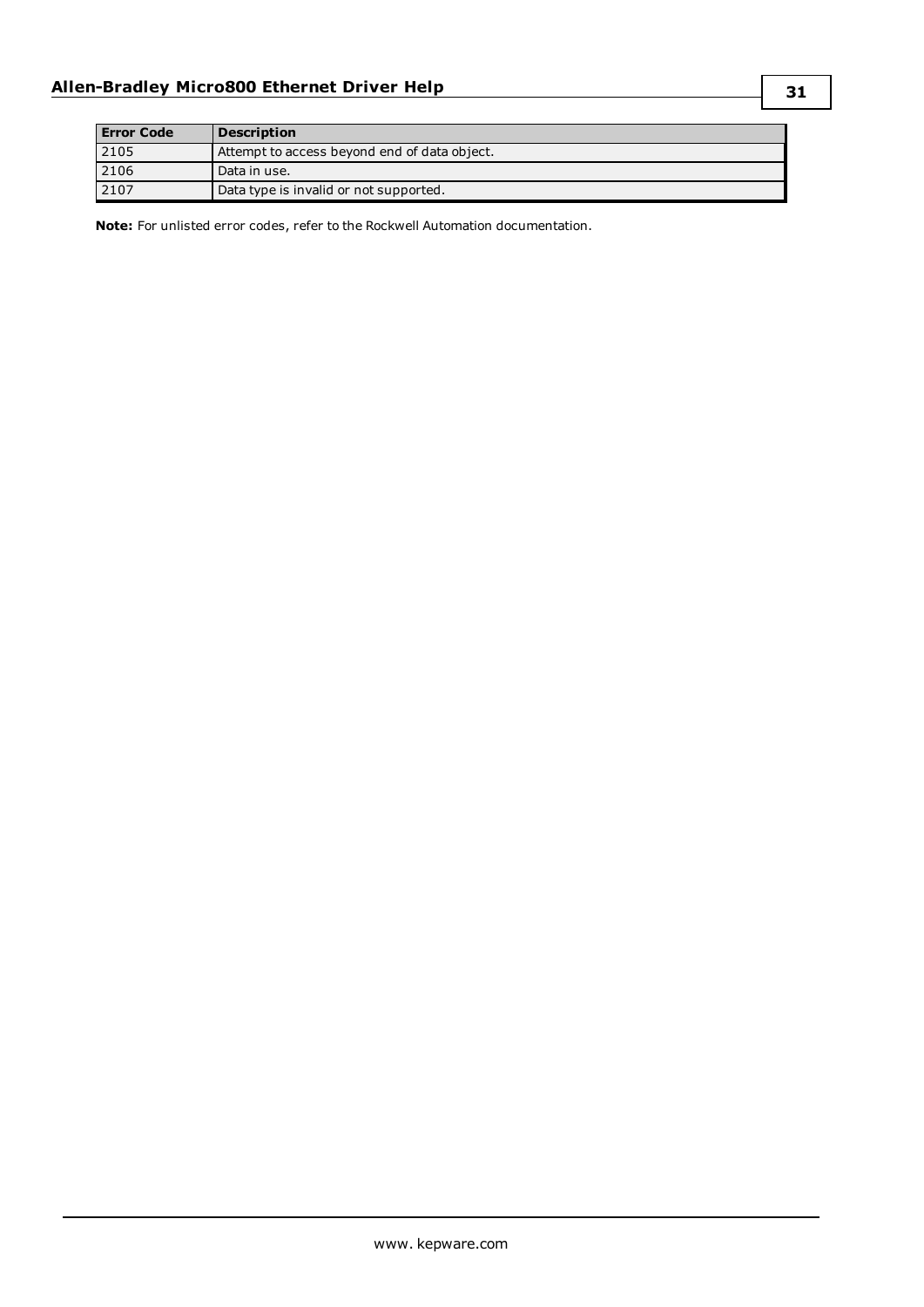### <span id="page-31-0"></span>**Error Descriptions**

The following error/warning messages may be generated. Click on the link for a description of the message.

**Address [Validation](#page-31-1) [Communication](#page-33-2) Messages Device Specific [Messages](#page-35-1) Read Errors [\(Non-Blocking\)](#page-40-2) Read Errors [\(Blocking\)](#page-36-1) Write [Errors](#page-38-2)**

### <span id="page-31-1"></span>**Address Validation Messages**

The following messages may be generated. Click on the link for a description of the message.

**Address [<address>](#page-31-2) is out of range for the specified device or register. Array size is out of range for address [<address>.](#page-31-3) Array support is not available for the specified address: [<address>.](#page-31-4) Data type <type> is not valid for device address [<address>.](#page-32-0) Device address [<address>](#page-32-1)** contains a syntax error. **Device address [<address>](#page-32-2)** is not supported by model <model name>. **Device address [<address>](#page-32-3) is Read Only Memory could not be allocated for tag with address [<address>](#page-33-0) on device <device name>. Missing [address.](#page-33-1)**

### <span id="page-31-2"></span>**Address <address> is out of range for the specified device or register.**

### **Error Type:**

Warning

### **Possible Cause:**

A tag address that has been specified statically references a location that is beyond the range of the device's supported locations.

### **Solution:**

Verify that the address is correct; if it is not, re-enter it in the client application.

### **Note:**

<span id="page-31-3"></span>For valid bit and array element ranges, refer to **Address [Formats](#page-11-0)**.

### **Array size is out of range for address <address>.**

### **Error Type:**

Warning

### **Possible Cause:**

A tag address that has been specified statically is requesting an array size that is too large.

#### **Solution:**

Specify a smaller value for the array or a different starting point by re-entering the address in the client application.

#### **Note:**

<span id="page-31-4"></span>For valid array size ranges, refer to **Address [Formats](#page-11-0)**.

### **Array support is not available for the specified address: <address>.**

## **Error Type:**

Warning

#### **Possible Cause:**

A tag address that has been specified statically contains an array reference for an address type that doesn't support arrays.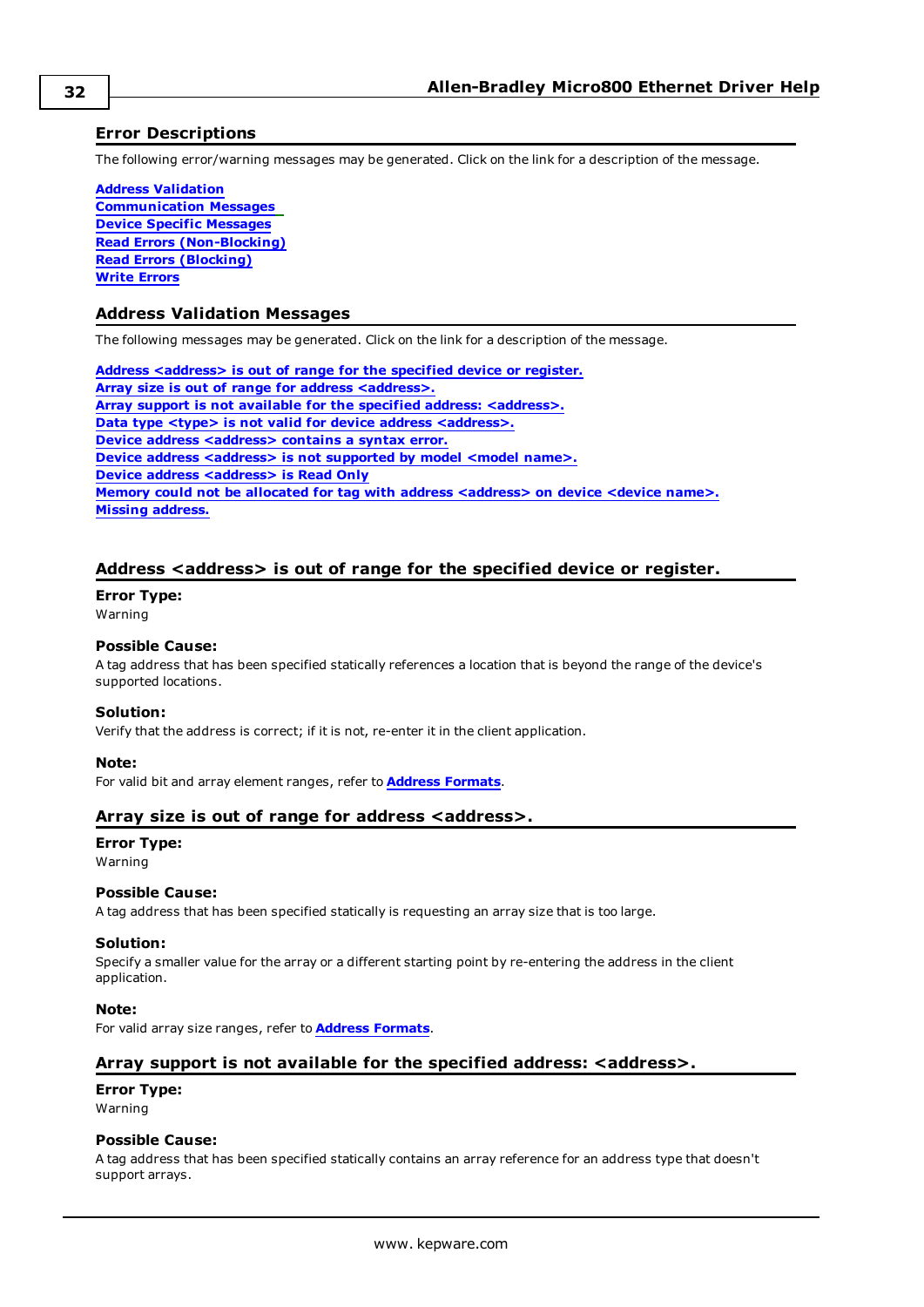### **Solution:**

<span id="page-32-0"></span>Re-enter the address in the client application to remove the array reference or correct the address type.

### **Data Type <type> is not valid for device address <address>.**

### **Error Type:**

Warning

### **Possible Cause:**

A tag address that has been specified statically has been assigned an invalid data type.

### **Solution:**

<span id="page-32-1"></span>Modify the requested data type in the client application.

### **Device address <address> contains a syntax error.**

#### **Error Type:**

Warning

#### **Possible Cause:**

A tag address that has been specified statically contains one or more of the following errors:

- 1. Address doesn't conform to the tag address naming conventions.
- 2. Address is invalid according to the address format and the data type specified.
- 3. A Program Tag was specified incorrectly.
- 4. An invalid address format was used.

### **Solution:**

Re-enter the address in the client application.

### **See Also:**

**Address [Formats](#page-11-0) [Addressing](#page-13-0) Atomic Data Types**

#### <span id="page-32-2"></span>**Device address <address> is not supported by Model <Model name>.**

**Error Type:**

Warning

### **Possible Cause:**

A tag address that has been specified statically references a location that is valid for the communications protocol but not supported by the target device.

#### **Solution:**

Verify the address is correct; if it is not, re-enter it in the client application. Also verify that the selected model name for the device is correct.

### <span id="page-32-3"></span>**Device address <address> is read only.**

#### **Error Type:**

Warning

### **Possible Cause:**

A tag address that has been specified statically has a requested access mode that is not compatible with what the device supports for that address.

#### **Solution:**

Change the access mode in the client application.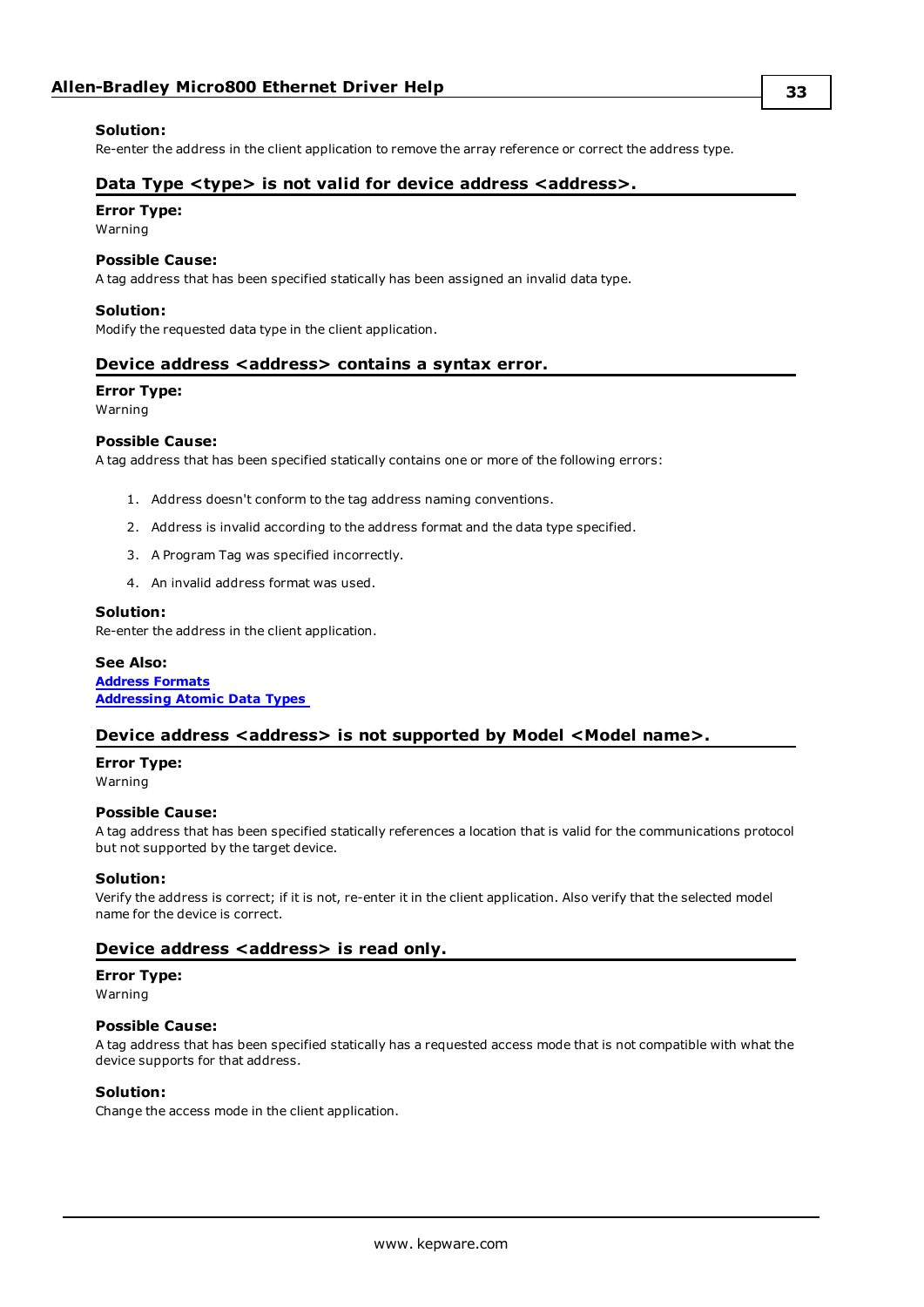### <span id="page-33-0"></span>**Memory could not be allocated for tag with address <address> on device <device name>.**

#### **Error Type:**

Warning

### **Possible Cause:**

The resources needed to build a tag could not be allocated. The tag will not be added to the project.

#### **Solution:**

Close any unused applications and/or increase the amount of virtual memory. Then, try again.

### <span id="page-33-1"></span>**Missing address.**

### **Error Type:**

Warning

### **Possible Cause:**

A tag address that has been specified statically has no length.

#### **Solution:**

<span id="page-33-2"></span>Re-enter the address in the client application.

### **Communication Errors**

The following messages may be generated. Click on the link for a description of the message.

**Device <device> responded with CIP error: Status [Code=<status](#page-33-3) code>, Ext. Status [Code=<extended](#page-33-3) status code>. Device <device> responded with Encapsulation Error: Status [Code=<status](#page-33-4) code>. Frame received from device [<device>](#page-34-0) contains errors. Unable to bind to adapter: [<adapter>.](#page-34-1) Connect failed. Winsock [initialization](#page-34-2) failed (OS Error = n). Winsock V1.1 or higher must be installed to use the [Allen-Bradley](#page-35-0) Micro800 Ethernet device driver.**

### <span id="page-33-3"></span>**Device <device> responded with CIP error: Status Code=<status code>, Ext. Status Code=<extended status code>.**

#### **Error Type:** Warning

#### **Possible Cause:**

The device returned an error within the CIP portion of the Ethernet/IP packet during a request. All reads and writes within the request failed.

### **Solution:**

The solution depends on the error code(s) returned.

### **See Also: CIP Error [Codes](#page-28-2)**

### <span id="page-33-4"></span>**Device <device> responded with Encapsulation Error: Status Code=<status code>.**

### **Error Type:**

Warning

### **Possible Cause:**

The device returned an error within the CIP portion of the Ethernet/IP packet during a request. All reads and writes within the request failed.

#### **Solution:**

The solution depends on the status code(s) returned by the device.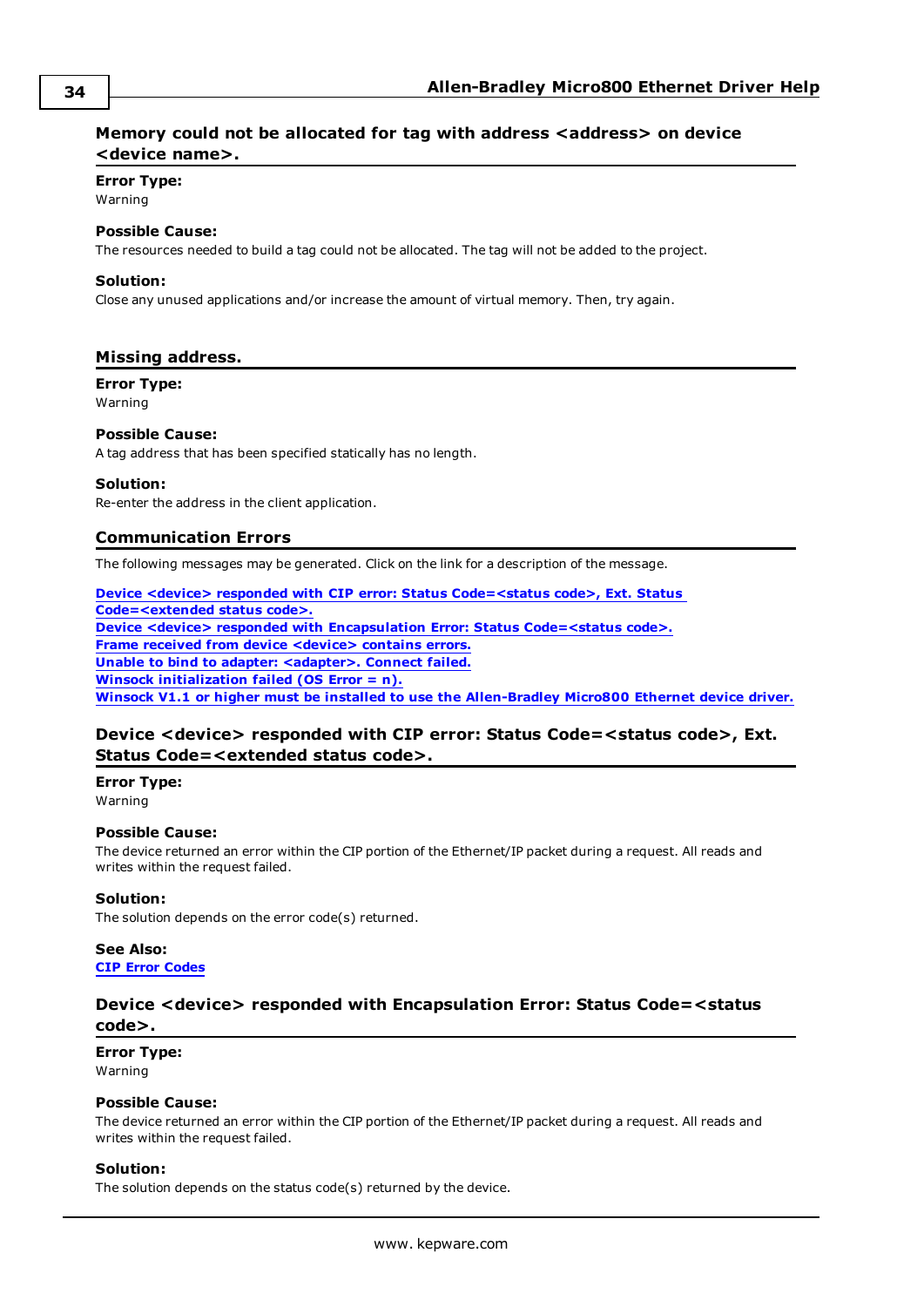### **See Also:**

<span id="page-34-0"></span>**[Encapsulation](#page-28-1) Protocol Error Codes**

### **Frame received from device <device> contains errors.**

### **Error Type:**

Warning

### **Possible Cause:**

- 1. The packets are misaligned (due to connection/disconnection between the PC and device).
- 2. There is bad cabling connecting the device that is causing noise.
- 3. An incorrect frame size was received.
- 4. There is a TNS mismatch.
- 5. An invalid response command was returned from the device.

#### **Solution:**

The driver will recover from this error without intervention. If this error occurs frequently, there may be an issues with the cabling or the device itself.

### <span id="page-34-1"></span>**Unable to bind to adapter: <adapter>. Connect failed.**

#### **Error Type:**

Fatal

#### **Possible Cause:**

The driver was unable to bind to the specified network adapter, which is necessary for communications with the device.

#### **Reasons:**

- 1. The adapter is disabled or no longer exists.
- 2. Network system failure (such as Winsock or network adapter failure).
- 3. There is no more available ports.

### **Solution:**

- 1. For network adapters available on the system, check the Network Adapter list in the communications server application (located in Channel Properties). If the specified adapter is not in this list, steps should be taken to make it available to the system. This includes verifying that the network connection is enabled and connected in the PC's Network Connections.
- 2. Determine how many channels are using the same adapter in the communications server application. Then, reduce this number so that only one channel is referencing the adapter. If the error still occurs, check to see if other applications are using that adapter and then shut down those applications.

### <span id="page-34-2"></span>**Winsock initialization failed (OS Error = n).**

### **Error Type:**

Fatal

| $\overline{\text{os}}$<br><b>Error</b> | <b>Indication</b>                                                                                     | <b>Possible Solution</b>                                                                 |
|----------------------------------------|-------------------------------------------------------------------------------------------------------|------------------------------------------------------------------------------------------|
| 10091                                  | The underlying network subsystem is not ready for<br>network communication.                           | Wait a few seconds and then restart the<br>driver.                                       |
| 10067                                  | The limit on the number of tasks supported by the<br>Windows Sockets implementation has been reached. | Close one or more applications that may be<br>using Winsock and then restart the driver. |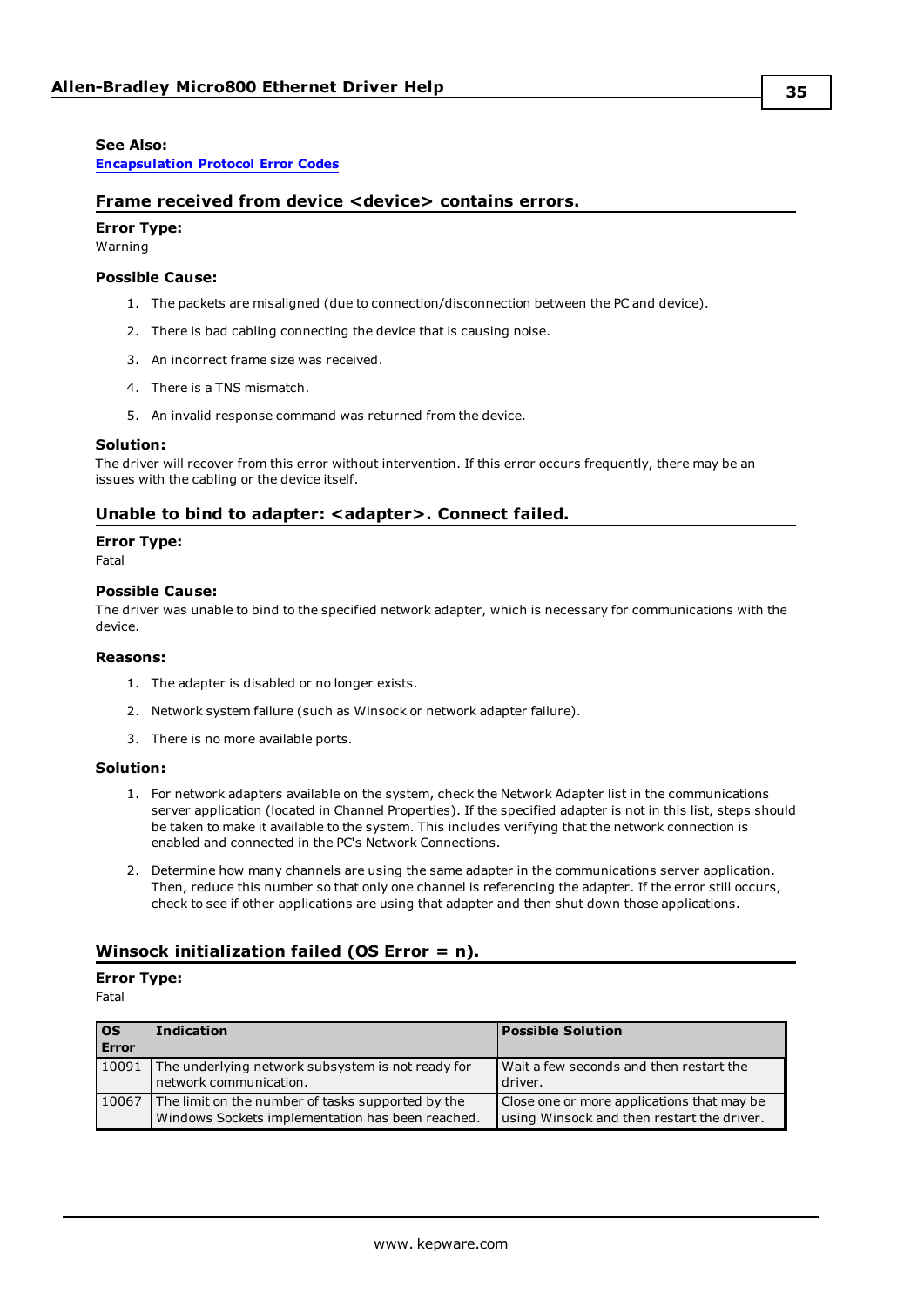### <span id="page-35-0"></span>**Winsock V1.1 or higher must be installed to use the Allen-Bradley Micro800 Ethernet device driver.**

### **Error Type:**

Fatal

### **Possible Cause:**

The version number of the Winsock DLL found on the system is less than 1.1.

### **Solution:**

<span id="page-35-1"></span>Upgrade Winsock to version 1.1 or higher.

### **Device Specific Messages**

The following messages may be generated. Click on the link for a description of the message.

#### **Device <device name> is not [responding.](#page-35-2)**

**Encapsulation error occurred during a request to device <device name>. [Encap. [Error=<code>\].](#page-35-3) Error [occurred](#page-36-0) during** a request to device <device name>. [CIP Error=<code>, Ext. [Error=<code>\].](#page-36-0)

### <span id="page-35-2"></span>**Device <device name> is not responding.**

### **Error Type:**

Warning

### **Possible Cause:**

- 1. The Ethernet connection between the device and the Host PC is broken.
- 2. The communications parameters for the Ethernet connection are incorrect.
- 3. The named device may have been assigned an incorrect IP address.
- 4. When using the Serial Gateway device model, one or more devices has an incorrect serial port configuration.
- 5. The response from the device took longer to receive than the amount of time specified in the "Request Timeout" device setting.

#### **Solution:**

- 1. Verify the cabling between the PC and the device.
- 2. Verify that the correct port is specified for the named device.
- 3. Verify that the IP address given to the named device matches that of the actual device.
- 4. Verify that all devices have the correct serial port and system protocol configuration.
- 5. Increase the Request Timeout setting so that the entire response can be handled.

### <span id="page-35-3"></span>**Encapsulation error occurred during a request to device <device name>.** [Encap. Error=<code>].

**Error Type:**

Warning

### **Possible Cause:**

The device returned an error within the Encapsulation portion of the Ethernet/IP packet during a request. All reads and writes within the request are failed.

#### **Solution:**

The driver will attempt to recover from such an error. If the problem persists, contact Technical Support. This excludes error 0x02, which is device-related, not driver-related.

#### **See Also:**

**[Encapsulation](#page-28-1) Protocol Error Codes**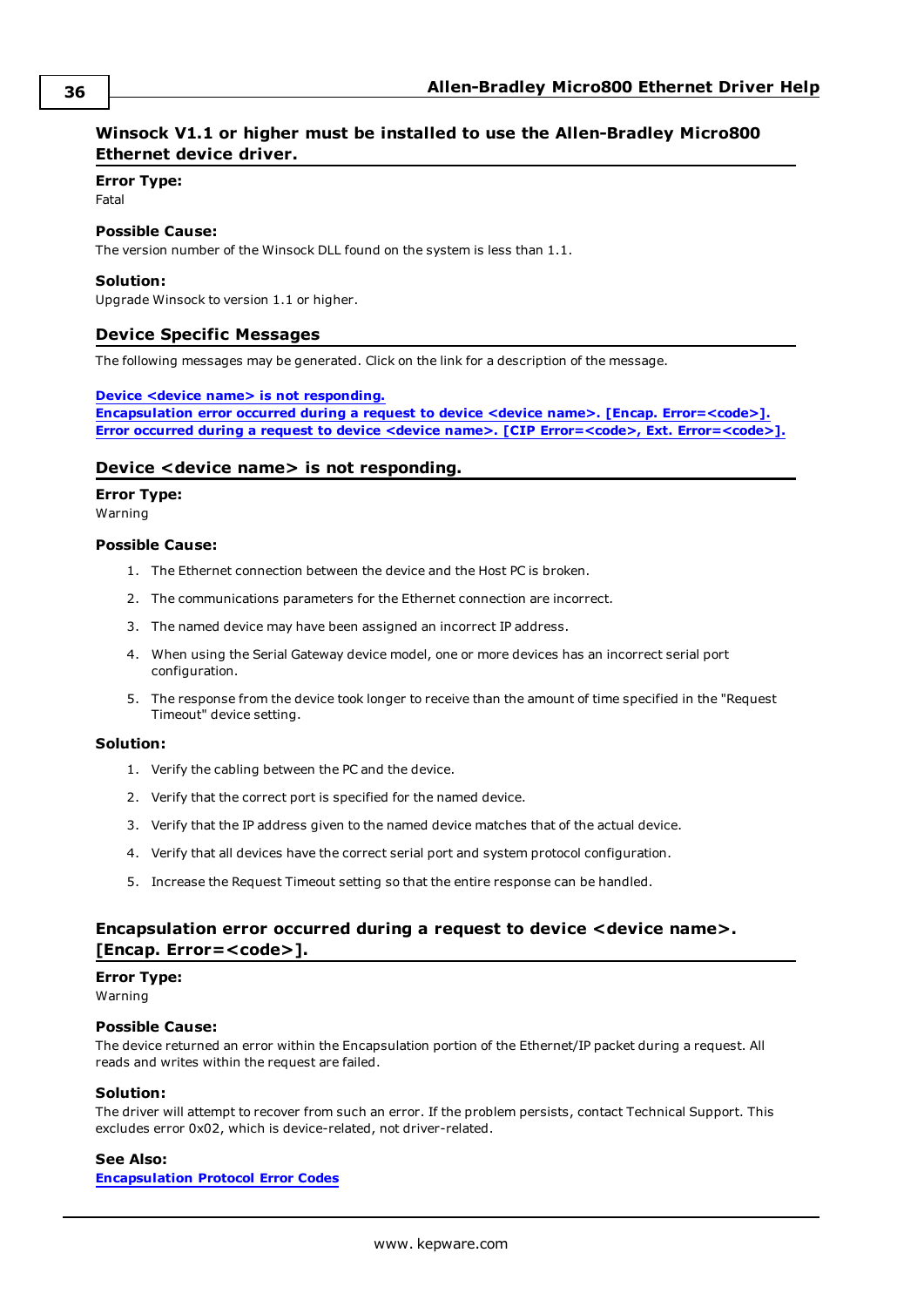### <span id="page-36-0"></span>**Error occurred** during a request to device <device name>. [CIP Error=<code>, **Ext. Error**=<code>1.

**Error Type:**

Warning

### **Possible Cause:**

The device returned an error within the CIP portion of the Ethernet/IP packet during a request. All reads and writes within the request are failed.

### **Solution:**

The solution depends on the error code(s) returned.

#### **See Also:**

<span id="page-36-1"></span>**CIP Error [Codes](#page-28-2)**

### **Read Errors (Blocking)**

The following messages may be generated. Click on the link for a description of the message.

**Read request for <count> [element\(s\)](#page-36-2) starting at <tag address> on device <device name> failed due to a framing error. Block [deactivated.](#page-36-2)**

**Unable to read <count> [element\(s\)](#page-36-3) starting at <tag address> on device <device name>. [CIP** Error=<code>, Ext. [Error=<code>\].](#page-36-3)

**Unable to read <count> [element\(s\)](#page-37-0) starting at <tag address> on device <device name>. Block [deactivated.](#page-37-0)**

**Unable to read <count> [element\(s\)](#page-37-1) starting at <tag address> on device <device name>. Block does not support [multi-element](#page-37-1) arrays. Block deactivated.**

**Unable to read <count> [element\(s\)](#page-37-2) starting at <tag address> on device <device name>. Data type <type> is illegal for this block. Block [deactivated.](#page-37-2)**

**Unable to read <count> [element\(s\)](#page-38-0) starting at <tag address> on device <device name>. Data type <type> not supported. Block [deactivated.](#page-38-0)**

**Unable to read <count> [element\(s\)](#page-38-1) starting at <tag address> on device <device name>. Native Tag data type <type> unknown. Block [deactivated.](#page-38-1)**

### <span id="page-36-2"></span>**Read request for <count> element(s) starting at <tag address> on device <device name> failed due to a framing error. Block Deactivated.**

**Error Type:** Warning

### **Possible Cause:**

A read request for tags <tag address> to <tag address>+<count> failed due to one of the following reasons:

- 1. Incorrect request service code.
- 2. Received more or less bytes than expected.

#### **Solution:**

If this error occurs frequently, there may be an issue with the cabling or the device itself. If the error occurs frequently for a specific tag, contact Technical Support. Increasing the request attempts will also give the driver more opportunities to recover from this error. In response to this error, <count> elements of the block will be deactivated; thus, it will not be processed again.

### <span id="page-36-3"></span>**Unable to read <count> element(s) starting at <tag address> on device <device name>. [CIP Error=<code>, Ext. Error=<code>].**

#### **Error Type:**

Warning

#### **Possible Cause:**

The device returned an error within the CIP portion of the Ethernet/IP packet during a read request for the specified tag.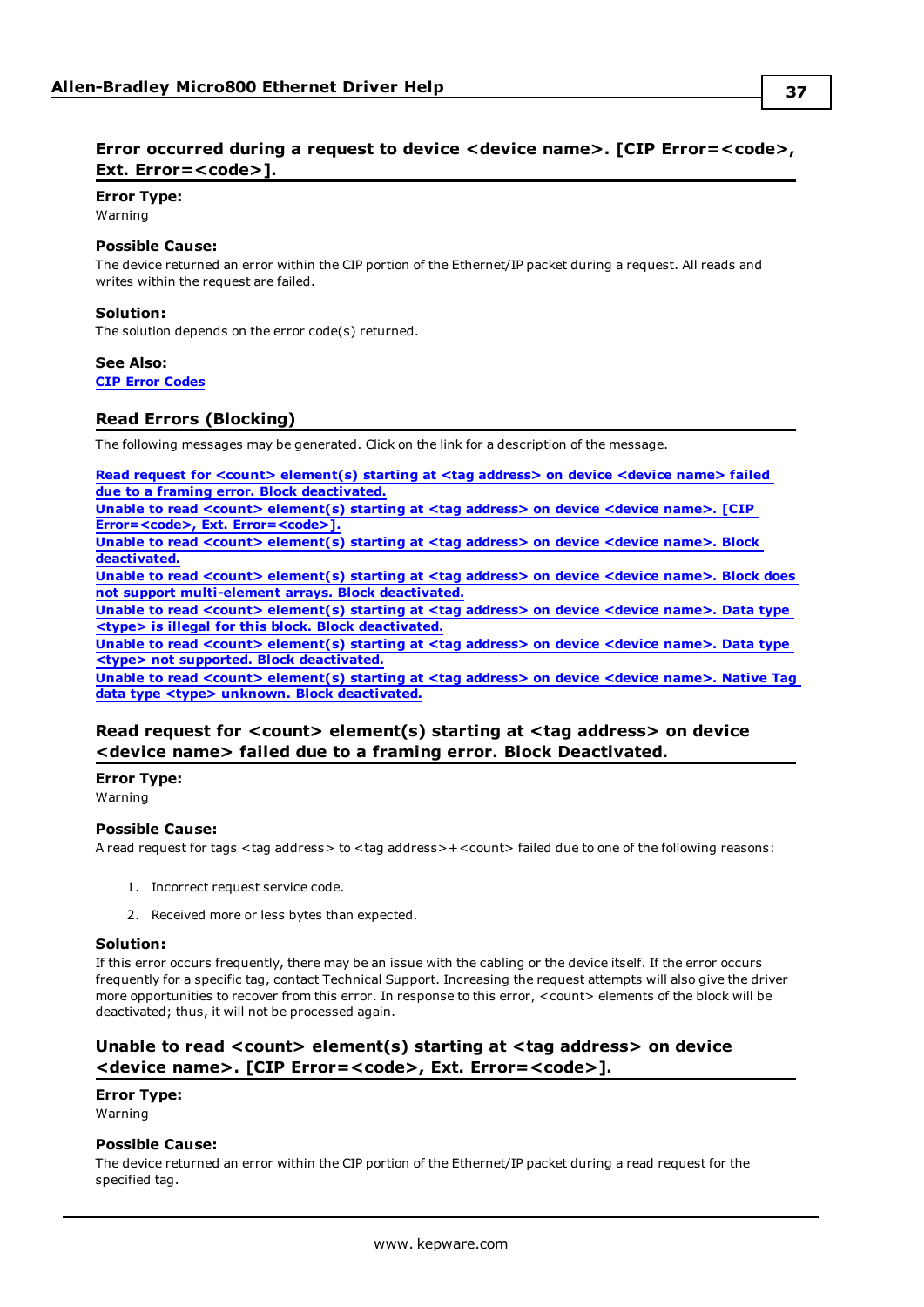### **Solution:**

The solution depends on the error code(s) returned.

# **See Also:**

### <span id="page-37-0"></span>**CIP Error [Codes](#page-28-2)**

### **Unable to read <count> element(s) starting at <tag address> on device <device name>. Block Deactivated.**

### **Error Type:**

Warning

### **Possible Cause:**

- 1. The Ethernet connection between the device and the Host PC is broken.
- 2. The communication parameters for the Ethernet connection are incorrect.
- 3. The named device may have been assigned an incorrect IP address.

### **Solution:**

- 1. Verify the cabling between the PC and the device.
- 2. Verify that the correct port has been specified for the named device.
- 3. Verify that the IP address given to the named device matches that of the actual device.

### **Note:**

<span id="page-37-1"></span>In response to this error, <count> elements of the block will be deactivated; thus, it will not be processed again.

### **Unable to read <count> element(s) starting at <tag address> on device <device name>. Block does not support multi-element arrays. Block deactivated.**

#### **Error Type:**

Warning

#### **Possible Cause:**

A read request for tags <tag address> to <tag address>+<count> failed because the driver does not support multi-element array access to the given Native Tag.

#### **Solution:**

Change the data type or address for tags within this block to one that is supported. In response to this error, <count> elements of the block will be deactivated; thus, it will not be processed again.

### **See Also: [Addressing](#page-13-0) Atomic Data Types**

### <span id="page-37-2"></span>**Unable to read <count> element(s) starting at <address> on device <device>. Data type <type> is illegal for this block.**

**Error Type:**

### Warning

### **Possible Cause:**

A read request for tags <tag address> to <tag address>+<count> failed because the client's tag data type is illegal for the given Native Tag.

### **Solution:**

Change the data type for tags within this block to one that is supported. For example, data type Short is illegal for a BOOL array Native Tag. Changing the data type to Boolean would remedy this problem. In response to this error, <count> elements of the block will be deactivated; thus, it will not be processed again.

### **See Also:**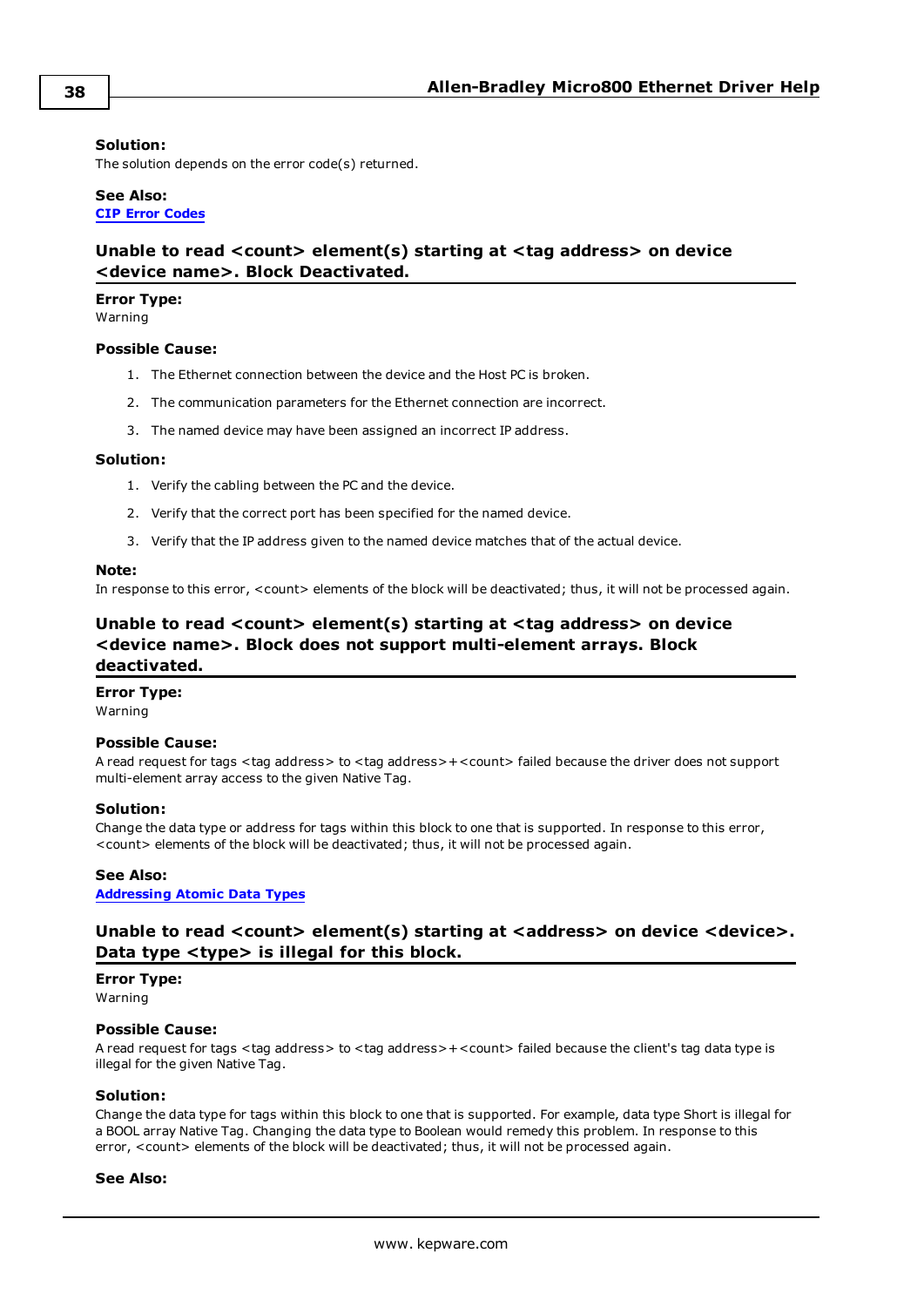### <span id="page-38-0"></span>**[Addressing](#page-13-0) Atomic Data Types**

### **Unable to read <count> element(s) starting at <address> on device <device>. Data type <type> not supported.**

### **Error Type:**

Warning

### **Possible Cause:**

A read request for tags <tag address> to <tag address>+<count> failed because the client's tag data type is not supported.

#### **Solution:**

Change the data type for tags within this block to one that is supported. In response to this error, <count> elements of the block will be deactivated; thus, it will not be processed again.

#### **See Also:**

<span id="page-38-1"></span>**[Addressing](#page-13-0) Atomic Data Types**

### **Unable to read <count> element(s) starting at <address> on device <device>. Native Tag data type <type> unknown. Block deactivated.**

#### **Error Type:**

Warning

#### **Possible Cause:**

A read request for tags <tag address> to <tag address>+<count> failed because the Native Tag's data type is not currently supported.

#### **Solution:**

Contact Technical Support so that support may be added for this type. In response to this error, <count> elements of the block will be deactivated; thus, it will not be processed again.

### <span id="page-38-2"></span>**Write Errors**

The following messages may be generated. Click on the link for a description of the message.

#### **Unable to write to <tag [address>](#page-38-3) on device <device name>.**

**Unable to write to tag <tag address> on device <device name>. [CIP [Error=<code>,](#page-39-0) Ext.** [Status=<code>\].](#page-39-0) **Unable to write to tag <tag [address>](#page-39-1) on device <device name>. Data type <type> is illegal for this [tag.](#page-39-1)**

**Unable to write to tag <tag address> on device <device name>. Data type <type> not [supported.](#page-39-2) Unable to write to tag <tag [address>](#page-39-3) on device <device name>. Native tag data type <type> [unknown.](#page-39-3) Unable to write to tag <tag [address>](#page-40-0) on device <device name>. Tag does not support multi-**

**[element](#page-40-0) arrays.**

<span id="page-38-3"></span>**Write request for tag <tag [address>](#page-40-1) on device <device name> failed due to a framing error.**

### **Unable to write to <tag address> on device <device name>.**

**Error Type:**

Warning

#### **Possible Cause:**

- 1. The Ethernet connection between the device and the Host PC is broken.
- 2. The communication parameters for the Ethernet connection are incorrect.
- 3. The named device may have been assigned an incorrect IP address.

### **Solution:**

1. Verify the cabling between the PC and the device.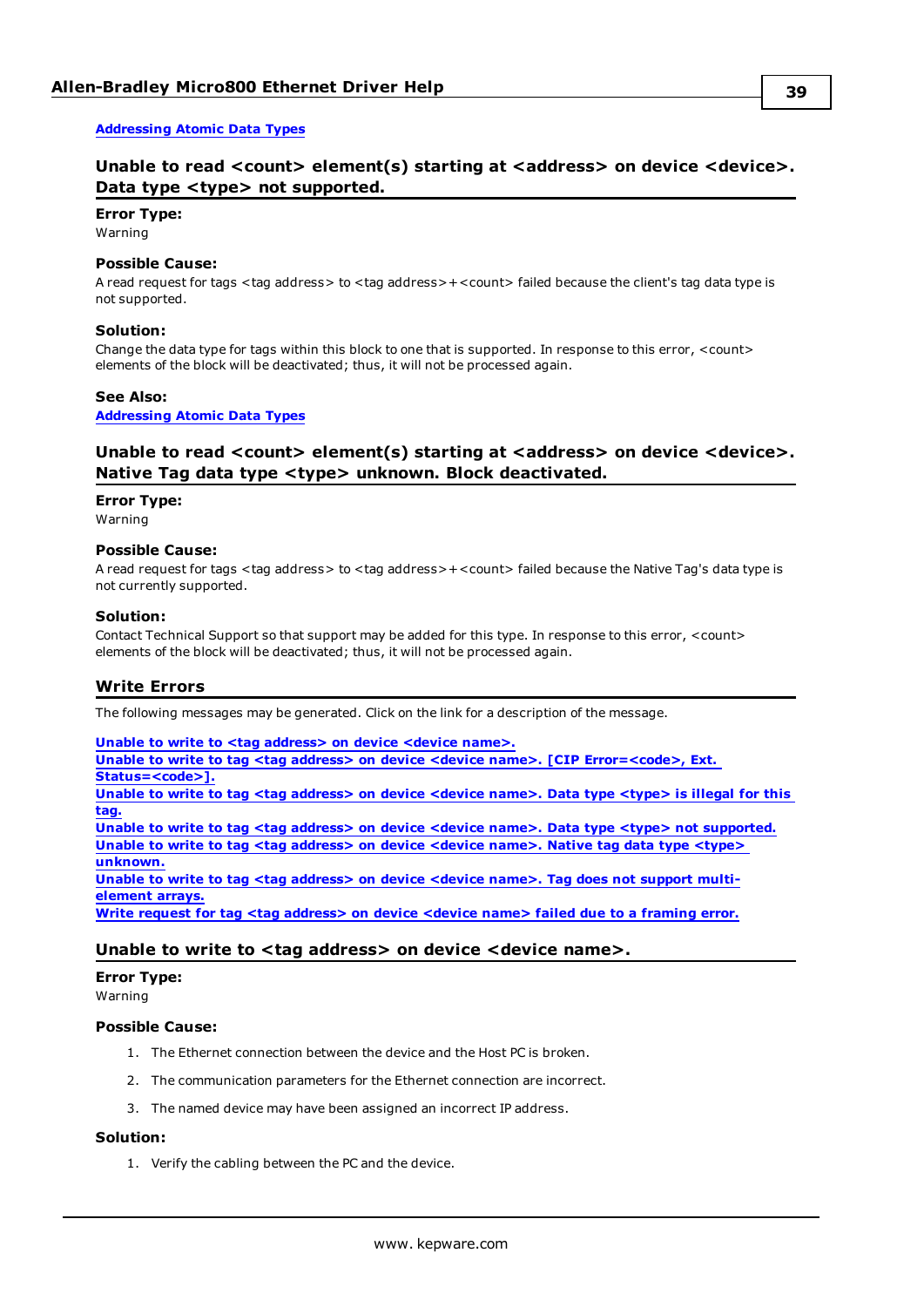- 2. Verify that the correct port has been specified for the named device.
- 3. Verify that the IP address given to the named device matches that of the actual device.

### <span id="page-39-0"></span>**Unable to write to tag <tag address> on device <device name>. [CIP** Error=<code>, Ext. Status=<code>].

### **Error Type:**

Warning

### **Possible Cause:**

The device returned an error within the CIP portion of the Ethernet/IP packet during a write request for the specified tag.

### **Solution:**

The solution depends on the error code(s) returned.

### **See Also:**

### <span id="page-39-1"></span>**CIP Error [Codes](#page-28-2)**

### **Unable to write to tag <tag address> on device <device name>. Data type <type> is illegal for this tag.**

### **Error Type:**

Warning

### **Possible Cause:**

A write request for the specified tag failed because the client's tag data type is illegal for the given Native Tag.

### **Solution:**

Change the tag's data type to one that is supported. For example, data type Short is illegal for a BOOL array Native Tag. Changing the data type to Boolean would remedy this problem.

### **See Also:**

<span id="page-39-2"></span>**[Addressing](#page-13-0) Atomic Data Types**

### **Unable to write to tag <tag address> on device <device name>. Data type <type> not supported.**

**Error Type:** Warning

### **Possible Cause:**

A write request for the specified tag failed because the client's tag data type is not supported.

### **Solution:**

Change the tag's data type to one that is supported.

### **See Also: [Addressing](#page-13-0) Atomic Data Types**

### <span id="page-39-3"></span>**Unable to write to tag <tag address> on device <device name>. Native Tag data type <type> unknown.**

### **Error Type:**

Warning

### **Possible Cause:**

A write request for the specified tag failed because the Native Tag's data type is not currently supported.

### **Solution:**

Contact Technical Support so that support may be added for this type.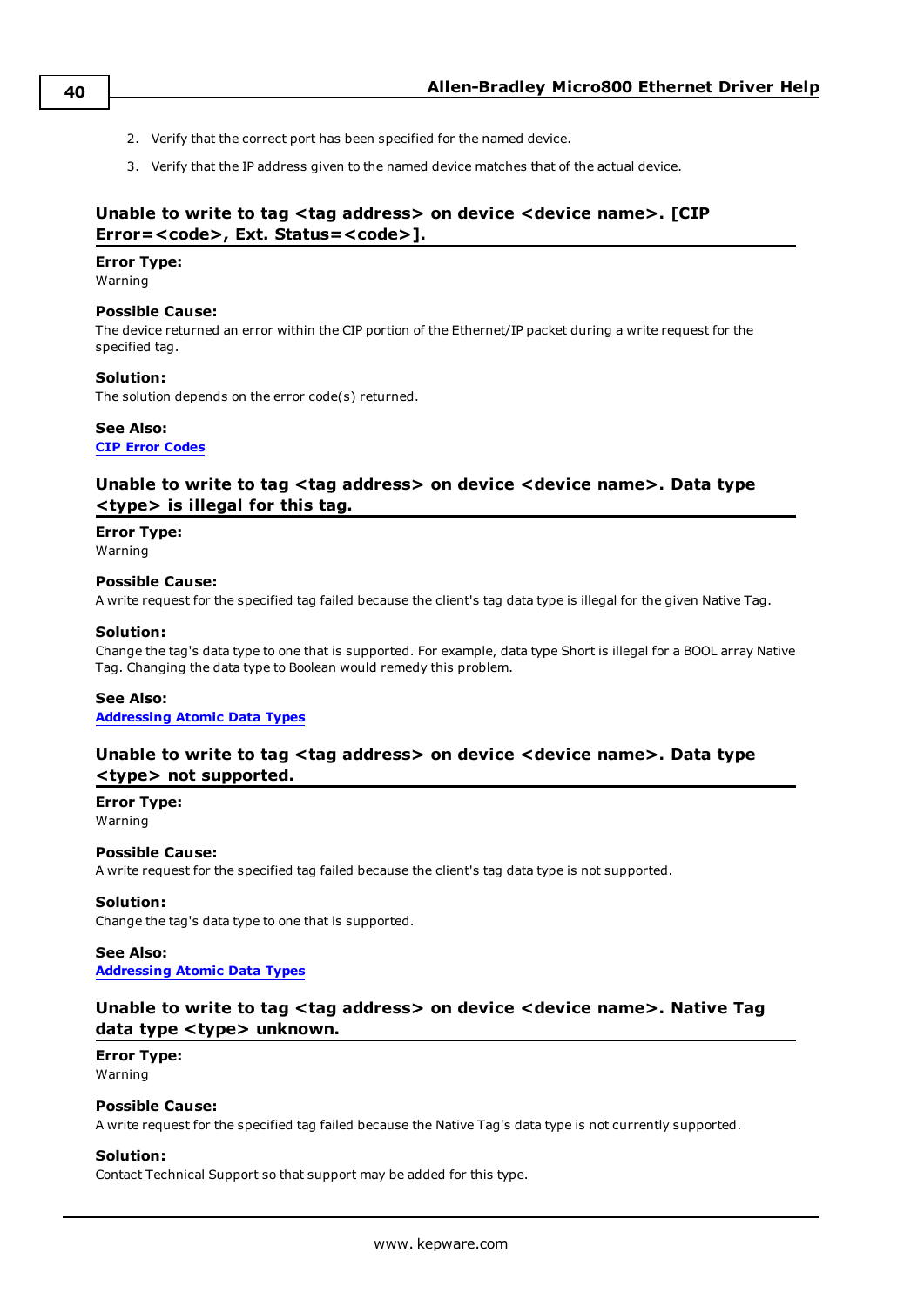### <span id="page-40-0"></span>**Unable to write to tag <tag address> on device <device name>. Tag does not support multi-element arrays.**

### **Error Type:**

Warning

### **Possible Cause:**

A write request for the specified tag failed because the driver does not support multi-element array access to the given Native Tag.

### **Solution:**

Change the tag's data type or address to one that is supported.

#### **See Also:**

<span id="page-40-1"></span>**[Addressing](#page-13-0) Atomic Data Types**

### **Write request for tag <tag address> on device <device name> failed due to a framing error.**

#### **Error Type:**

Warning

### **Possible Cause:**

A write request for the specified tag failed after so many retries due to one of the following reasons:

- 1. Incorrect request service code.
- 2. Received more or less bytes than expected.

#### **Solution:**

<span id="page-40-2"></span>If this error occurs frequently, there may be an issue with the cabling or the device itself. Increasing the Retry Attempts will also give the driver more opportunities to recover from this error.

### **Read Errors (Non-Blocking)**

The following messages may be generated. Click on the link for a description of the message.

**Read request for tag <tag [address>](#page-40-3) on device <device name> failed due to a framing error. Tag [deactivated.](#page-40-3) Unable to read <tag address> on device <device name>. Tag [deactivated.](#page-41-0) Unable to read tag <tag address> on device <device name>. [CIP [Error=<code>,](#page-41-1) Ext.** [Error=<code>\].](#page-41-1) **Unable to read tag <tag [address>](#page-41-2) on device <device name>. Data type <type> is illegal for this tag. Tag [deactivated.](#page-41-2) Unable to read tag <tag address> on device <device name>. Data type <type> not [supported.](#page-41-3) Tag [deactivated.](#page-41-3) Unable to read tag <tag [address>](#page-42-0) on device <device name>. Native Tag data type <type> unknown. Tag [deactivated.](#page-42-0) Unable to read tag <tag address> on device <device name>. Tag does not support [multi-element](#page-42-1) arrays. Tag [deactivated.](#page-42-1)**

### <span id="page-40-3"></span>**Read request for tag <tag address> on device <device name> failed due to a framing error. Tag deactivated.**

#### **Error Type:** Warning

### **Possible Cause:**

A read request for the specified tag failed due to one of the following reasons:

- 1. Incorrect request service code.
- 2. Received more or less bytes than expected.

### **Solution:**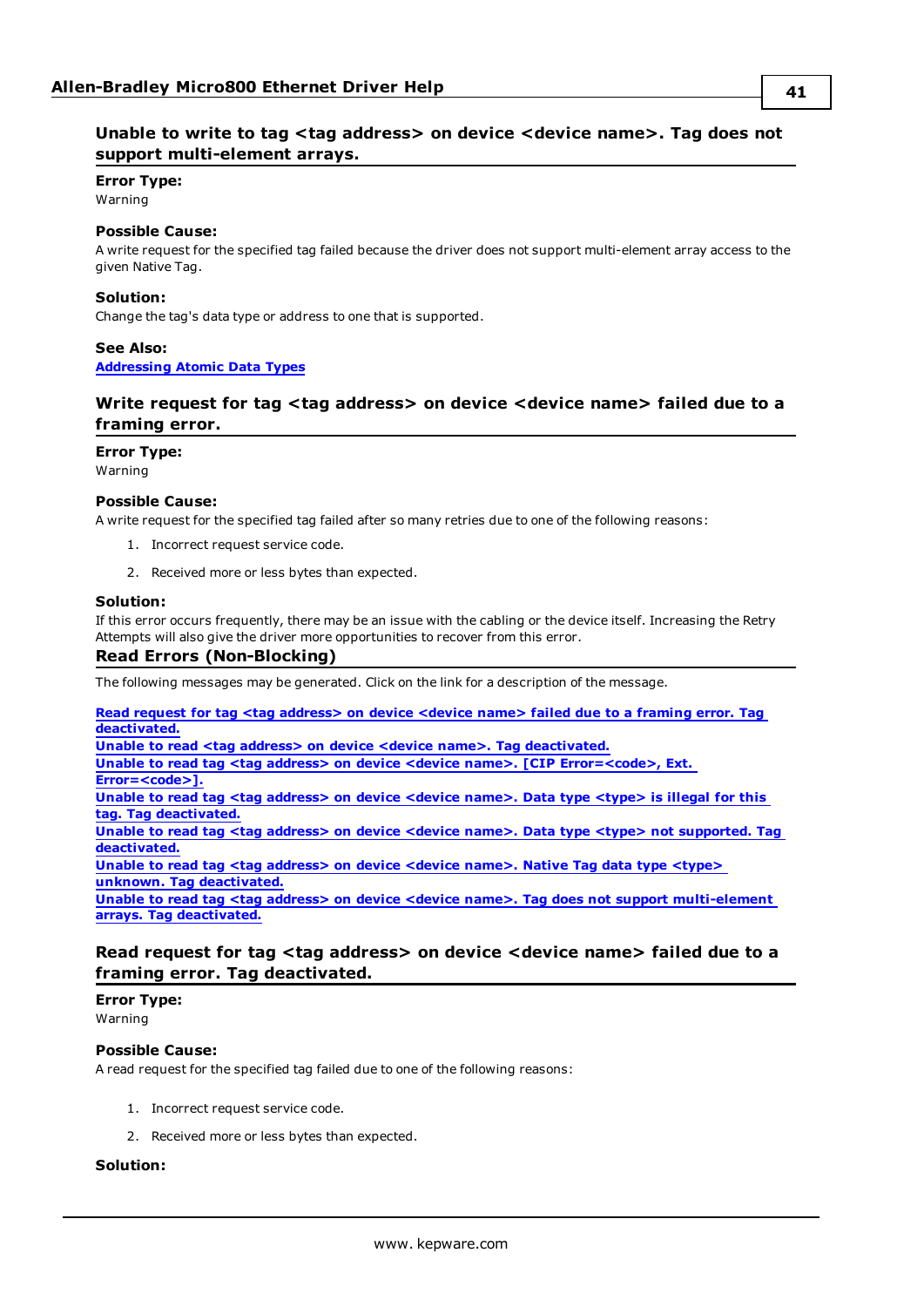If this error occurs frequently, there may be an issue with the cabling or the device itself. If the error occurs frequently for a specific tag, contact Technical Support. Increasing the request attempts will also give the driver more opportunities to recover from this error. In response to this error, the tag will be deactivated; thus, it will not be processed again.

### <span id="page-41-0"></span>**Unable to read <tag address> on device <device name>. Tag deactivated.**

### **Error Type:**

Warning

### **Possible Cause:**

- 1. The Ethernet connection between the device and the Host PC is broken.
- 2. The communication parameters for the Ethernet connection are incorrect.
- 3. The named device may have been assigned an incorrect IP address.

### **Solution:**

- 1. Verify the cabling between the PC and the device.
- 2. Verify that the correct port has been specified for the named device.
- 3. Verify that the IP address given to the named device matches that of the actual device.

### **Note:**

<span id="page-41-1"></span>In response to this error, the tag will be deactivated and will not be processed again.

### **Unable to read tag <tag address> on device <device name>. [CIP** Error=<code>, Ext. Error=<code>].

### **Error Type:**

Warning

### **Possible Cause:**

The device returned an error within the CIP portion of the Ethernet/IP packet during a read request for the specified tag.

### **Solution:**

The solution depends on the error code(s) returned.

### **See Also: CIP Error [Codes](#page-28-2)**

### <span id="page-41-2"></span>**Unable to read tag <tag address> on device <device name>. Data type <type> is illegal for this tag. Tag deactivated.**

### **Error Type:**

Warning

### **Possible Cause:**

A read request for the specified tag failed because the client's tag data type is illegal for the given Native Tag.

### **Solution:**

Change the tag's data type to one that is supported. For example, data type Short is illegal for a BOOL array Native Tag. Changing the data type to Boolean would remedy this problem. In response to this error, the tag will be deactivated; thus, it will not be processed again.

### **See Also:**

<span id="page-41-3"></span>**[Addressing](#page-13-0) Atomic Data Types**

### **Unable to read tag <tag address> on device <device name>. Data type <type> not supported. Tag deactivated.**

**Error Type:** Warning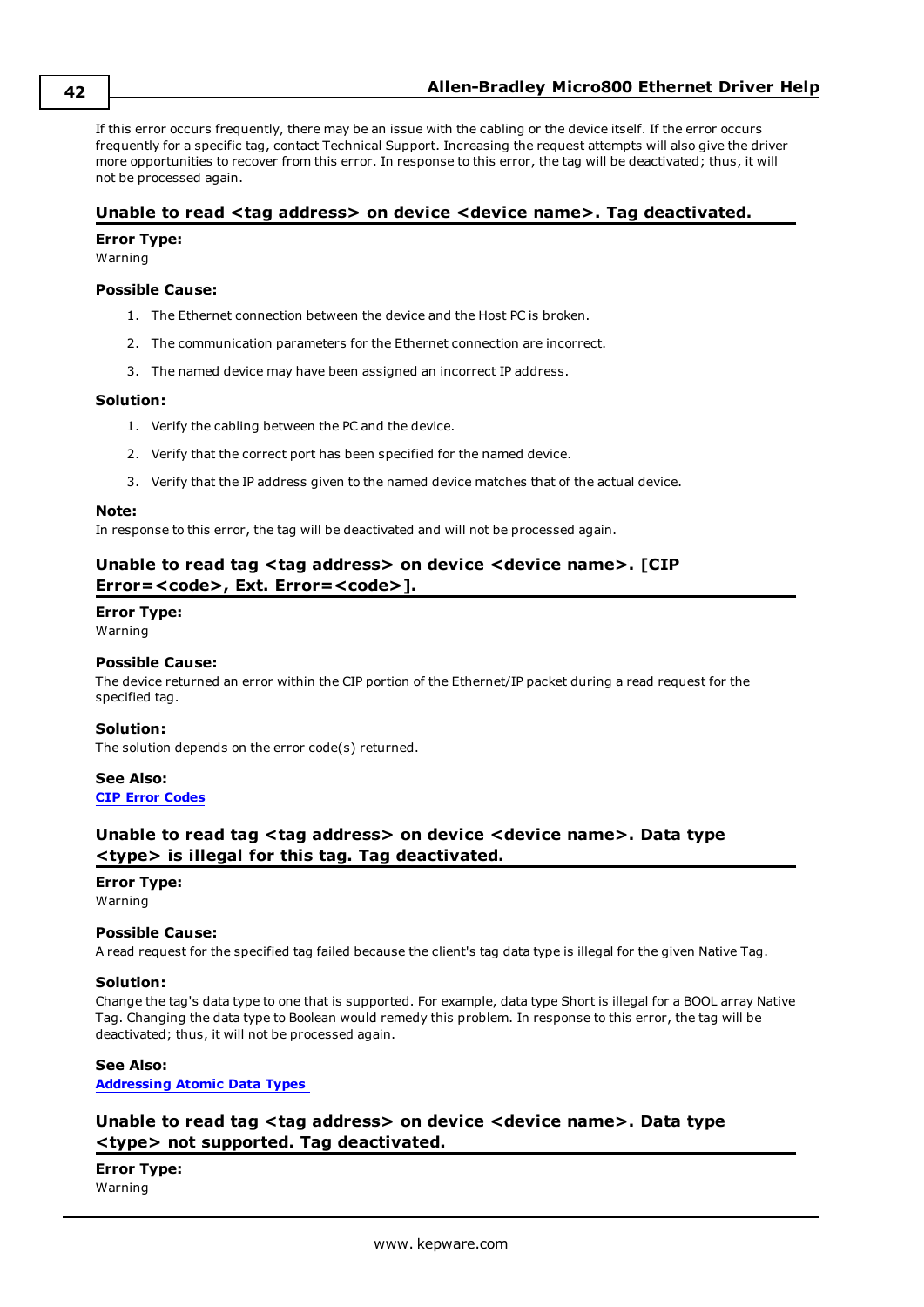### **Possible Cause:**

A read request for the specified tag failed because the client's tag data type is not supported.

### **Solution:**

Change the tag's data type to one that is supported. In response to this error, the tag will be deactivated; thus, it will not be processed again.

### **See Also:**

<span id="page-42-0"></span>**[Addressing](#page-13-0) Atomic Data Types**

### **Unable to read tag <tag address> on device <device name>. Native Tag data type <type> unknown. Tag deactivated.**

#### **Error Type:**

Warning

### **Possible Cause:**

A read request for the specified tag failed because the Native Tag's data type is not currently supported.

#### **Solution:**

Contact Technical Support so that support may be added for this type. In response to this error, the tag will be deactivated; thus, it will not be processed again.

### <span id="page-42-1"></span>**Unable to read tag <tag address> on device <device name>. Tag does not support multi-element arrays. Tag deactivated.**

### **Error Type:**

Warning

### **Possible Cause:**

A read request for the specified tag failed because the driver does not support multi-element array access to the given Native Tag.

#### **Solution:**

Change the tag's data type or address to one that is supported. In response to this error, the tag will be deactivated; thus, it will not be processed again.

#### **See Also:**

**[Addressing](#page-13-0) Atomic Data Types**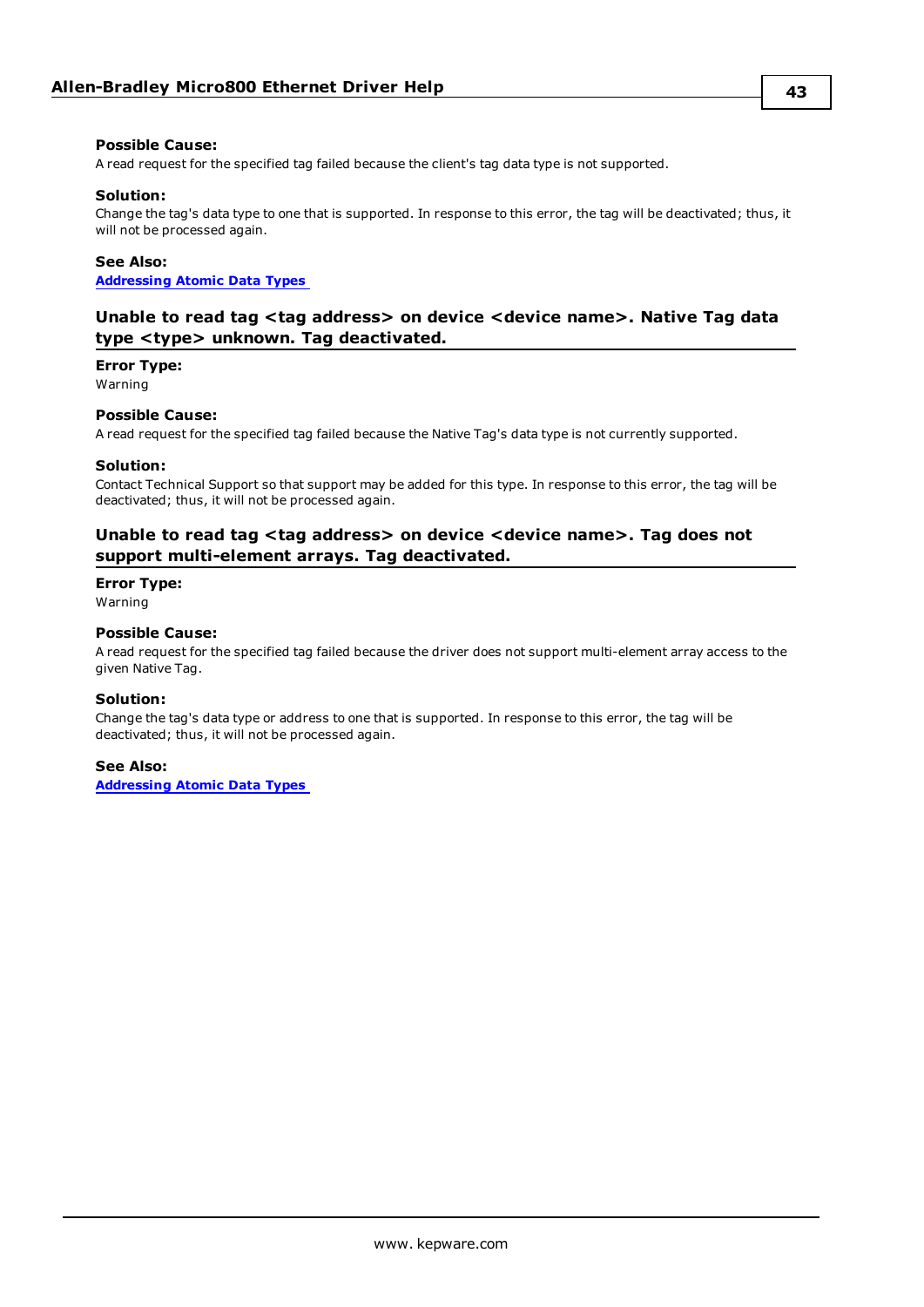### <span id="page-43-0"></span>**Glossary**

| <b>Native Tag-Based Addressing</b> |                                                                                                                                                                                                                    |  |  |
|------------------------------------|--------------------------------------------------------------------------------------------------------------------------------------------------------------------------------------------------------------------|--|--|
| <b>Term</b>                        | <b>Definition</b>                                                                                                                                                                                                  |  |  |
| <b>Array Element</b>               | Element within a native Array Tag. For client/server access, the element must<br>be an atomic. For example, ARRAYTAG [0].                                                                                          |  |  |
| Array with Offset                  | Client/Server array tag whose address has a native Array Element specified.<br>For example, ARRAYTAG [0] {5}.                                                                                                      |  |  |
| Array w/o Offset                   | Client/Server array tag whose address has no native Array Element specified.<br>For example, ARRAYTAG {5}.                                                                                                         |  |  |
| Atomic Data Type                   | A pre-defined, non-structured Native data type. For example, SINT, DINT.                                                                                                                                           |  |  |
| <b>Atomic Tag</b>                  | A Native Tag defined with an Atomic Data Type.                                                                                                                                                                     |  |  |
| Client                             | An HMI/SCADA or data bridging software package utilizing OPC, DDE, or<br>proprietary client/server protocol to interface with the server.                                                                          |  |  |
| Client/Server Data Type            | Data type for tags defined statically in the server or dynamically in a client.<br>The data types supported in the client depends on the client in use.*                                                           |  |  |
| Client/Server Tag                  | Tag defined statically in the server or dynamically in a client. These tags are<br>different entities than Native Tags. A Native Tag name becomes a Client/Server<br>Tag address when referencing such Native Tag. |  |  |
| Client/Server Array                | Row x column data presentation format supported by the server and by some<br>clients. Not all clients support arrays.                                                                                              |  |  |
| <b>CCW</b>                         | Connected Components Workbench.                                                                                                                                                                                    |  |  |
| Native Data Type                   | A data type defined in CCW for Micro800 controllers.                                                                                                                                                               |  |  |
| Native Tag                         | A tag defined in CCW for Micro800 controllers.                                                                                                                                                                     |  |  |
| Native Array Data Type             | A multi-dimensional array (1, 2 or 3 dimensions possible) supported in CCW<br>for Micro800 controllers. All atomic data types support Native Arrays. Not all<br>structured data types support Native Arrays.       |  |  |
| Array Tag                          | A Native Tag defined with a native Array Data Type.                                                                                                                                                                |  |  |
| Pre-Defined Data Type              | A Native data type supported and pre-defined by CCW for Micro800<br>controllers.*                                                                                                                                  |  |  |
| User-Defined                       | A Native data type supported by CCW and defined by the user for Micro800                                                                                                                                           |  |  |
| Data Type                          | controllers.*                                                                                                                                                                                                      |  |  |
| Server                             | The OPC/DDE/proprietary server utilizing this Allen-Bradley Micro800<br>Ethernet Driver.                                                                                                                           |  |  |
| <b>Structured Data Type</b>        | A pre-defined or user-defined data type, consisting of members whose data<br>types are atomic or structure in nature.                                                                                              |  |  |
| <b>Structure Tag</b>               | A Native Tag defined with a Structured Data Type.                                                                                                                                                                  |  |  |

\*The data types supported in the server are listed in **Data Types [Description](#page-10-0)**.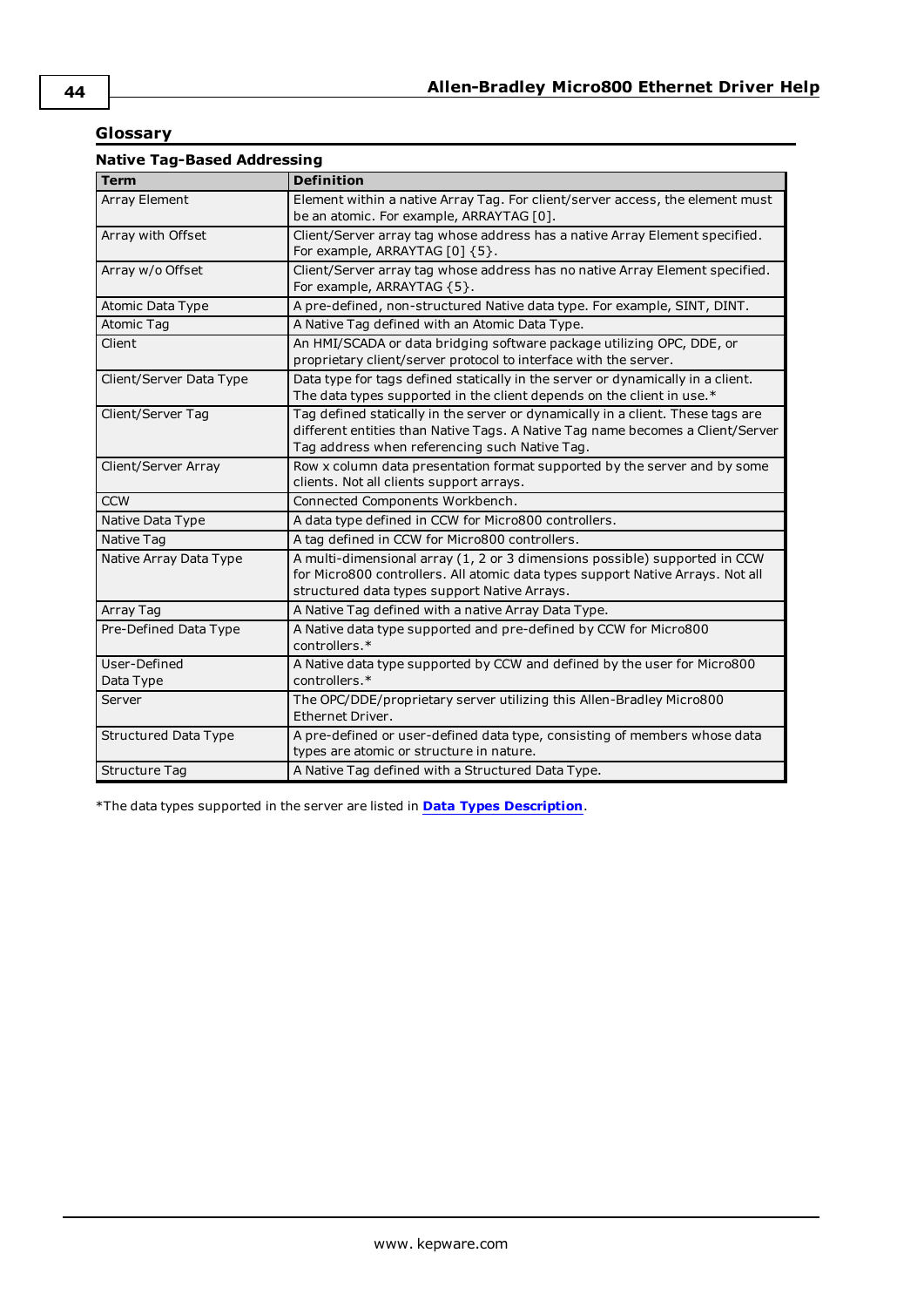# <span id="page-44-0"></span>**Index**

# **A**

Address <address> is out of range for the specified device or register. [32](#page-31-2) Address Descriptions [11](#page-10-1) Address Formats [12](#page-11-0) Address Validation Messages [32](#page-31-1) Addressing Atomic Data Types [14](#page-13-0) Addressing Structured Data Types [15](#page-14-0) Advanced Use Cases [16](#page-15-0) Array size is out of range for address <address>. [32](#page-31-3) Array support is not available for the specified address: <address>. [32](#page-31-4)

# **B**

BCD [11](#page-10-2) BOOL [16](#page-15-1) Boolean [11](#page-10-3) Byte [11](#page-10-4)

# **C**

Cable Diagram [6](#page-5-1) Char [11](#page-10-5) CIP Error Codes [29](#page-28-2) Communication Errors [34](#page-33-2) Communication Protocol [6](#page-5-2) Communications Parameters [7](#page-6-0)

# **D**

Data Type <type> is not valid for device address <address>. [33](#page-32-0) Data Types Description [11](#page-10-0) Date [11](#page-10-6) Device <device name> is not responding. [36](#page-35-2) Device <device> responded with CIP error Status Code=<status code>, Ext. Status Code=<extended status code>. [34](#page-33-3) Device <device> responded with Encapsulation Error Status Code=<status code>. [34](#page-33-4) Device address <address> contains a syntax error. [33](#page-32-1) Device address <address> is not supported by Model <Model name>. [33](#page-32-2) Device address <address> is read only. [33](#page-32-3) Device Setup [6](#page-5-0)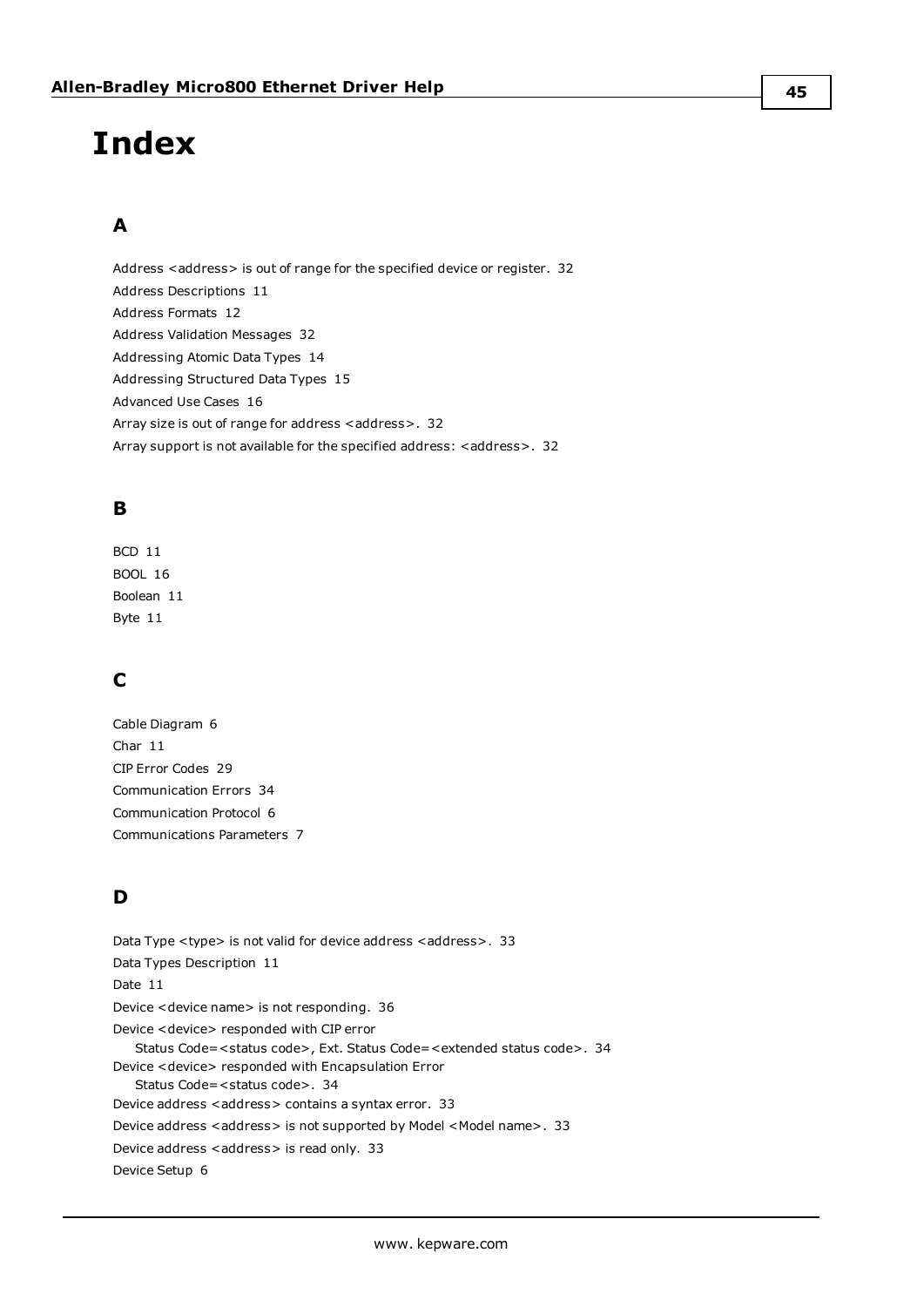Device Specific Error Messages [36](#page-35-1) DINT, UDINT, and DWORD [21](#page-20-0) Double [11](#page-10-7) DWord [11](#page-10-8)

# **E**

Encapsulation error occurred during a request to device <device name>. [Encap. Error=<code>]. [36](#page-35-3) Encapsulation Protocol Error Codes [29](#page-28-1) Error Codes [29](#page-28-0) Error Descriptions [32](#page-31-0) Error occurred during a request to device <device name>. [CIP Error=<code>, Ext. Error=<code>]. [37](#page-36-0) Extended Error Codes 0x0001 [30](#page-29-0) Extended Error Codes 0x001F [30](#page-29-1) Extended Error Codes 0x00FF [30](#page-29-2)

# **F**

Float [11](#page-10-9) Frame received from device <device> contains errors. [35](#page-34-0)

# **G**

Global Variables [13](#page-12-1) Glossary [44](#page-43-0)

# **H**

Help Contents [5](#page-4-1)

# **I**

Inactivity Watchdog [7](#page-6-1) INT, UINT, and WORD [19](#page-18-0)

# **L**

LBCD [11](#page-10-10) LINT, ULINT, and LWORD [23](#page-22-0) Local Variables [13](#page-12-2) Long [11](#page-10-11) LREAL [26](#page-25-0)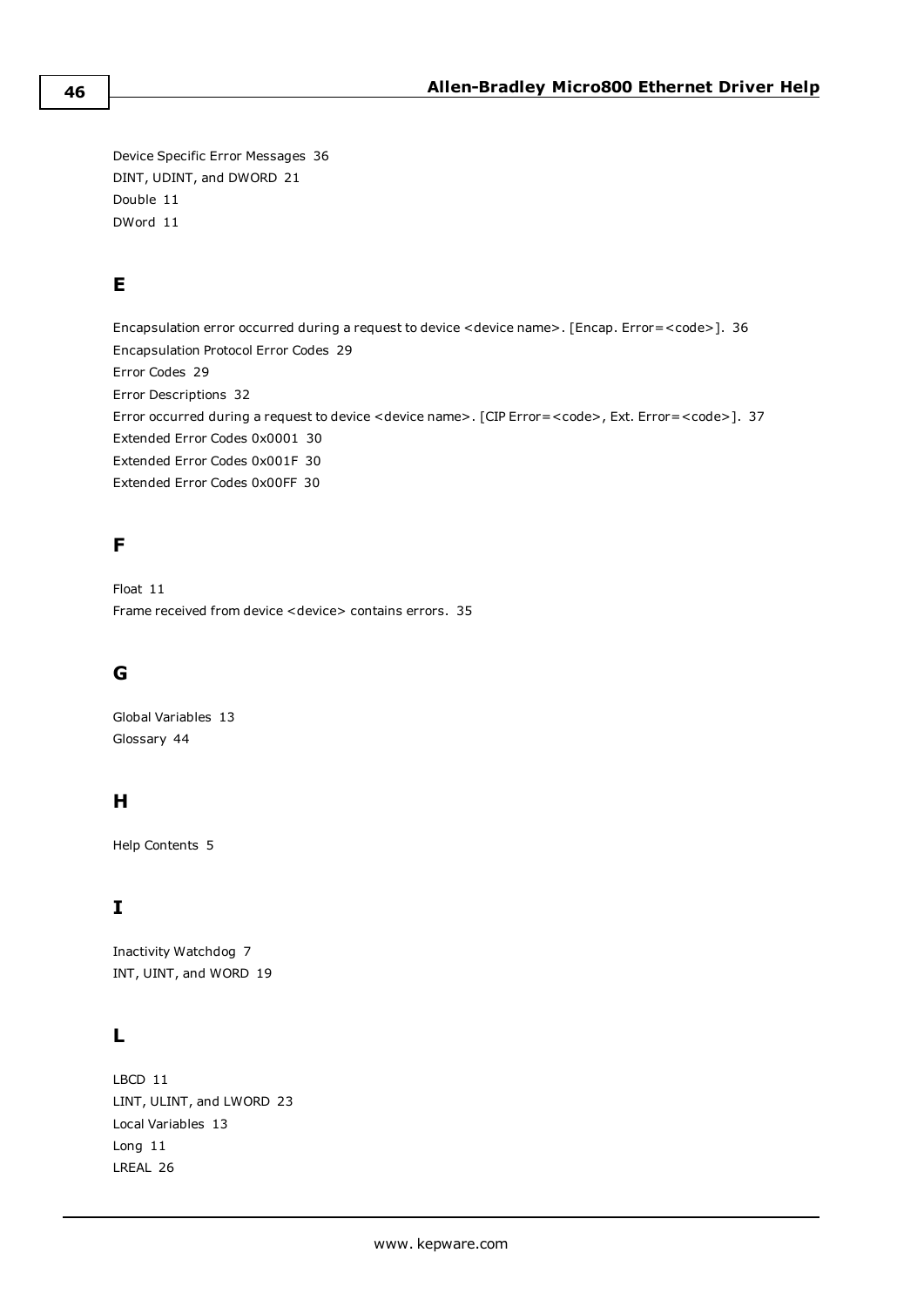### **M**

Memory could not be allocated for tag with address <address> on device <device name>. [34](#page-33-0) Missing address. [34](#page-33-1)

## **N**

Non-Blocking [41](#page-40-2)

# **O**

Optimizing Your Application [9](#page-8-2) Optimizing Your Communications [9](#page-8-1) Options [8](#page-7-0) Ordering of Array Data [15](#page-14-1) Overview [5](#page-4-0)

# **P**

Performance Optimizations [9](#page-8-0)

# **R**

Read Errors [37](#page-36-1), [41](#page-40-2)

Read request for <count> element(s) starting at <address> on device <device> failed due to a framing error. Block deactivated. [37](#page-36-2)

Read request for tag <tag address> on device <device name> failed due to a framing error. Tag deactivated. [41](#page-40-3)

REAL [24](#page-23-0)

# **S**

Short [11](#page-10-12) SHORT\_STRING [27](#page-26-0) SINT, USINT, and BYTE [17](#page-16-0) String [11](#page-10-13) Structure Tag Addressing [13](#page-12-0) Structured Variables [14](#page-13-1) Supported Devices [6](#page-5-3)